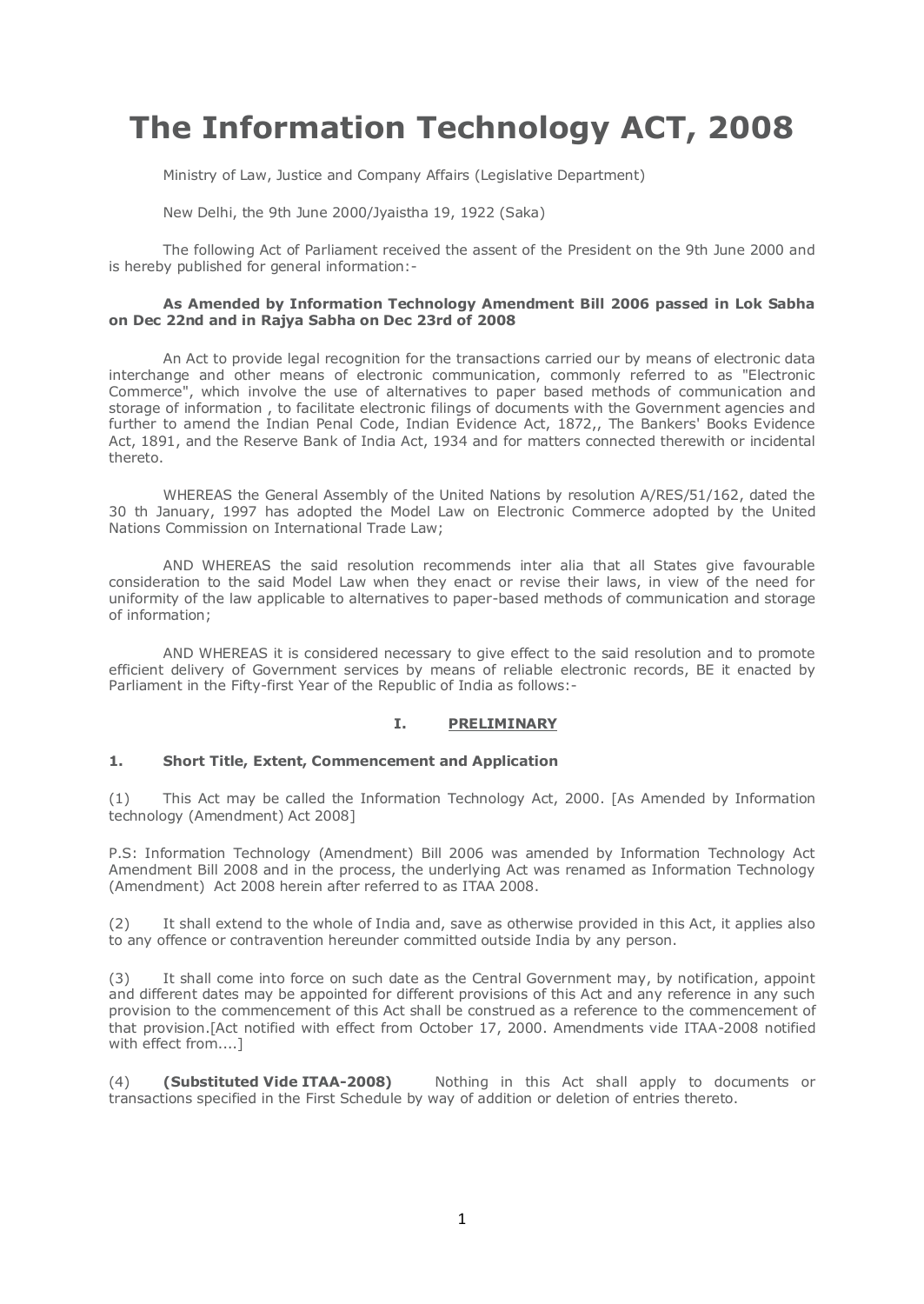(5) **(Inserted vide ITAA-2008)** Every notification issued under sub-section (4) shall be laid before each House of Parliament

# **2 Definitions**

(1) In this Act, unless the context otherwise requires,

(a) "Access" with its grammatical variations and cognate expressions means gaining entry into, instructing or communicating with the logical, arithmetical, or memory function resources of a computer, computer system or computer network;

(b) "Addressee" means a person who is intended by the originator to receive the electronic record but does not include any intermediary;

(c) "Adjudicating Officer" means adjudicating officer appointed under subsection (1) of section 46;

(d) "Affixing **Electronic** Signature" with its grammatical variations and cognate expressions means adoption of any methodology or procedure by a person for the purpose of authenticating an electronic record by means of Electronic Signature;

- (e) "Appropriate Government" means as respects any matter.
	- (i) enumerated in List II of the Seventh Schedule to the Constitution;
	- (ii) relating to any State law enacted under List III of the Seventh Schedule to the Constitution, the State Government and in any other case, the Central Government;

(f) "Asymmetric Crypto System" means a system of a secure key pair consisting of a private key for creating a digital signature and a public key to verify the digital signature;

(g) "Certifying Authority" means a person who has been granted a license to issue a Electronic Signature Certificate under section 24;

(h) "Certification Practice Statement" means a statement issued by a Certifying Authority to specify the practices that the Certifying Authority employs in issuing Electronic Signature Certificates;

(ha) "Communication Device" means Cell Phones, Personal Digital Assistance (Sic), or combination of both or any other device used to communicate, send or transmit any text, video, audio, or image. (Inserted Vide ITAA 2008)

(i) "Computer" means any electronic, magnetic, optical or other high-speed data processing device or system which performs logical, arithmetic, and memory functions by manipulations of electronic, magnetic or optical impulses, and includes all input, output, processing, storage, computer software, or communication facilities which are connected or related to the computer in a computer system or computer network;

(j) **(Substituted vide ITAA-2008)** "Computer Network" means the interconnection of one or more Computers or Computer systems or Communication device through-

- (i) the use of satellite, microwave, terrestrial line, wire, wireless or other communication media; and
- (ii) terminals or a complex consisting of two or more interconnected computers or communication device whether or not the interconnection is continuously maintained;

(k) "Computer Resource" means computer, communication device, computer system, computer network, data, computer database or software;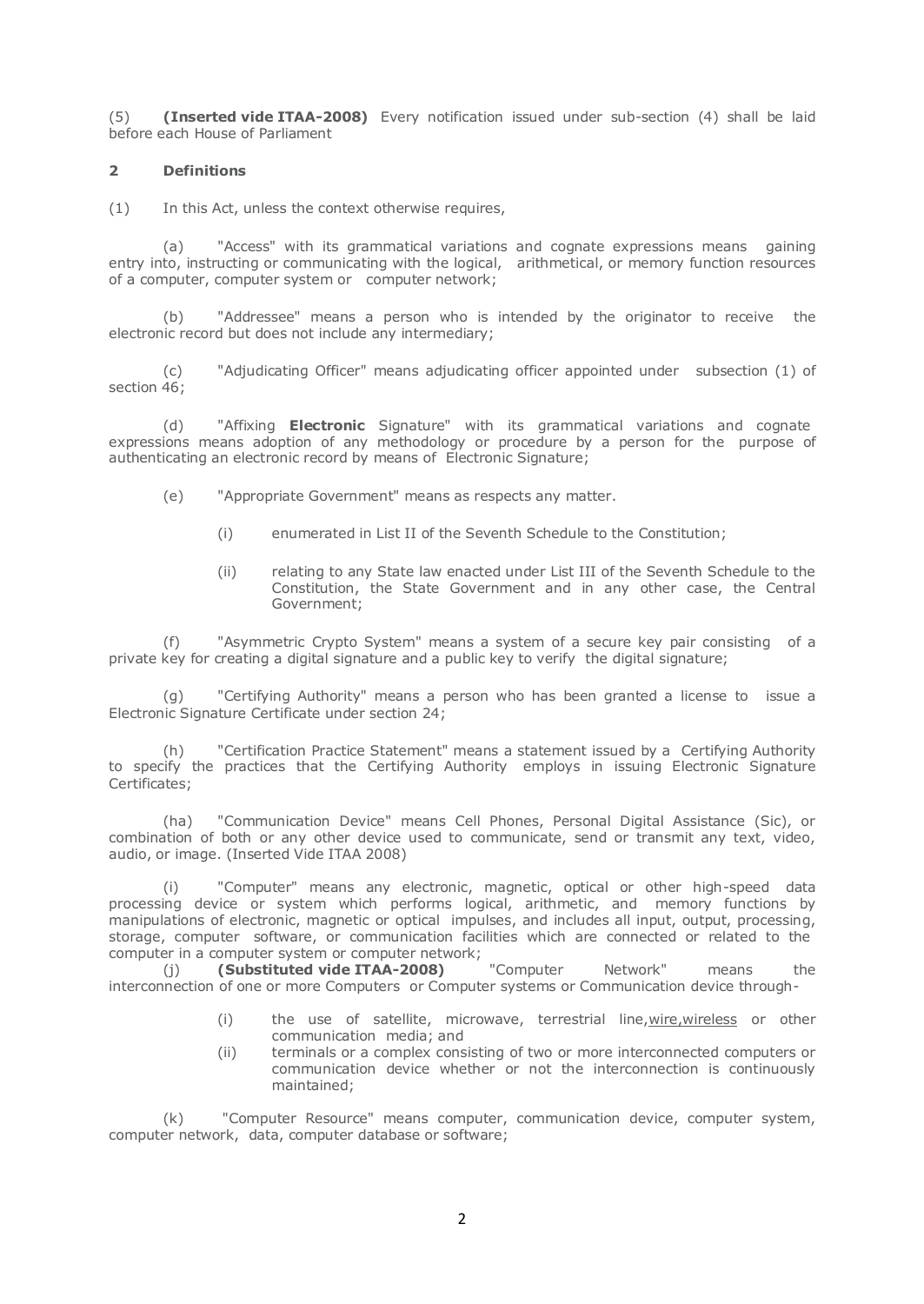(l) "Computer System" means a device or collection of devices, including input and output support devices and excluding calculators which are not programmable and capable of being used in conjunction with external files, which contain computer programmes, electronic instructions, input data, and output data, that performs logic, arithmetic, data storage and retrieval, communication control and other functions;

(m) "Controller" means the Controller of Certifying Authorities appointed under sub-section (7) of section 17;

(n) "Cyber Appellate Tribunal" means the Cyber Appellate \* Tribunal established under sub-section (1) of section 48 (\* "Regulations" omitted)

(na) **(Inserted vide ITAA-2008)** "Cyber cafe" means any facility from where access to the internet is offered by any person in the ordinary course of business to the members of the public.

(nb) (Inserted Vide ITAA 2008) "Cyber Security" means protecting information, equipment, devices, computer, computer resource, communication device and information stored therein from unauthorized access, use, disclosure, disruption, modification or destruction.

(o) "Data" means a representation of information, knowledge, facts, concepts or instructions which are being prepared or have been prepared in a formalized manner, and is intended to be processed, is being processed or has been processed in a computer system or computer network. ,.and may be in any form (including computer printouts magnetic or optical storage media, punched cards, punched tapes) or stored internally in the memory of the computer;

(p) "Digital Signature" means authentication of any electronic record by a subscriber by means of an electronic method or procedure in accordance with the provisions of section 3;

(q) "Digital Signature Certificate" means a Digital Signature Certificate issued under subsection (4) of section 35;

(r) "Electronic Form" with reference to information means any information generated, sent, received or stored in media, magnetic, optical, computer memory, micro film, computer generated micro fiche or similar device;

(s) "Electronic Gazette" means official Gazette published in the electronic form;

(t) "Electronic Record" means data, record or data generated, image or sound stored, received or sent in an electronic form or micro film or computer generated micro fiche;

(ta) **(Inserted vide ITAA-2006)** "electronic signature" means authentication of any electronic record by a subscriber by means of the electronic technique specified in the second schedule and includes digital signature

(tb) **(Inserted vide ITAA-2006)** "Electronic Signature Certificate" means an Electronic Signature Certificate issued under section 35 and includes Digital Signature Certificate"

(u) "Function", in relation to a computer, includes logic, control, arithmetical process, deletion, storage and retrieval and communication or telecommunication from or within a computer;

(ua) "Indian Computer Emergency Response Team" means an agency established under sub-section (1) of section 70 B

(v) "Information" includes data, message, text, images, sound, voice, codes, computer programmes, software and databases or micro film or computer generated micro fiche; (Amended vide ITAA-2008)

(w) **(Substituted vide ITAA-2008)** "Intermediary" with respect to any particular electronic records, means any person who on behalf of another person receives, stores or transmits that record or provides any service with respect to that record and includes telecom service providers, network service providers, internet service providers, web hosting service providers, search engines, online payment sites, online-auction sites, online market places and cyber cafes.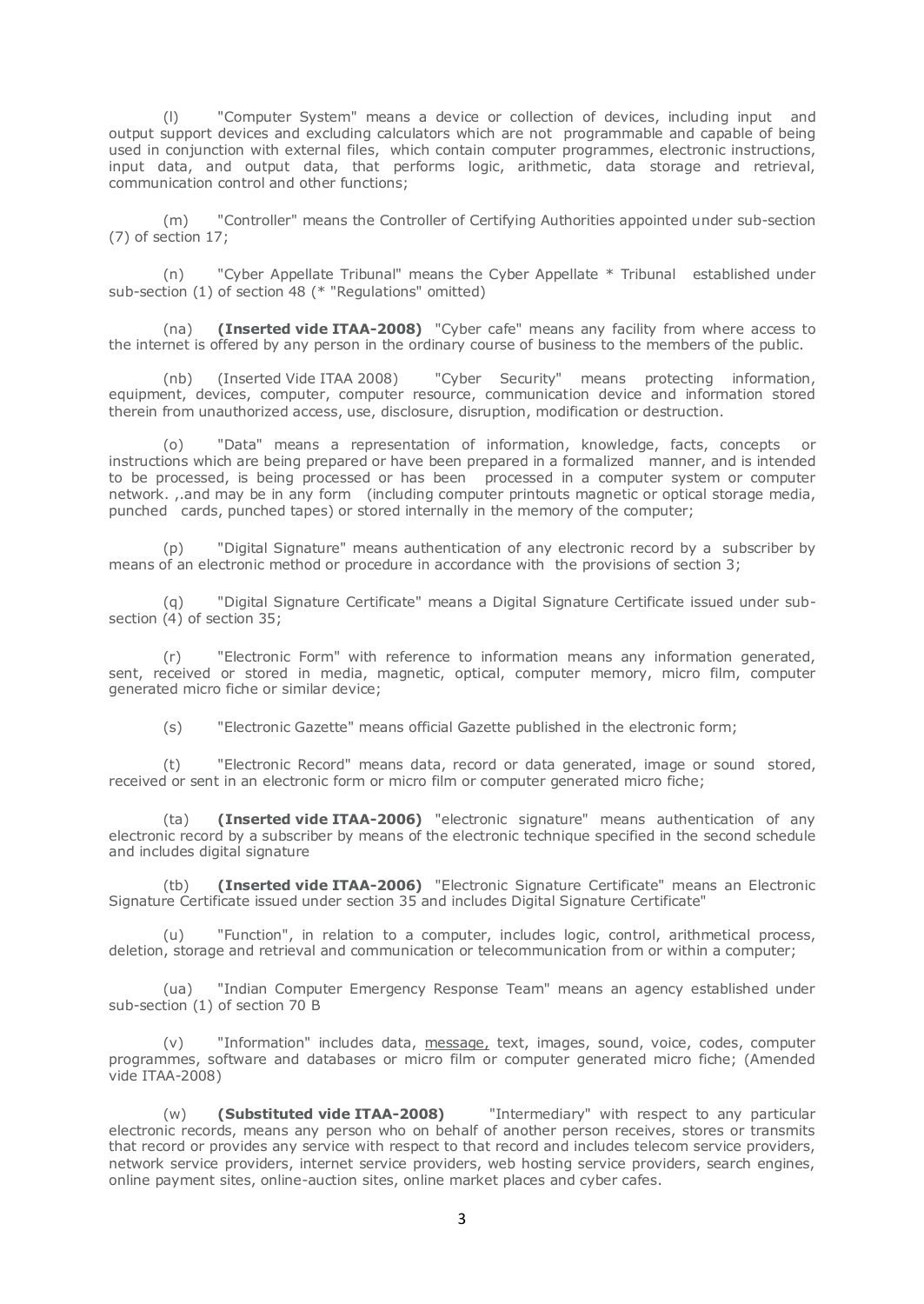(x) "Key Pair", in an asymmetric crypto system, means a private key and its mathematically related public key, which are so related that the public key can verify a digital signature created by the private key;

(y) "Law" includes any Act of Parliament or of a State Legislature, Ordinances promulgated by the President or a Governor, as the case may be. Regulations made by the President under article 240, Bills enacted as President's Act under sub-clause (a) of clause (1) of article 357 of the Constitution and includes rules, regulations, bye-laws and orders issued or made there under

(z) "License" means a license granted to a Certifying Authority under section 24;

(za) "Originator" means a person who sends, generates, stores or transmits any electronic message or causes any electronic message to be sent, generated, stored or transmitted to any other person but does not include an intermediary;

(zb) "Prescribed" means prescribed by rules made under this Act;

(zc) "Private Key" means the key of a key pair used to create a digital signature;

(zd) "Public Key" means the key of a key pair used to verify a digital signature and listed in the Digital Signature Certificate;

(ze) "Secure System" means computer hardware, software, and procedure that -:

- (a) are reasonably secure from unauthorized access and misuse;
- (b) provide a reasonable level of reliability and correct operation;
- (c) are reasonably suited to performing the intended functions; and
- (d) adhere to generally accepted security procedures;

(zf) "Security Procedure" means the security procedure prescribed under section 16 by the Central Government;

(zg) "Subscriber" means a person in whose name the Electronic Signature Certificate is issued;

(zh) "Verify" in relation to a digital signature, electronic record or public key, with its grammatical variations and cognate expressions means to determine whether

- (a) the initial electronic record was affixed with the digital signature by the use of private key corresponding to the public key of the subscriber;
- (b) the initial electronic record is retained intact or has been altered since such electronic record was so affixed with the digital signature.

(2) Any reference in this Act to any enactment or any provision thereof shall, in relation to an area in which such enactment or such provision is not in force, be construed as a reference to the corresponding law or the relevant provision of the corresponding law, if any, in force in that area.

# **II. DIGITAL SIGNATURE AND ELECTRONIC SIGNATURE** (amended vide ITAA 2008)

# **3. Authentication of Electronic Records**

(1) Subject to the provisions of this section any subscriber may authenticate an electronic record by affixing his Digital Signature

(2) The authentication of the electronic record shall be effected by the use of asymmetric crypto system and hash function which envelop and transform the initial electronic record into another electronic record.

# **Explanation -**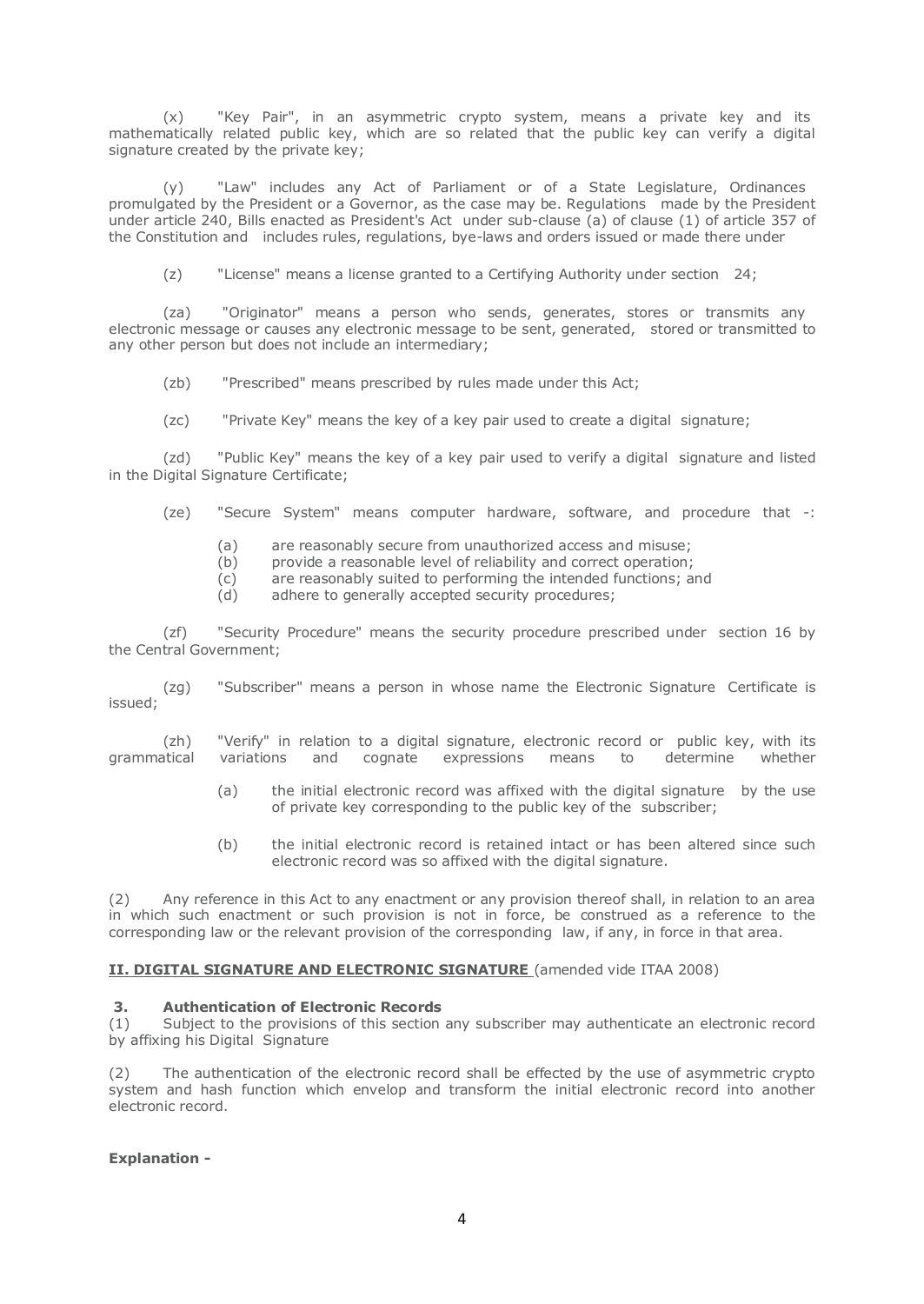For the purposes of this sub-section, "Hash function" means an algorithm mapping or translation of one sequence of bits into another, generally smaller, set known as "Hash Result" such that an electronic record yields the same hash result every time the algorithm is executed with the same electronic record as its input making it computationally infeasible

- (a) to derive or reconstruct the original electronic record from the hash result produced by the algorithm;
- (b) that two electronic records can produce the same hash result using the algorithm.

(3) Any person by the use of a public key of the subscriber can verify the electronic record.

(4) The private key and the public key are unique to the subscriber and constitute a functioning key pair.

#### **3A Electronic Signature (Inserted vide ITAA 2006)**

(1) Notwithstanding anything contained in section 3, but subject to the provisions of sub-section (2), a subscriber nay authenticate any electronic record by such electronic signature or electronic authentication technique which-

- (a) is considered reliable ; and
- (b) may be specified in the Second Schedule

(2) For the purposes of this section any electronic signature or electronic authentication technique shall be considered reliable if-

(a) the signature creation data or the authentication data are, within the context in which they are used, linked to the signatory or , as the case may be, the authenticator and of no other person;

(b) the signature creation data or the authentication data were, at the time of signing, under the control of the signatory or, as the case may be,the authenticator and of no other person;

(c) any alteration to the electronic signature made after affixing such signature is detectable

(d) any alteration to the information made after its authentication by electronic signature is detectable; and

(e) it fulfills such other conditions which may be prescribed.

(3) The Central Government may prescribe the procedure for the purpose of ascertaining whether electronic signature is that of the person by whom it is purported to have been affixed or authenticated

(4) The Central Government may, by notification in the Official Gazette, add to or omit any electronic signature or electronic authentication technique and the procedure for affixing such signature from the second schedule;

Provided that no electronic signature or authentication technique shall be specified in the Second Schedule unless such signature or technique is reliable

(5) Every notification issued under sub-section (4) shall be laid before each House of Parliament

# **III. ELECTRONIC GOVERNANCE**

#### **4 Legal Recognition of Electronic Records**

Where any law provides that information or any other matter shall be in writing or in the typewritten or printed form, then, notwithstanding anything contained in such law, such requirement shall be deemed to have been satisfied if such information or matter is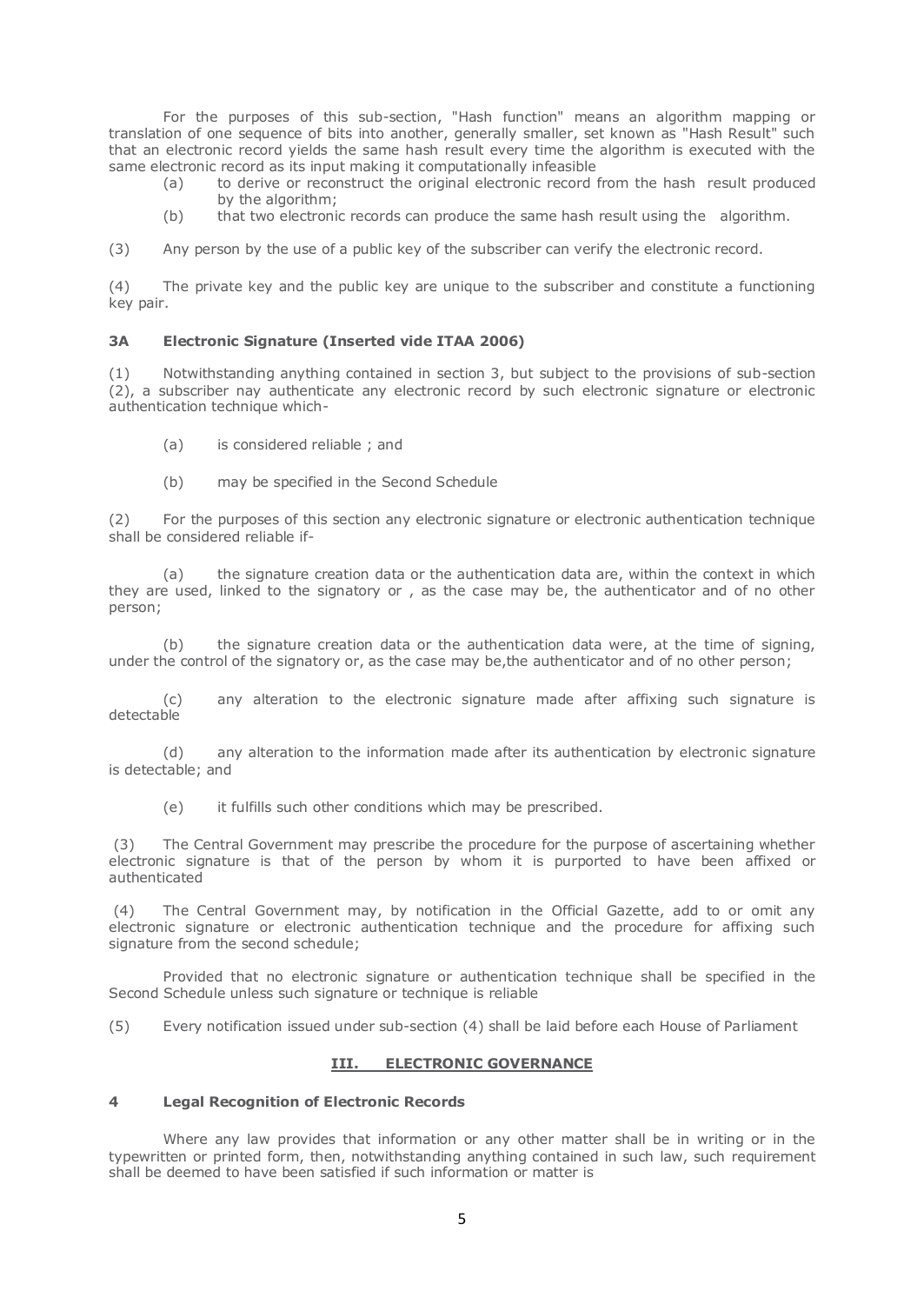- (a) rendered or made available in an electronic form; and
- (b) accessible so as to be usable for a subsequent reference

# **5 Legal recognition of Electronic Signature**

Where any law provides that information or any other matter shall be authenticated by affixing the signature or any document should be signed or bear the signature of any person then, notwithstanding anything contained in such law, such requirement shall be deemed to have been satisfied, if such information or matter is authenticated by means of digital signature affixed in such manner as may be prescribed by the Central Government.

# **Explanation** -

For the purposes of this section, "Signed", with its grammatical variations and cognate expressions, shall, with reference to a person, mean affixing of his hand written signature or any mark on any document and the expression "Signature" shall be construed accordingly.

# **6 Use of Electronic Records and Electronic Signature in Government and its agencies**

(1) Where any law provides for

(a) the filing of any form, application or any other document with any office, authority, body or agency owned or controlled by the appropriate Government in a particular manner;

(b) the issue or grant of any license, permit, sanction or approval by whatever name called in a particular manner;

(c) the receipt or payment of money in a particular manner, then, notwithstanding anything contained in any other law for the time being in force, such requirement shall be deemed to have been satisfied if such filing, issue, grant, receipt or payment, as the case may be, is effected by means of such electronic form as may be prescribed by the appropriate Government.

(2) The appropriate Government may, for the purposes of sub-section (1), by rules, prescribe -

(a) the manner and format in which such electronic records shall be filed, created or issued;

(b) the manner or method of payment of any fee or charges for filing, creation or issue any electronic record under clause (a).

# **6A Delivery of Services by Service Provider (Inserted vide ITAA-2008)**

(1) The appropriate Government may, for the purposes of this Chapter and for efficient delivery of services to the public through electronic means authorize, by order, any service provider to set up, maintain and upgrade the computerized facilities and perform such other services as it may specify, by notification in the Official Gazette.

Explanation: For the purposes of this section, service provider so authorized includes any individual, private agency, private company, partnership firm, sole proprietor form or any such other body or agency which has been granted permission by the appropriate Government to offer services through electronic means in accordance with the policy governing such service sector.

(2) The appropriate Government may also authorize any service provider authorized under subsection (1) to collect, retain and appropriate service charges, as may be prescribed by the appropriate Government for the purpose of providing such services, from the person availing such service.

(3) Subject to the provisions of sub-section (2), the appropriate Government may authorize the service providers to collect, retain and appropriate service charges under this section notwithstanding the fact that there is no express provision under the Act, rule, regulation or notification under which the service is provided to collect, retain and appropriate e-service charges by the service providers.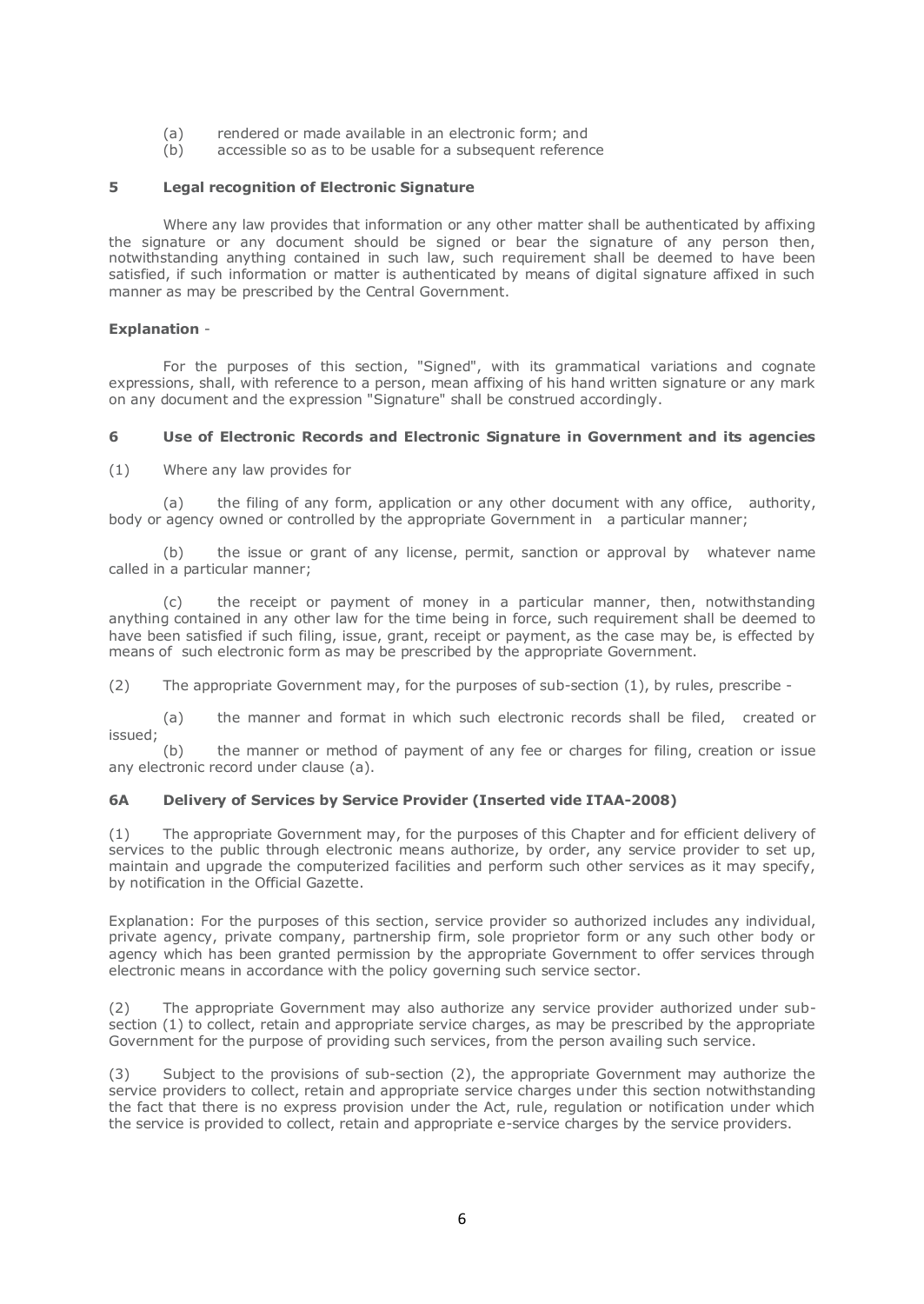(4) The appropriate Government shall, by notification in the Official Gazette, specify the scale of service charges which may be charged and collected by the service providers under this section:

Provided that the appropriate Government may specify different scale of service charges for different types of services.

#### **7 Retention of Electronic Records**

(1) Where any law provides that documents, records or information shall be retained for any specific period, then, that requirement shall be deemed to have been satisfied if such documents, records or information are retained in the electronic form, -

- (a) the information contained therein remains accessible so as to be usable for a subsequent reference;
- (b) the electronic record is retained in the format in which it was originally generated, sent or received or in a format which can be demonstrated to represent accurately the information originally generated, sent or received;
- (c) the details which will facilitate the identification of the origin, destination, date and time of dispatch or receipt of such electronic record are available in the electronic record:

**Provided** that this clause does not apply to any information which is automatically generated solely for the purpose of enabling an electronic record to be dispatched or received.

(2) Nothing in this section shall apply to any law that expressly provides for the retention of documents, records or information in the form of electronic records. Publication of rules. regulation, etc.. in Electronic Gazette.

#### **7A Audit of Documents etc in Electronic form**

Where in any law for the time being in force, there is a provision for audit of documents, records or information, that provision shall also be applicable for audit of documents, records or information processed and maintained in electronic form (ITAA 2008, Standing Committee Recommendation)

#### **8 Publication of rules, regulation, etc, in Electronic Gazette**

Where any law provides that any rule, regulation, order, bye-law, notification or any other matter shall be published in the Official Gazette, then, such requirement shall be deemed to have been satisfied if such rule, regulation, order, bye-law, notification or any other matter is published in the Official Gazette or Electronic Gazette:

**Provided** that where any rule, regulation, order, bye-law, notification or any other matters published in the Official Gazette or Electronic Gazette, the date of publication shall be deemed to be the date of the Gazette which was first published in any form

#### **9 Sections 6, 7 and 8 Not to Confer Right to insist document should be accepted in electronic form**

Nothing contained in sections 6, 7 and 8 shall confer a right upon any person to insist that any Ministry or Department of the Central Government or the State Government or any authority or body established by or under any law or controlled or funded by the Central or State Government should accept, issue, create, retain and preserve any document in the form of electronic records or effect any monetary transaction in the electronic form.

#### **10. Power to Make Rules by Central Government in respect of Electronic Signature (Modified Vide ITAA 2008)**

The Central Government may, for the purposes of this Act, by rules, prescribe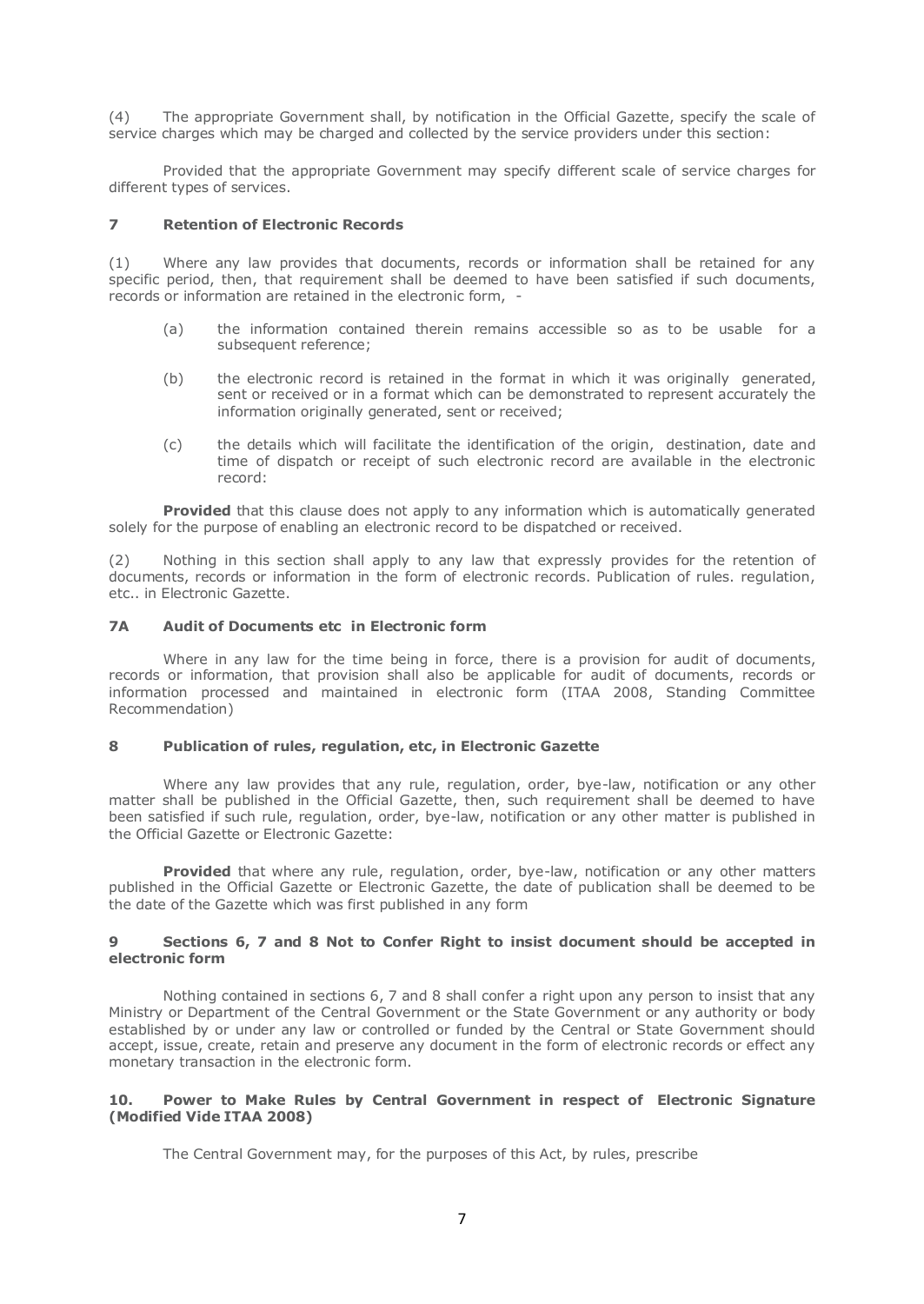- (a) the type of Electronic Signature;
- (b) the manner and format in which the Electronic Signature shall be affixed;
- (c) the manner or procedure which facilitates identification of the person affixing the Electronic Signature;
- (d) control processes and procedures to ensure adequate integrity, security and confidentiality of electronic records or payments; and
- (e) any other matter which is necessary to give legal effect to Electronic Signature.

#### **10A Validity of contracts formed through electronic means (Inserted by ITAA 2008)**

Where in a contract formation, the communication of proposals, the acceptance of proposals, the revocation of proposals and acceptances, as the case may be, are expressed in electronic form or by means of an electronic record, such contract shall not be deemed to be unenforceable solely on the ground that such electronic form or means was used for that purpose.

# **IV. ATTRIBUTION, ACKNOWLEDGMENT AND DISPATCH OF ELECTRONIC RECORDS**

# **11 Attribution of Electronic Records**

An electronic record shall be attributed to the originator

- (a) if it was sent by the originator himself;
- (b) by a person who had the authority to act on behalf of the originator in respect of that electronic record; or
- (c) by an information system programmed by or on behalf of the originator to operate automatically.

# **12 Acknowledgement of Receipt (Modified by ITAA 2008)**

(1) Where the originator has not agreed with stipulated that the acknowledgment of receipt of electronic record be given in a particular form or by a particular method, an acknowledgment may be given the control of the control of the control of the control of the control of the control of the control of the control of the control of the control of the control of the control of the control of the control of the co

- (a) any communication by the addressee, automated or otherwise; or
- (b) any conduct of the addressee, sufficient to indicate to the originator that the electronic record has been received.

(2) Where the originator has stipulated that the electronic record shall be binding only on receipt of an acknowledgment of such electronic record by him, then unless acknowledgment has been so received, the electronic record shall be deemed to have been never sent by the originator.

(3) Where the originator has not stipulated that the electronic record shall be binding only on receipt of such acknowledgment, and the acknowledgment has not been received by the originator within the time specified or agreed or, if no time has been specified or agreed to within a reasonable time, then the originator may give notice to the addressee stating that no acknowledgment has been received by him and specifying a reasonable time by which the acknowledgment must be received by him and if no acknowledgment is received within the aforesaid time limit he may after giving notice to the addressee, treat the electronic record as though it has never been sent.

# **13 Time and place of despatch and receipt of electronic record**

(1) Save as otherwise agreed to between the originator and the addressee, the dispatch of an electronic record occurs when it enters a computer resource outside the control of the originator.

(2) Save as otherwise agreed between the originator and the addressee, the time of receipt of an electronic record shall be determined as follows, namely –

(a) if the addressee has designated a computer resource for the purpose of receiving electronic records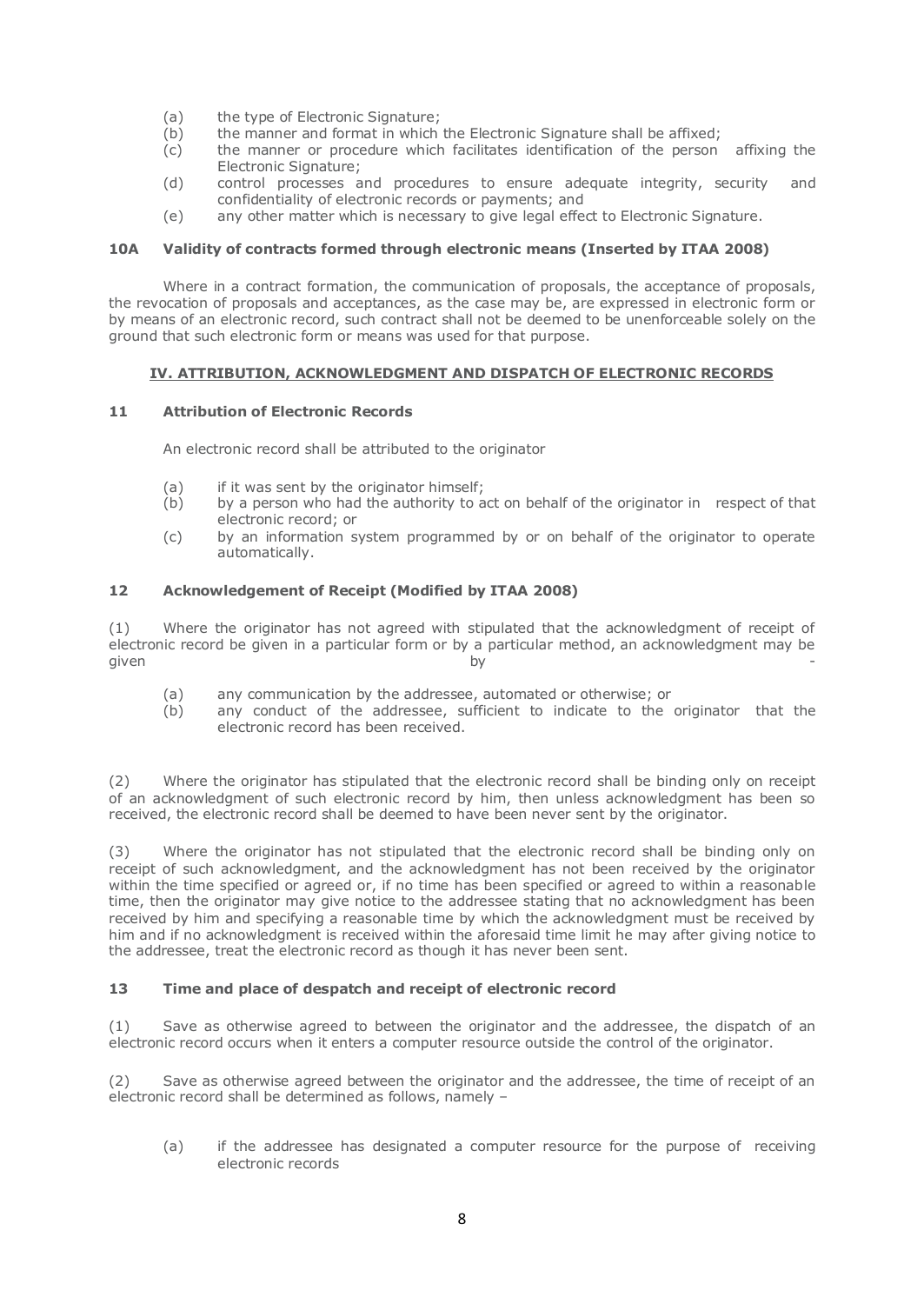- (i) receipt occurs at the time when the electronic record enters the designated computer resource; or
- (ii) if the electronic record is sent to a computer resource of the addressee that is not the designated computer resource, receipt occurs at the time when the electronic record is retrieved by the addressee;
- (b) if the addressee has not designated a computer resource along with specified timings, if any, receipt occurs when the electronic record enters the computer resource of the addressee.

(3) Save as otherwise agreed between the originator and the addressee, an electronic record is deemed to "be dispatched at the place where the originator has his place of business, and is deemed to be received at the place where the addressee has his place of business.

(4) The provisions of sub-section (2) shall apply notwithstanding that the place where the computer resource is located may be different from the place where the electronic record is deemed to have been received under sub-section (3).

- (5) For the purposes of this section
	- (a) if the originator or the addressee has more than one place of business, the principal place of business shall be the place of business;
	- (b) if the originator or the addressee does not have a place of business, his usual place of residence shall be deemed to be the place of business;
	- (c) "Usual Place of Residence", in relation to a body corporate, means the place where it is registered.

# **V. SECURE ELECTRONIC RECORDS AND SECURE ELECTRONIC SIGNATURES**

#### **14 Secure Electronic Record**

Where any security procedure has been applied to an electronic record at a specific point of time, then such record shall be deemed to be a secure electronic record from such point of time to the time of verification.

# **15 Secure Electronic Signature (Substituted vide ITAA 2008)**

An electronic signature shall be deemed to be a secure electronic signature if-

- (i) the signature creation data, at the time of affixing signature, was under the exclusive control of signatory and no other person; and
- (ii) the signature creation data was stored and affixed in such exclusive manner as may be prescribed

Explanation- In case of digital signature, the "signature creation data" means the private key of the subscriber

# **16 Security procedures and Practices (Amended vide ITAA 2008)**

The Central Government may for the purposes of sections 14 and 15 prescribe the security procedures and practices

Provided that in prescribing such security procedures and practices, the Central Government shall have regard to the commercial circumstances, nature of transactions and such other related factors as it may consider appropriate.

# **VI REGULATION OF CERTIFYING AUTHORITIES**

# **17 Appointment of Controller and other officers (Amended Vide ITAA 2008)**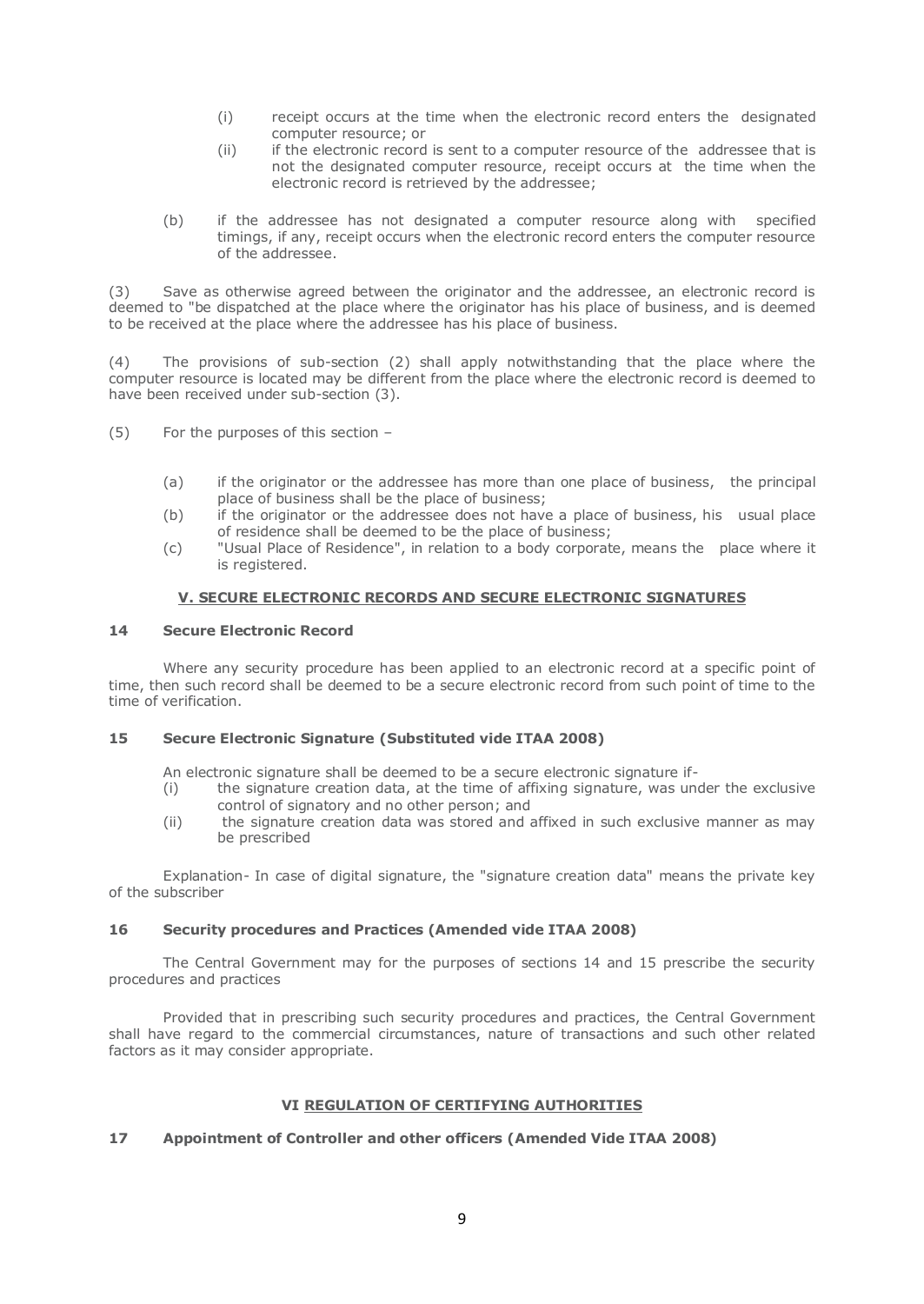(1) The Central Government may, by notification in the Official Gazette, appoint a Controller of Certifying Authorities for the purposes of this Act and may also by the same or subsequent notification appoint such number of Deputy Controllers and Assistant Controllers, other officers and employees (Inserted vide ITAA 2008) as it deems fit.

(2) The Controller shall discharge his functions under this Act subject to the general control and directions of the Central Government.

(3) The Deputy Controllers and Assistant Controllers shall perform the functions assigned to them by the Controller under the general superintendence and control of the Controller.

(4) The qualifications, experience and terms and conditions of service of Controller, Deputy Controllers and Assistant Controllers other officers and employees (Inserted vide ITAA 2008) shall be such as may be prescribed by the Central Government.

(5) The Head Office and Branch Office of the Office of the Controller shall be at such places as the Central Government may specify, and these may be established at such places as the Central Government may think fit.

(6) There shall be a seal of the Office of the Controller.

#### **18 The Controller may perform all or any of the following functions, namely**

(a) exercising supervision over the activities of the Certifying Authorities;

(b) certifying public keys of the Certifying Authorities

(c) laying down the standards to be maintained by the Certifying Authorities;

(d) specifying the qualifications and experience which employees of the Certifying Authorities should possess;

(e) specifying the conditions subject to which the Certifying Authorities shall conduct their business;

(f) specifying the content of written, printed or visual material and advertisements that may be distributed or used in respect of a Electronic Signature Certificate and the Public Key;

(g) specifying the form and content of a Electronic Signature Certificate and the key;

(h) specifying the form and manner in which accounts shall be maintained by the Certifying Authorities;

(i) specifying the terms and conditions subject to which auditors may be appointed and the remuneration to be paid to them;

(j) facilitating the establishment of any electronic system by a Certifying Authority either solely or jointly with other Certifying Authorities and regulation of such systems;

(k) specifying the manner in which the Certifying Authorities shall conduct their dealings with the subscribers;

(l) resolving any conflict of interests between the Certifying Authorities and the subscribers;

(m) laying down the duties of the Certifying Authorities;

(n) maintaining a data-base containing the disclosure record of every Certifying Authority containing such particulars as may be specified by regulations, which shall be accessible to public.

# **19 Recognition of foreign Certifying Authorities**

(1) Subject to such conditions and restrictions as may be specified by regulations, the Controller may with the previous approval of the Central Government, and by notification in the Official Gazette, recognize any foreign Certifying Authority as a Certifying Authority for the purposes of this Act.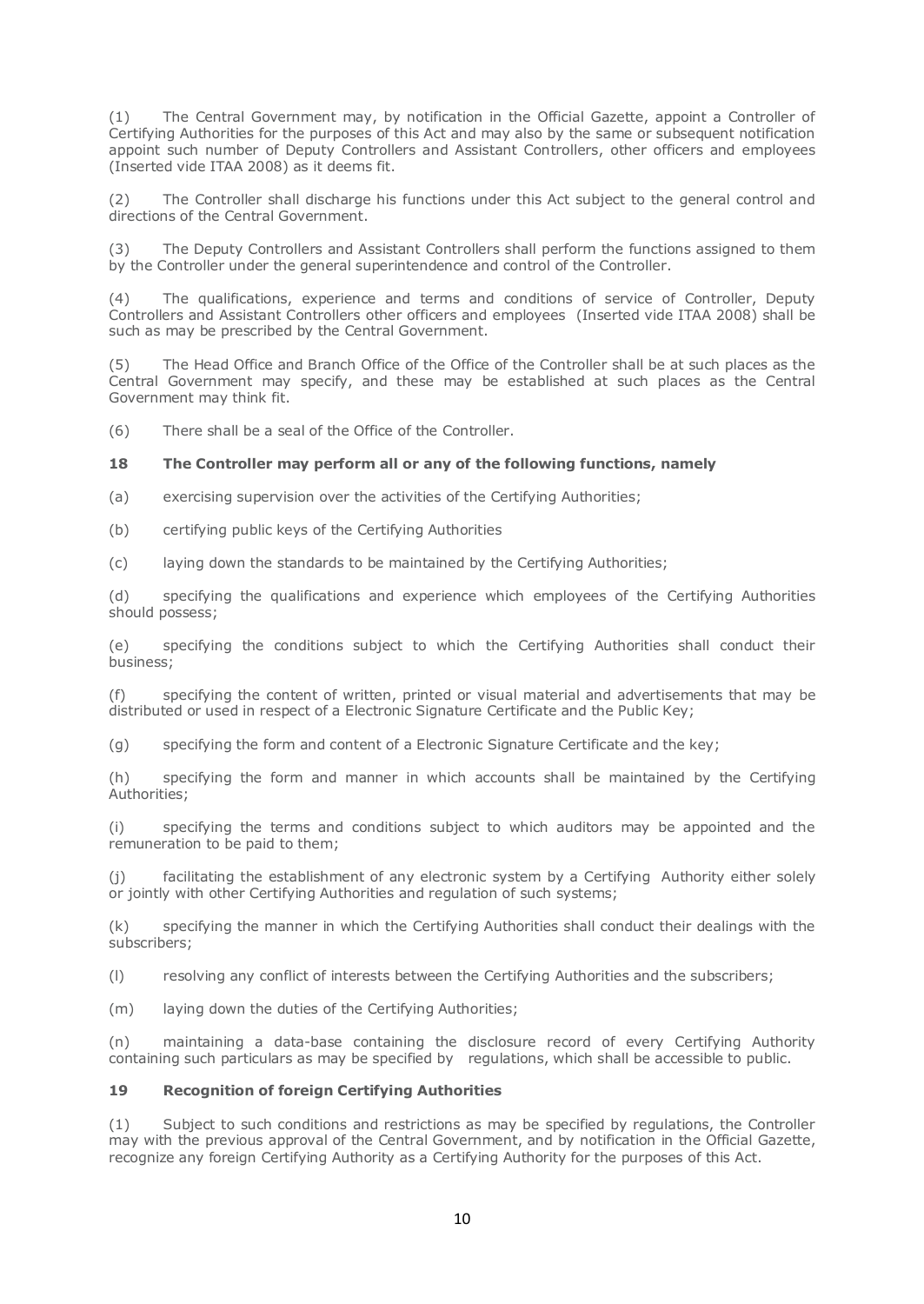(2) Where any Certifying Authority is recognized under sub-section (1), the Electronic Signature Certificate issued by such Certifying Authority shall be valid for the purposes of this Act.

(3) The Controller may if he is satisfied that any Certifying Authority has contravened any of the conditions and restrictions subject to which it was granted recognition under sub-section (1) he may, for reasons to be recorded in writing, by notification in the Official Gazette, revoke such recognition.

# **20 (Omitted vide ITA 2008)**

#### **21 License to issue electronic signature certificates**

(1) Subject to the provisions of sub-section (2), any person may make an application, to the Controller, for a license to issue Electronic Signature Certificates.

(2) No license shall be issued under sub-section (1), unless the applicant fulfills such requirements with respect to qualification, expertise, manpower, financial resources and other infrastructure facilities, which are necessary to issue Electronic Signature Certificates as may be prescribed by the Central Government.

(3) A license granted under this section shall –

- (a) be valid for such period as may be prescribed by the Central Government;<br>(b) not be transferable or heritable;
- not be transferable or heritable;
- (c) be subject to such terms and conditions as may be specified by the regulations.

#### **22 Application for license**

(1) Every application for issue of a license shall be in such form as may be prescribed by the Central Government .

(2) Every application for issue of a license shall be accompanied by-

- (a) a certification practice statement;
- (b) a statement including the procedures with respect to identification of the applicant;
- (c) payment of such fees, not exceeding twenty-five thousand rupees as may be prescribed by the Central Government;
- (d) such other documents, as may be prescribed by the Central Government.

# **23 Renewal of license**

An application for renewal of a license shall be –

- (a) in such form;
- (b) accompanied by such fees, not exceeding five thousand rupees, as may be prescribed by the Central Government and shall be made not less than forty-five days before the date of expiry of the period of validity of the license:

#### **24 Procedure for grant or rejection of license**

The Controller may, on receipt of an application under sub-section (1) of section 21, after considering the documents accompanying the application and such other factors, as he deems fit, grant the license or reject the application:

**Provided** that no application shall be rejected under this section unless the applicant has been given a reasonable opportunity of presenting his case.

#### **25 Suspension of License**

(1) The Controller may, if he is satisfied after making such inquiry, as he may think fit, that a Certifying Authority has –

(a) made a statement in, or in relation to, the application for the issue or renewal of the license, which is incorrect or false in material particulars;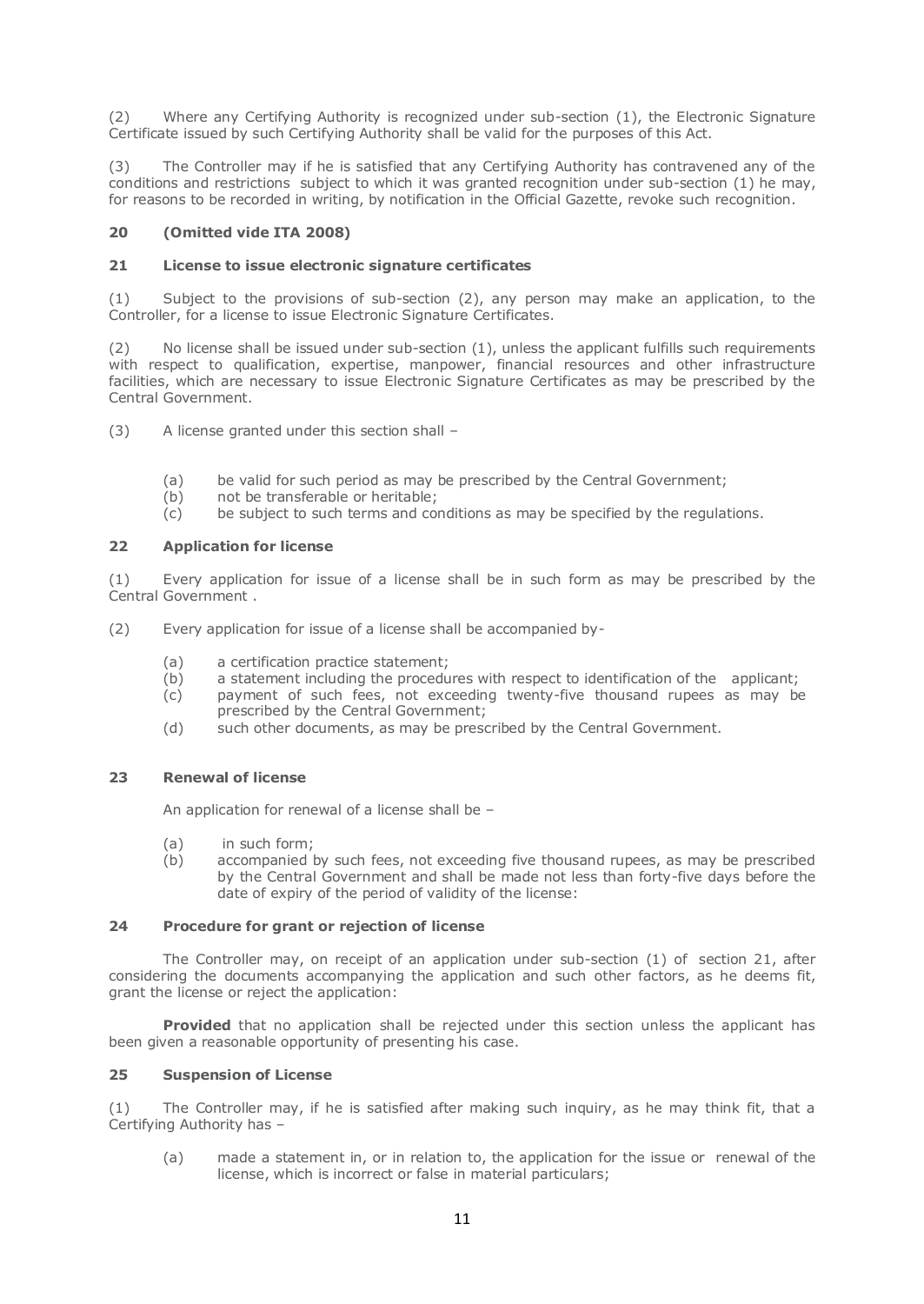- (b) failed to comply with the terms and conditions subject to which the license was granted;
- (c) failed to maintain the standards specified in Section 30 [Substituted for the words "under clause (b) of sub-section (2) of section 20;" vide amendment dated September 19, 2002]
- (d) contravened any provisions of this Act, rule, regulation or order made there under, revoke the license:

**Provided** that no license shall be revoked unless the Certifying Authority has been given a reasonable opportunity of showing cause against the proposed revocation.

(2) The Controller may, if he has reasonable cause to believe that there is any ground for revoking a license under sub-section (1), by order suspend such license pending the completion of any enquiry ordered by him:

**Provided** that no license shall be suspended for a period exceeding ten days unless the Certifying Authority has been given a reasonable opportunity of showing cause against the proposed suspension.

(3) No Certifying Authority whose license has been suspended shall issue any Electronic Signature Certificate during such suspension.

#### **26 Notice of suspension or revocation of license.**

(1) Where the license of the Certifying Authority is suspended or revoked, the Controller shall publish notice of such suspension or revocation, as the case may be, in the data-base maintained by him.

(2) Where one or more repositories are specified, the Controller shall publish notices of such suspension or revocation, as the case may be, in all such repositories.

**Provided** that the data-base containing the notice of such suspension or revocation, as the case may be, shall be made available through a web site which shall be accessible round the clock

**Provided further** that the Controller may, if he considers necessary, publicize the contents of the data-base in such electronic or other media, as he may consider appropriate.

#### **27 Power to delegate.**

The Controller may, in writing, authorize the Deputy Controller, Assistant Controller or any officer to exercise any of the powers of the Controller under this Chapter.

#### **28 Power to investigate contraventions.**

(1) The Controller or any officer authorized by him in this behalf shall take up for investigation any contravention of the provisions of this Act, rules or regulations made there under.

The Controller or any officer authorized by him in this behalf shall exercise the like powers which are conferred on Income-tax authorities under Chapter XIII of the Income-tax Act, 1961 and shall exercise such powers, subject to such limitations laid down under that Act.

#### **29 Access to computers and data.**

(1) Without prejudice to the provisions of sub-section (1) of section 69, the Controller or any person authorized by him shall, if he has reasonable cause to suspect that any contravention of the provisions of this chapter made there under has been committed, have access to any computer system, any apparatus, data or any other material connected with such system, for the purpose of searching or causing a search to be made for obtaining any information or data contained in or available to such computer system. (Amended vide ITAA 2008)

(2) For the purposes of sub-section (1), the Controller or any person authorized by him may, by order, direct any person in charge of, or otherwise concerned with the operation of the computer system, data apparatus or material, to provide him with such reasonable technical and other assistant as he may consider necessary.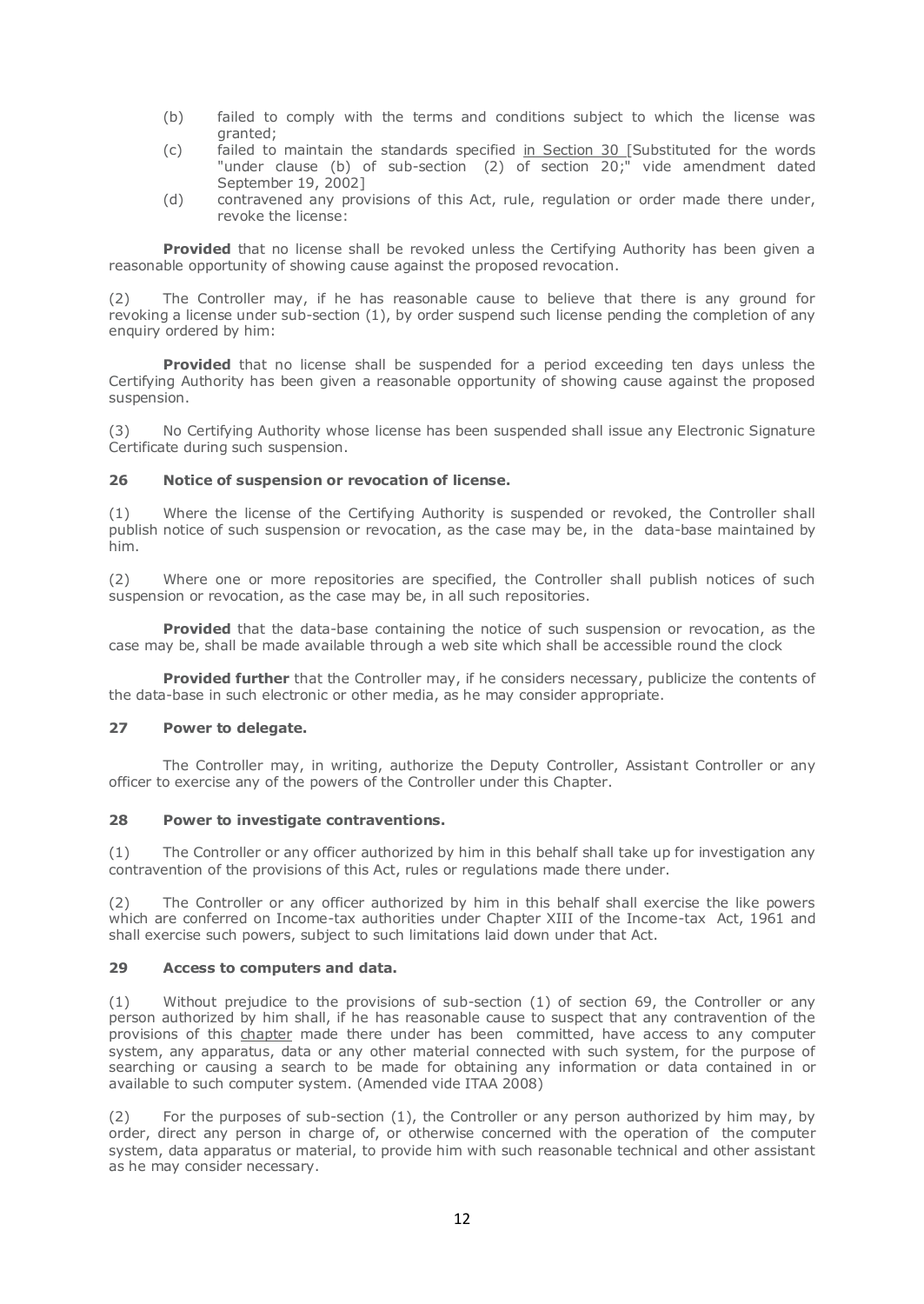# **30 Certifying Authority to follow certain procedures.**

Every Certifying Authority shall-

- (a) make use of hardware, software, and procedures that are secure from intrusion and misuse:
- (b) provide a reasonable level of reliability in its services which arc reasonably suited to the performance of intended functions;
- (c) adhere to security procedures to ensure that the secrecy and privacy of the Electronic Signature are assured (**Amended vide ITAA 2008)**
- (ca) be the repository of all Electronic Signature Certificates issued under this Act (Inserted vide ITAA 2008)
- (cb) publish information regarding its practices, Electronic Signature Certificates and current status of such certificates; and **(Inserted vide ITAA 2008)**
- (d) observe such other standards as may be specified by regulations.

# **31 Certifying Authority to ensure compliance of the Act, etc.**

Every Certifying Authority shall ensure that every person employed or otherwise engaged by it complies, in the course of his employment or engagement, with the provisions of this Act, rules, regulations and orders made there under.

# **32. Display of license.**

Every Certifying Authority shall display its license at a conspicuous place of the premises in which it carries on its business.

# **33 Surrender of license**

(1) Every Certifying Authority whose license is suspended or revoked shall immediately after such suspension or revocation, surrender the license to the Controller.

(2) Where any Certifying Authority fails to surrender a license under sub-section (1), the person in whose favour a license is issued, shall be guilty of an offense and shall be punished with imprisonment which may extend up to six months or a fine which may extend up to ten thousand rupees or with both.

# **34 Disclosure**

- (1) Every Certifying Authority shall disclose in the manner specified by regulations
	- (a) its Electronic Signature Certificate (Amended vide ITAA 2008)
	- (b) any certification practice statement relevant thereto;
	- (c) notice of revocation or suspension of its Certifying Authority certificate, if any; and
	- (d) any other fact that materially and adversely affects either the reliability of a Electronic Signature Certificate, which that Authority has issued, or the Authority's ability to perform its services

(2) Where in the opinion of the Certifying Authority any event has occurred or any situation has arisen which may materially and adversely affect the integrity of its computer system or the conditions subject to which a Electronic Signature Certificate was granted, then, the Certifying Authority shall-

- (a) use reasonable efforts to notify any person who is likely to be affected by that occurrence; or
- (b) act in accordance with the procedure specified in its certification practice statement to deal with such event or situation.

# **VII. ELECTRONIC SIGNATURE CERTIFICATES**

# **35 Certifying Authority to issue Electronic Signature Certificate**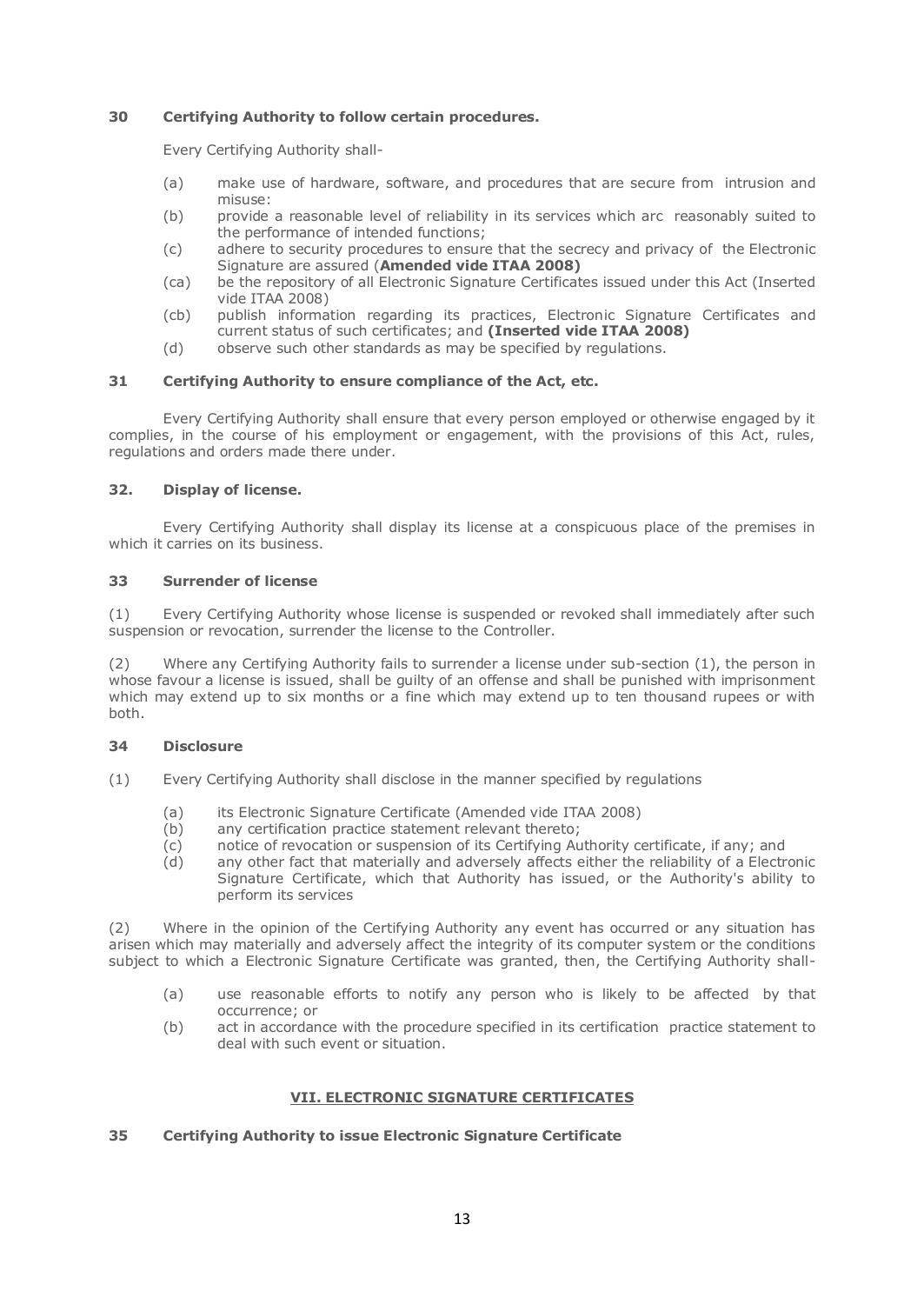(1) Any person may make an application to the Certifying Authority for the issue of a Digital Signature Certificate in such form as may be prescribed by the Central Government.

(2) Every such application shall be accompanied by such fee not exceeding twenty-five thousand rupees as may be prescribed by the Central Government, to be paid to the Certifying Authority:

**Provided** that while prescribing fees under sub-section (2) different fees may be prescribed for different classes of applicants.

(3) Every such application shall be accompanied by a certification practice statement or where there is no such statement, a statement containing such particulars, as may be specified by regulations.

(4) On receipt of an application under sub-section (1), the Certifying Authority may, after consideration of the certification practice statement or the other statement under sub-section (3) and after making such enquiries as it may deem fit, grant the Digital Signature Certificate or for reasons to be recorded in writing, reject the application

**Provided** that no application shall be rejected unless the applicant has been given a reasonable opportunity of showing cause against the proposed rejection.

#### **36. Representations upon issuance of Digital Signature Certificate**

A Certifying Authority while issuing a Digital Signature Certificate shall certify that –

- (a) it has complied with the provisions of this Act and the rules and regulations made there under;
- (b) it has published the Digital Signature Certificate or otherwise made it available to such person relying on it and the subscriber has accepted it;
- (c) the subscriber holds the private key corresponding to the public key, listed in the Digital Signature Certificate;
- (ca) the subscriber holds a private key which is capable of creating a digital signature (Inserted vide ITAA 2008)
- (cb) the public key to be listed in the certificate can be used to verify a digital signature affixed by the private key held by the subscriber (Inserted vide ITAA 2008)
- (d) the subscriber's public key and private key constitute a functioning key pair;
- (e) the information contained in the Digital Signature Certificate is accurate; and
- (f) it has no knowledge of any material fact, which if it had been included in the Digital Signature Certificate would adversely affect the reliability of the representations made in clauses (a) to (d).

#### **37. Suspension of Digital Signature Certificate.**

(1) Subject to the provisions of sub-section (2), the Certifying Authority which has issued a Digital Signature Certificate may suspend such Digital Signature Certificate –

- (a) on receipt of a request to that effect from
	- (i) the subscriber listed in the Digital Signature Certificate; or<br>(ii) any person duly authorized to act on behalf of that subscrib
	- any person duly authorized to act on behalf of that subscriber;
- (b) if it is of opinion that the Digital Signature Certificate should be suspended in public interest

(2) A Digital Signature Certificate shall not be suspended for a period exceeding fifteen days unless the subscriber has been given an opportunity of being heard in the matter.

(3) On suspension of a Digital Signature Certificate under this section, the Certifying Authority shall communicate the same to the subscriber.

# **38. Revocation of Digital Signature Certificate.**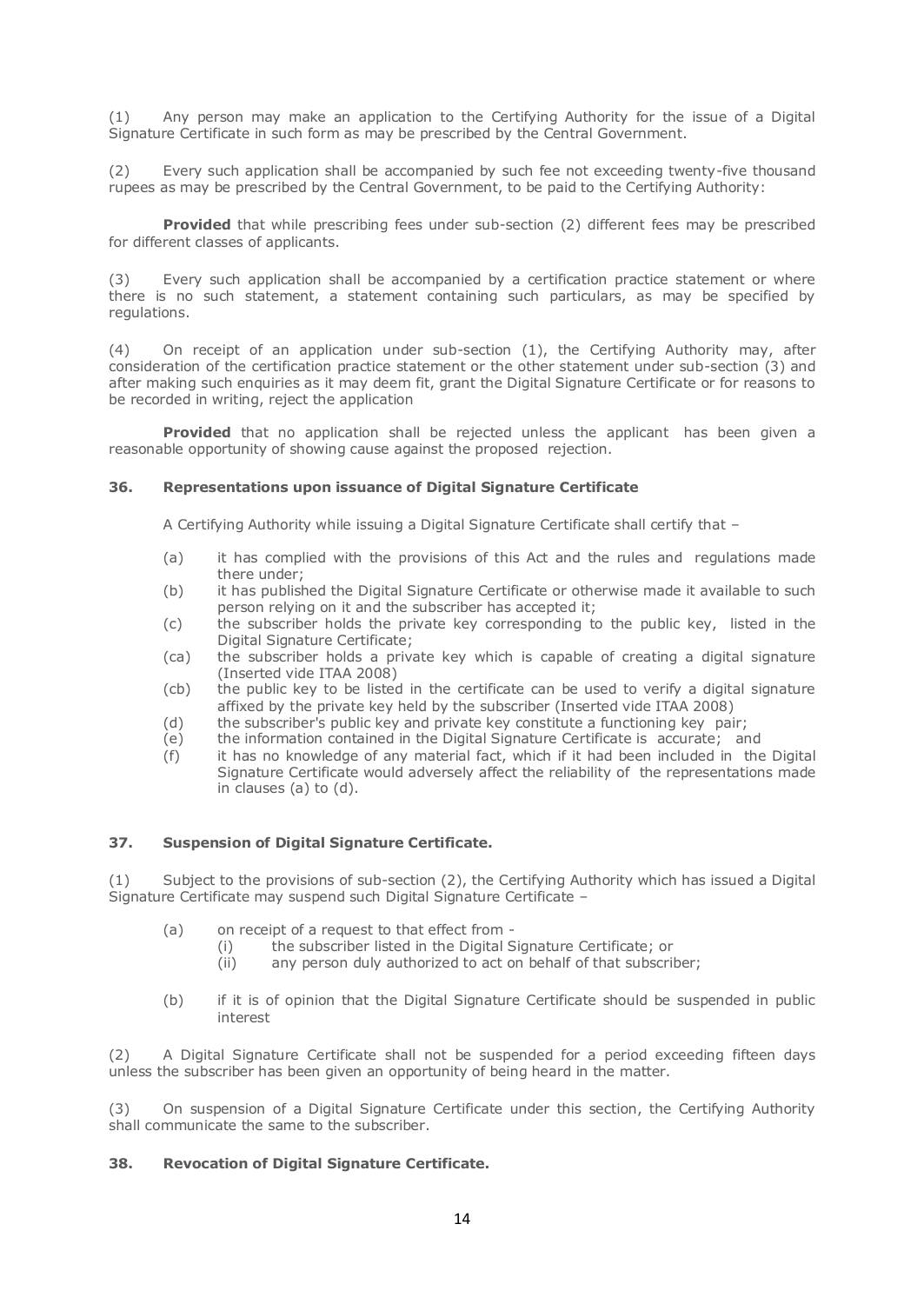- (1) A Certifying Authority may revoke a Digital Signature Certificate issued by it
	- (a) where the subscriber or any other person authorized by him makes a request to that effect; or
	- (b) upon the death of the subscriber; or
	- (c) upon the dissolution of the firm or winding up of the company where the subscriber is a firm or a company.

(2) Subject to the provisions of sub-section (3) and without prejudice to the provisions of subsection (1), a Certifying Authority may revoke a Digital Signature Certificate which has been issued by it at any time, if it is of opinion that -

- (a) a material fact represented in the Digital Signature Certificate is false or has been concealed;
- (b) a requirement for issuance of the Digital Signature Certificate was not satisfied;
- (c) the Certifying Authority's private key or security system was compromised in a manner materially affecting the Digital Signature Certificate's reliability;
- (d) the subscriber has been declared insolvent or dead or where a subscriber is a firm or a company, which has been dissolved, wound-up or otherwise ceased to exist.

(3) A Digital Signature Certificate shall not be revoked unless the subscriber has been given an opportunity of being heard in the matter.

(4) On revocation of a Digital Signature Certificate under this section, the Certifying Authority shall communicate the same to the subscriber.

# **39. Notice of suspension or revocation.**

(1) Where a Digital Signature Certificate is suspended or revoked under section 37 or section 38, the Certifying Authority shall publish a notice of such suspension or revocation, as the case may be, in the repository specified in the Digital Signature Certificate for publication of such notice.

(2) Where one or more repositories are specified, the Certifying Authority shall publish notices of such suspension or revocation, as the case may be, in all such repositories.

#### **VIII**

# **40 Generating Key Pair**

Where any Digital Signature Certificate, the public key of which corresponds to the private key of that subscriber which is to be listed in the Digital Signature Certificate has been accepted by a subscriber,  $(*)$  the subscriber shall generate that [substituted for "the" vide amendment dated 19/09/2002] key pair by applying the security procedure. [\* word "then"-*deleted vide amendment dated 19/9/2002*],

# **40A Duties of subscriber of Electronic Signature Certificate**

In respect of Electronic Signature Certificate the subscriber shall perform such duties as may be prescribed. (Inserted Vide ITAA 2008)

# **41 Acceptance of Digital Signature Certificate.**

(1) A subscriber shall be deemed to have accepted a Digital Signature Certificate if he publishes or authorizes the publication of a Digital Signature Certificate -

- (a) to one or more persons;
- (b) in a repository, or otherwise demonstrates his approval of the Digital Signature Certificate in any manner.

(2) By accepting a Digital Signature Certificate the subscriber certifies to all who reasonably rely on the information contained in the Digital Signature Certificate that -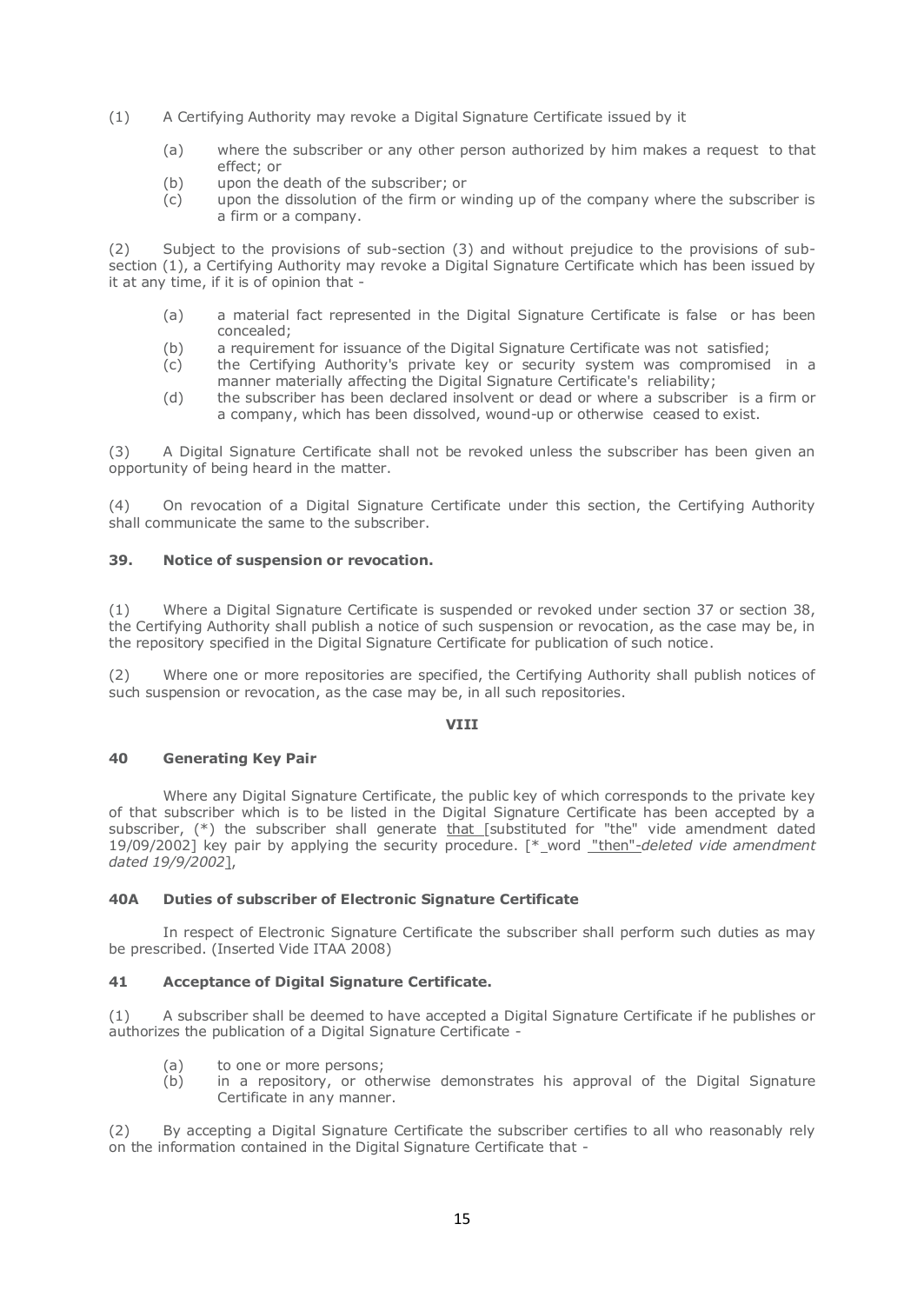- (a) the subscriber holds the private key corresponding to the public key listed in the Digital Signature Certificate and is entitled to hold the same;
- (b) all representations made by the subscriber to the Certifying Authority and all material relevant to the information contained in the Digital Signature Certificate are true;
- (c) all information in the Digital Signature Certificate that is within the knowledge of the subscriber is true.

# **42 Control of Private key**

(1) Every subscriber shall exercise reasonable care to retain control of the private key corresponding to the r public key listed in his Digital Signature Certificate and take all steps to prevent its disclosure.[ "to a person not authorized to affix the digital signature of the subscriber".-Omitted vide amendment dated 19/09/2002]

(2) If the private key corresponding to the public key listed in the Digital Signature Certificate has been compromised, then, the subscriber shall communicate the same without any delay to the Certifying Authority in such manner as may be specified by the regulations.

**Explanation** - For the removal of doubts, it is hereby declared that the subscriber shall be liable till he has informed the Certifying Authority that the private key has been compromised.

#### **IX. PENALTIES , COMPENSATION AND ADJUDICATION** (Amended vide ITAA-2006/8)

#### **43 Penalty and Compensation for damage to computer, computer system, etc (Amended vide ITAA-2008)**

If any person without permission of the owner or any other person who is incharge of a computer, computer system or computer network -

(a) accesses or secures access to such computer, computer system or computer network or computer resource (ITAA2008)

(b) downloads, copies or extracts any data, computer data base or information from such computer, computer system or computer network including information or data held or stored in any removable storage medium;

(c) introduces or causes to be introduced any computer contaminant or computer virus into any computer, computer system or computer network;

(d) damages or causes to be damaged any computer, computer system or computer network, data, computer data base or any other programmes residing in such computer, computer system or computer network;

(e) disrupts or causes disruption of any computer, computer system or computer network;

(f) denies or causes the denial of access to any person authorised to access any computer, computer system or computer network by any means;

(g) provides any assistance to any person to facilitate access to a computer, computer system or computer network in contravention of the provisions of this Act, rules or regulations made thereunder,

(h) charges the services availed of by a person to the account of another person by tampering with or manipulating any computer, computer system, or computer network,

(i) destroys, deletes or alters any information residing in a computer resource or diminishes its value or utility or affects it injuriously by any means **(Inserted vide ITAA-2008)**

(i) Steals, conceals, destroys or alters or causes any person to steal, conceal, destroy or alter any computer source code used for a computer resource with an intention to cause damage, (Inserted vide ITAA 2008)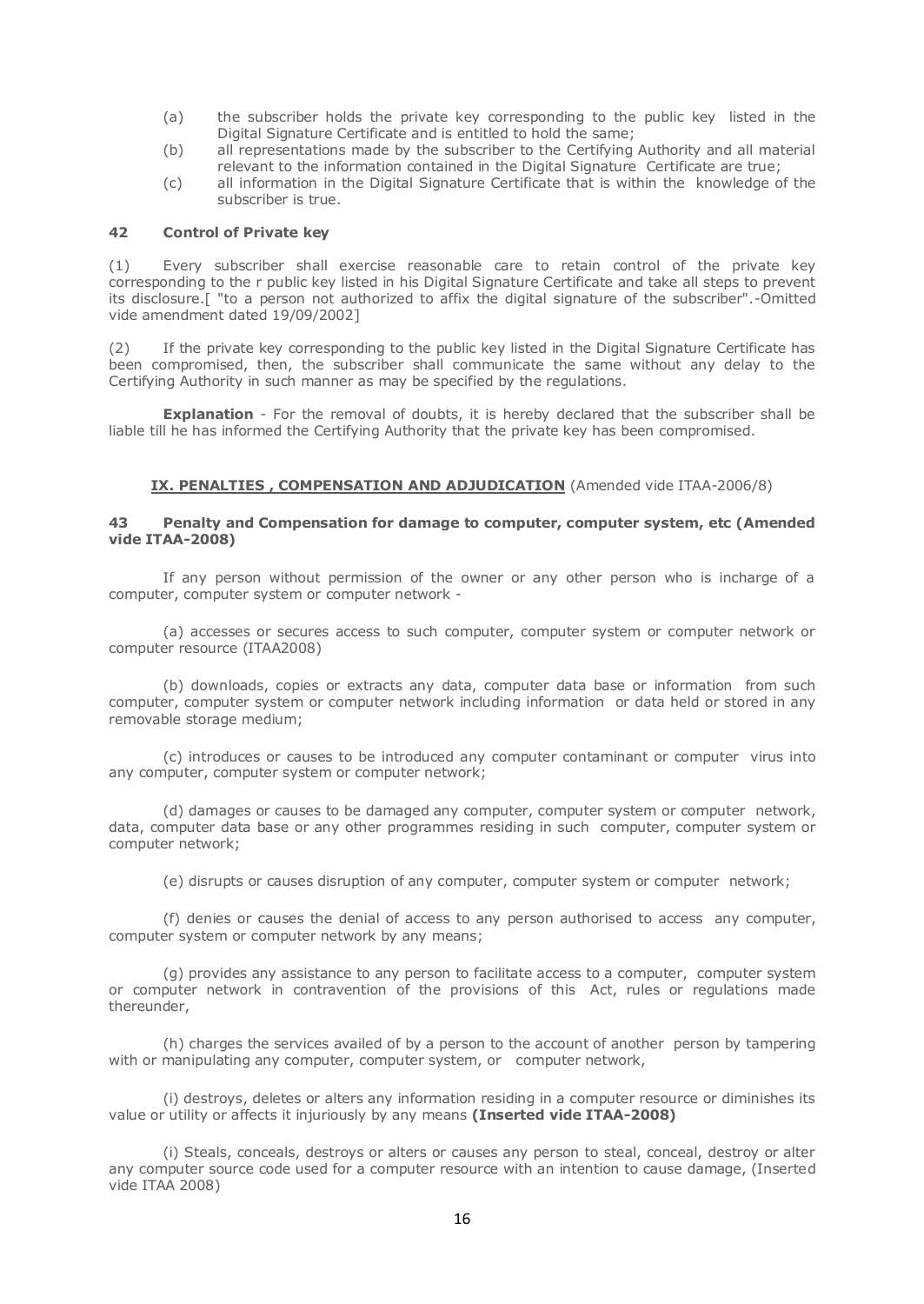he shall be liable to pay damages by way of compensation not exceeding one crore rupees to the person so affected. (change vide ITAA 2008)

**Explanation** - for the purposes of this section -

- (i) "Computer Contaminant" means any set of computer instructions that are designed
	- (a) to modify, destroy, record, transmit data or programme residing within a computer, computer system or computer network; or
	- (b) by any means to usurp the normal operation of the computer, computer system, or computer network;
- (ii) "Computer Database" means a representation of information, knowledge, facts, concepts or instructions in text, image, audio, video that are being prepared or have been prepared in a formalised manner or have been produced by a computer, computer system or computer network and are intended for use in a computer, computer system or computer network;
- (iii) "Computer Virus" means any computer instruction, information, data or programme that destroys, damages, degrades or adversely affects the performance of a computer resource or attaches itself to another computer resource and operates when a programme, data or instruction is executed or some other event takes place in that computer resource;
- (iv) "Damage" means to destroy, alter, delete, add, modify or re-arrange any computer resource by any means.
- (v) "Computer Source code" means the listing of programmes, computer commands, design and layout and programme analysis of computer resource in any form (Inserted vide ITAA 2008)

#### **43 A Compensation for failure to protect data (Inserted vide ITAA 2006)**

Where a body corporate, possessing, dealing or handling any sensitive personal data or information in a computer resource which it owns, controls or operates, is negligent in implementing and maintaining reasonable security practices and procedures and thereby causes wrongful loss or wrongful gain to any person, such body corporate shall be liable to pay damages by way of compensation, not exceeding five crore rupees, to the person so affected. (Change vide ITAA 2008)

Explanation: For the purposes of this section

- (i) "body corporate" means any company and includes a firm, sole proprietorship or other association of individuals engaged in commercial or professional activities
- (ii) "reasonable security practices and procedures" means security practices and procedures designed to protect such information from unauthorised access, damage, use, modification, disclosure or impairment, as may be specified in an agreement between the parties or as may be specified in any law for the time being in force and in the absence of such agreement or any law, such reasonable security practices and procedures, as may be prescribed by the Central Government in consultation with such professional bodies or associations as it may deem fit.
- (iii) "sensitive personal data or information" means such personal information as may be prescribed by the Central Government in consultation with such professional bodies or associations as it may deem fit.

# **44 Penalty for failure to furnish information, return, etc**

If any person who is required under this Act or any rules or regulations made thereunder to -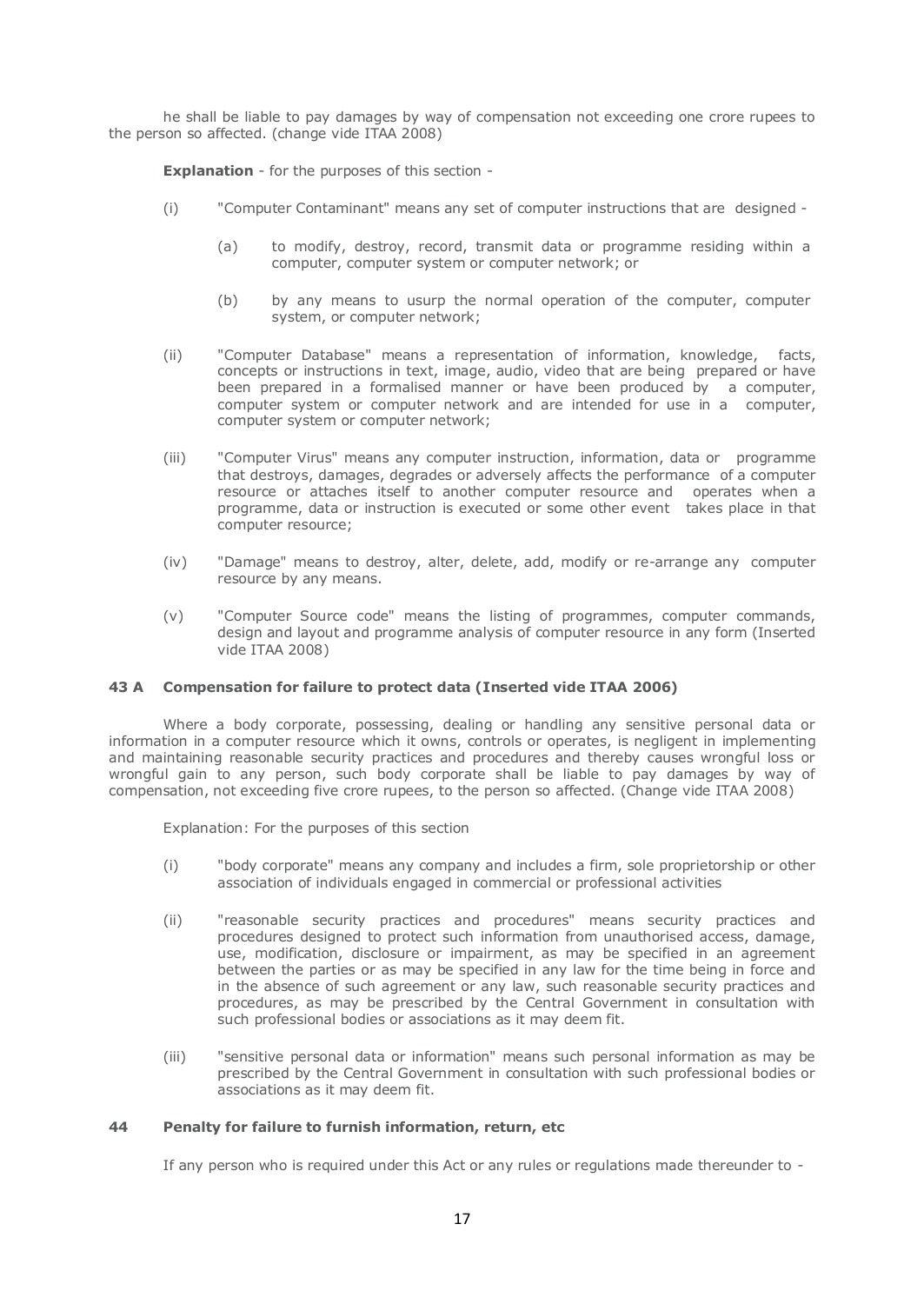- (a) furnish any document, return or report to the Controller or the Certifying Authority, fails to furnish the same, he shall be liable to a penalty not exceeding one lakh and fifty thousand rupees for each such failure;
- (b) file any return or furnish any information, books or other documents within the time specified therefor in the regulations, fails to file return or furnish the same within the time specified therefore in the regulations, he shall be liable to a penalty not exceeding five thousand rupees for every day during which such failure continues:
- (c) maintain books of account or records, fails to maintain the same, he shall be liable to a penalty not exceeding ten thousand rupees for every day during which the failure continues.

# **45 Residuary Penalty**

Whoever contravenes any rules or regulations made under this Act, for the contravention of which no penalty has been separately provided, shall be liable to pay a compensation not exceeding twenty-five thousand rupees to the person affected by such contravention or a penalty not exceeding twenty-five thousand rupees.

#### **46 Power to Adjudicate**

(1) For the purpose of adjudging under this Chapter whether any person has committed a contravention of any of the provisions of this Act or of any rule, regulation, direction or order made thereunder which renders him liable to pay penalty or compensation, the Central Government shall, subject to the provisions of sub-section(3), appoint any officer not below the rank of a Director to the Government of India or an equivalent officer of a State Government to be an adjudicating officer for holding an inquiry in the manner prescribed by the Central Government. **( amended vide ITAA 2008)**

(1A) The adjudicating officer appointed under sub-section (1) shall exercise jurisdiction to adjudicate matters in which the claim for injury or damage does not exceed rupees five crore

Provided that the jurisdiction in respect of claim for injury or damage exceeding rupees five croore shall vest with the competent court. (Inserted Vide ITAA 2008)

(2) The adjudicating officer shall, after giving the person referred to in sub-section (1) a reasonable opportunity for making representation in the matter and if, on such inquiry, he is satisfied that the person has committed the contravention, he may impose such penalty as he thinks fit in accordance with the provisions of that section.

(3) No person shall be appointed as an adjudicating officer unless he possesses such experience in the field of Information Technology and Legal or Judicial experience as may be prescribed by the Central Government.

(4) Where more than one adjudicating officers are appointed, the Central Government shall specify by order the matters and places with respect to which such officers shall exercise their jurisdiction.

(5) Every adjudicating officer shall have the powers of a civil court which are conferred on the Cyber Appellate Tribunal under sub-section (2) of section 58, and –

- (a) all proceedings before it shall be deemed to be judicial proceedings within the meaning of sections 193 and 228 of the Indian Penal Code;
- (b) shall be deemed to be a civil court for the purposes of sections 345 and 346 of the Code of Criminal Procedure, 1973.
- (c) shall be deemed to be a Civil Court for purposes of order XXI of the Civil Procedure Code, 1908 (Inserted vide ITAA 2008)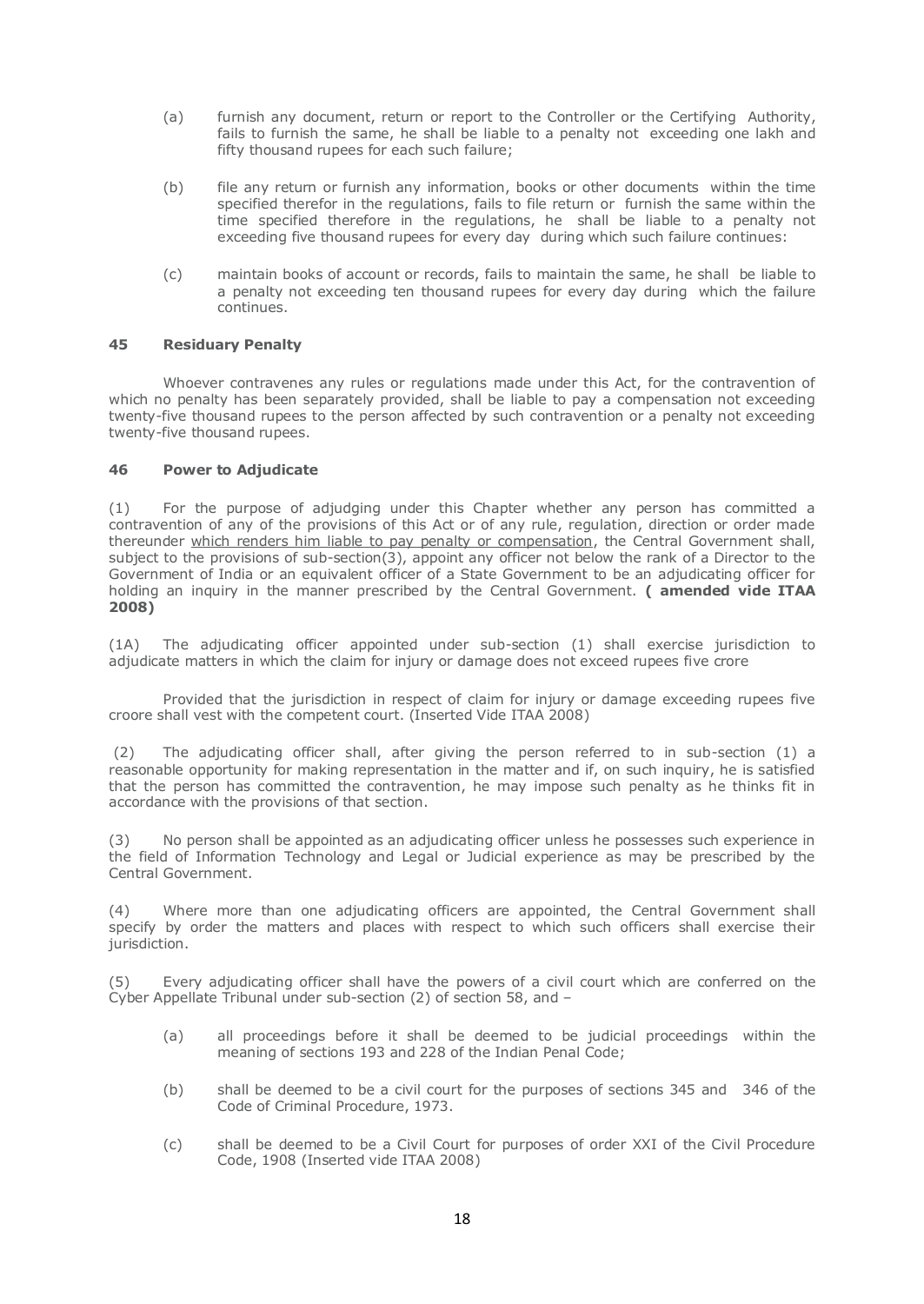# **47 Factors to be taken into account by the adjudicating officer**

While adjudging the quantum of compensation under this Chapter the adjudicating officer shall have due regard to the following factors, namely -

- (a) the amount of gain of unfair advantage, wherever quantifiable, made as a result of the default;
- (b) the amount of loss caused to any person as a result of the default;
- (c) the repetitive nature of the default

# **X. THE CYBER APPELLATE TRIBUNAL (Amended vide ITA-2008)**

#### **48 Establishment of Cyber Appellate Tribunal**

(1) The Central Government shall, by notification, establish one or more appellate tribunals to be known as the Cyber Appellate Tribunal.

(2) The Central Government shall also specify, in the notification referred to in sub-section (1), the matters and places in relation to which the Cyber Appellate Tribunal may exercise jurisdiction.

# **49 Composition of Cyber Appellate Tribunal (Substituted vide ITAA 2008)**

(1) The Cyber Appellate Tribunal shall consist of a Chairperson and such number of other Members, as the Central Government may, by notification in the Official Gazette, appoint **(Inserted vide ITAA-2008)**

Provided that the person appointed as the Presiding Officer of the Cyber Appellate Tribunal under the provisions of this Act immediately before the commencement of the Information Technology (Amendment) Act 2008 shall be deemed to have been appointed as the Chairperson of the said Cyber Appellate Tribunal under the provisions of this Act as amended by the Information Technology (Amendment) Act, 2008 (Inserted Vide ITAA 2008)

(2) The selection of Chairperson and Members of the Cyber Appellate Tribunal shall be made by the Central Government in consultation with the Chief Justice of India. **(Inserted vide ITAA-2008)**

- (3) Subject to the provisions of this Act-
	- (a) the jurisdiction, powers and authority of the Cyber Appellate Tribunal may be exercised by the Benches thereof
	- (b) a Bench may be constituted by the Chairperson of the Cyber Appellate Tribunal with one or two members of such Tribunal as the Chairperson may deem fit.

Provided that every Bench shall be presided over by the Chairperson or the Judicial Member appointed under sub-section (3) of section 50 (ITAA 2008)

- (c) the Benches of the Cyber Appellate Tribunal shall sit at New Delhi and at such other places as the Central Government may, in consultation with the Chairperson of the Cyber Appellate Tribunal, by notification in the Official Gazette, specify.
- (d) the Central Government shall, by notification in the Official Gazette, specify the areas in relation to which each Bench of the Cyber Appellate Tribunal may exercise its jurisdiction.**(Inserted vide ITAA-2008)**

(4) Notwithstanding anything contained in sub-section (3), the Chairperson of the Cyber Appellate Tribunal may transfer a Member of such Tribunal from one Bench to another Bench **(Inserted vide ITAA-2008)**

(5) If at any stage of the hearing of any case or matter, it appears to the Chairperson or a Member of the Cyber Appellate Tribunal that the case or matter is of such a nature that it ought to be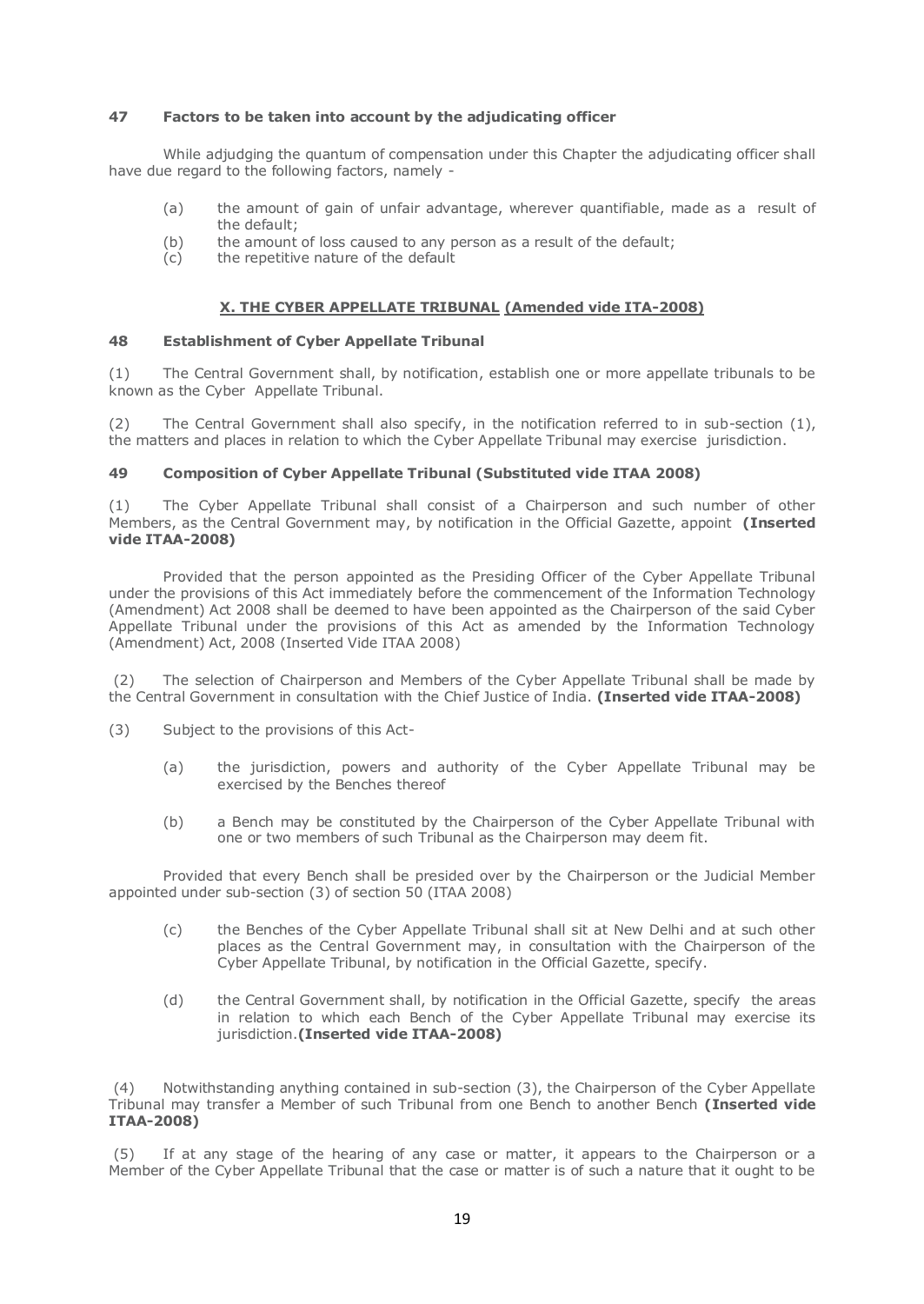heard by a Bench consisting of more Members, the case or matter may be transferred by the Chairperson to such Bench as the Chairperson may deem fit. **(Inserted vide ITAA-2008)**

#### **50 Qualifications for appointment as Chairperson and Members of Cyber Appellate Tribunal** (Substituted vide ITAA 2006)

(1) A person shall not be qualified for appointment as a Chairperson of the Cyber Appellate Tribunal unless he is, or has been, or is qualified to be, a Judge of a High Court; (substituted vide ITAA-2008)

(2) The Members of the Cyber Appellate Tribunal, except the Judicial Member to be appointed under sub-section (3), shall be appointed by the Central Government from amongst persons, having special knowledge of and professional experience in, information technology, telecommunication, industry, management or consumer affairs.

Provided that a person shall not be appointed as a Member, unless he is, or has been, in the service of the Central Government or a State Government, and has held the post of Additional secretary to the Government of India or any equivalent post in the Central Government or State Government for a period of not less than two one years or joint secretary to the Government of India or any equivalent post in the central Government or State Government for a period of not less than seven years. **(Inserted vide ITAA-2008)**

(3) The Judicial Members of the Cyber Appellate Tribunal shall be appointed by the Central Government from amongst persons who is or has been a member of the Indian Legal Service and has held the post of Additional Secretary for a period of not less than one year or Grade I post of that service for a period of not less than five years.

#### **51 Term of office, conditions of service etc of Chairperson and Members (Substituted vide ITAA 2008)**

(1) The Chairperson or Member of the Cyber Appellate Tribunal shall hold office for a term of five years from the date on which he enters upon his office or until he attains the age of sixty-five years, whichever is earlier. (Inserted vide ITAA 2008)

(2) Before appointing any person as the Chairperson or Member of the Cyber Appellate Tribunal, the Central Government shall satisfy itself that the person does not have any such financial or other interest as is likely to affect prejudicially his functions as such Chairperson or Member. (Inserted vide ITAA 2008)

(3) An officer of the Central Government or State Government on his selection as the Chairperson or Member of the Cyber Appellate Tribunal, as the case may be, shall have to retire from service before joining as such Chairperson or Member. (Inserted vide ITAA 2008)

#### **52 Salary. allowance and other terms and conditions of service of Chairperson and Member.** (Substituted vide ITAA 2008)

The salary and allowances payable to, and the other terms and conditions of service including pension, gratuity and other retirement benefits of, the Chairperson or a Member of Cyber Appellate Tribunal shall be such as may be prescribed: (Inserted vide ITAA 2008)

# **52A Powers of superintendence, direction, etc** (Inserted vide ITAA 2008)

The Chairperson of he Cyber Appellate Tribunal shall have powers of general superintendence and directions in the conduct of the affairs of that Tribunal and he shall, in addition to presiding over the meetings of the Tribunal, exercise and discharge such powers and functions of the Tribunal as may be prescribed.

# **52B Distribution of Business among Benches** (Inserted vide ITAA 2008)

Where Benches are constituted, the Chairperson of the Cyber Appellate Tribunal may, by order,distribute the business of that Tribunal amongst the Benches and also the matters to be dealt with by each Bench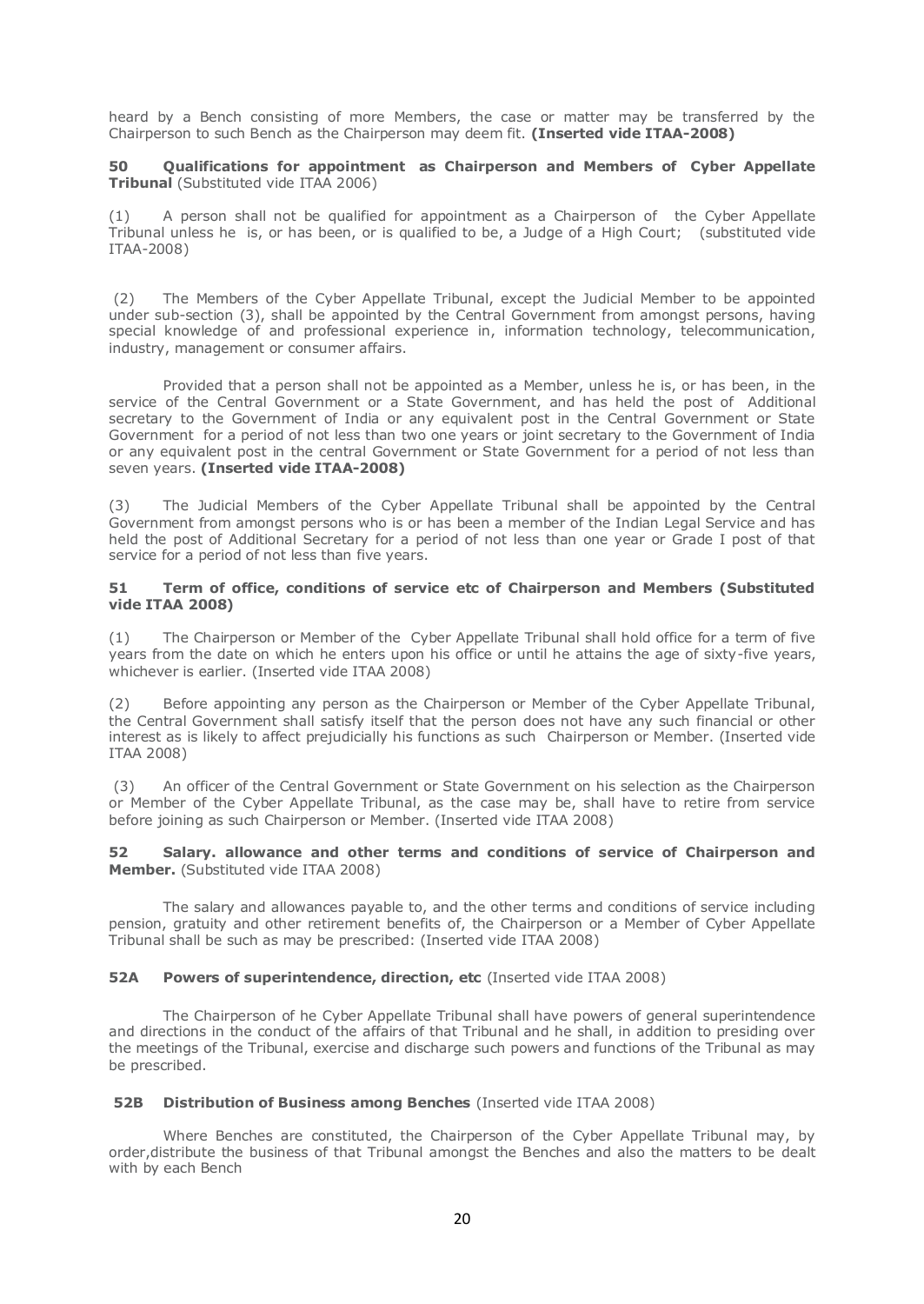#### **52C Powers of the Chairperson to transfer cases** (Inserted vide ITAA 2008)

On the application of any of the parties and after notice to the parties, and after hearing such of them as he may deem proper to be heard, or suo motu without such notice, the Chairperson of the Cyber Appellate Tribunal may transfer any case pending before one Bench, for disposal to any other Bench

#### **52D Decision by majority** (Inserted vide ITAA 2008)

 If the Members of a Bench consisting of two Members differ in opinion on any point, they shall state the point or points on which they differ, and make a reference to the Chairperson of the Cyber Appellate Tribunal who shall hear the point or points himself and such point or points shall be decided according to the opinion of the majority of the Members who have heard the case, including those who first heard it.

#### **53 Filling up of vacancies** (Amended vide ITAA 2008)

If, for reason other than temporary absence, any vacancy occurs in the office of the Presiding officer Chairperson or Member as the case may be of a Cyber Appellate Tribunal, then the Central Government shall appoint another person in accordance with the provisions of this Act to fill the vacancy and the proceedings may be continued before the Cyber Appellate Tribunal from the stage at which the vacancy is filled.

# **54 Resignation and removal** (Amended vide ITAA 2008)

(1) The Presiding officer Chairperson or Member of the Cyber Appellate Tribunal may, by notice in writing under his hand addressed to the Central Government, resign his office:

**Provided** that the said Presiding officer Chairperson or Member shall, unless he is permitted by the Central Government to relinquish his office sooner, continue to hold office until the expiry of three months from the date of receipt of such notice or until a person duly appointed as his successor enters upon his office or until the expiry of his term of office, whichever is the earliest.

(2) The Presiding officer Chairperson or Member of a Cyber Appellate Tribunal shall not be removed from his office except by an order by the Central Government on the ground of proved misbehaviour or incapacity after an inquiry made by a Judge of the Supreme Court in which the Chairperson or Member concerned has been informed of the charges against him and given a reasonable opportunity of being heard in respect of these charges.

(3) The Central Government may, by rules, regulate the procedure for the investigation of misbehaviour or incapacity of the aforesaid Presiding officer Chairperson or Member.

#### **55 Orders constituting Appellate Tribunal to be final and not to invalidate its proceedings** (Inserted vide ITAA 2008)

No order of the Central Government appointing any person as the Chairperson or Member of a Cyber Appellate Tribunal shall be called in question in any manner and no act or proceeding before a Cyber Appellate Tribunal shall be called in question in any manner on the ground merely of any defect in the constitution of a Cyber Appellate Tribunal.

# **56 Staff of the Cyber Appellate Tribunal (Error in amendment...item 28)**

(1) The Central Government shall provide the Cyber Appellate Tribunal with such officers and employees as the Government may think fit.

(2) The officers and employees of the Cyber Appellate Tribunal shall discharge their functions under general superintendence of the Presiding Officer.

(3) The salaries and allowances and other conditions of service of the officers and employees of the Cyber Appellate Tribunal shall be such as may be prescribed by the Central Government.

# **57 Appeal to Cyber Regulations Appellate Tribunal**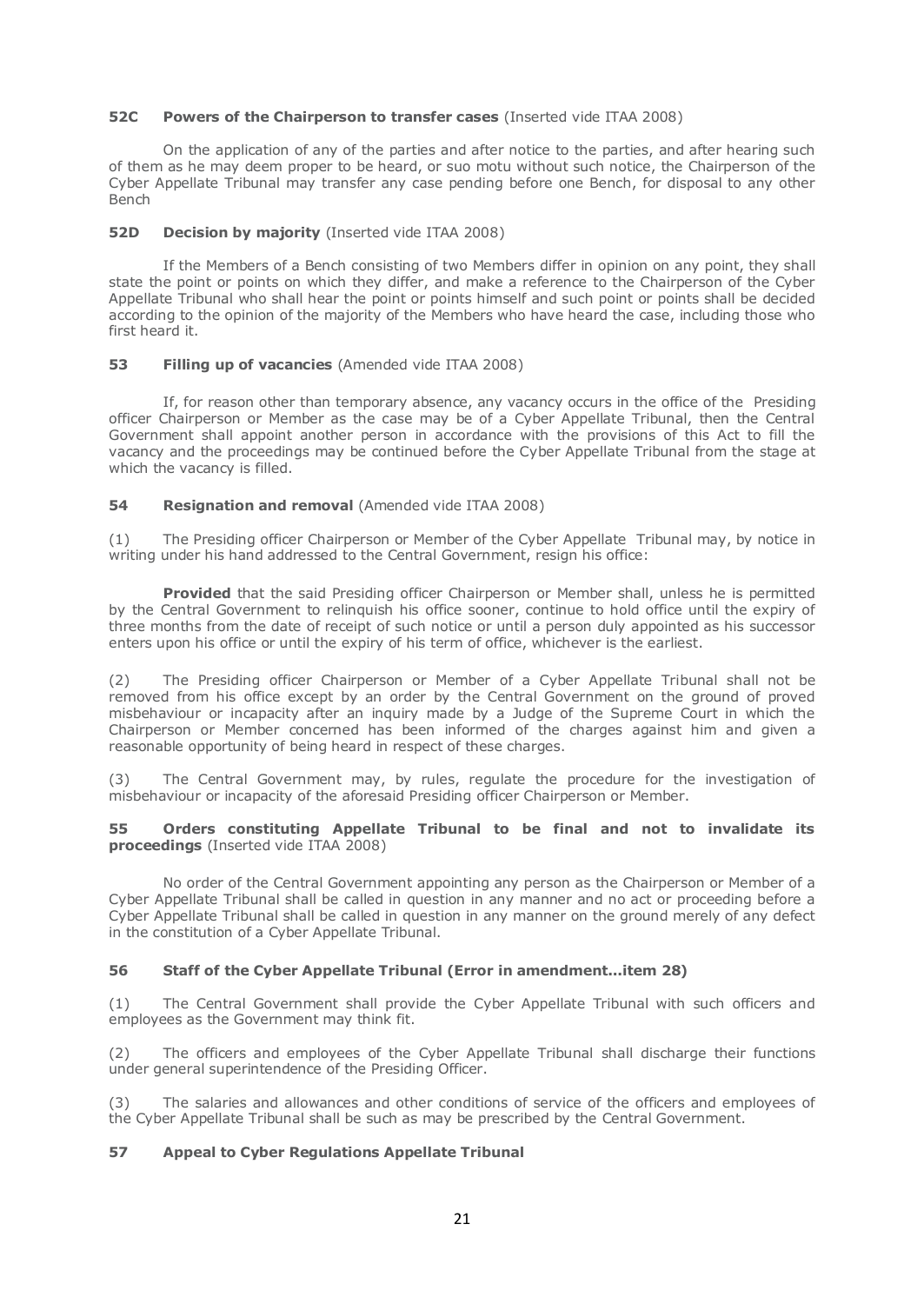(1) Save as provided in sub-section (2), any person aggrieved by an order made by a Controller or an adjudicating officer under this Act may prefer an appeal to a Cyber Appellate Tribunal having jurisdiction in the matter

(2) No appeal shall lie to the Cyber Appellate Tribunal from an order made by an adjudicating officer with the consent of the parties.

(3) Every appeal under sub-section (1) shall be filed within a period of forty-five days from the date on which a copy of the order made by the Controller or adjudicating officer is received by the person aggrieved and it shall be in such form and be accompanied by such fee as may be prescribed:

**Provided** that the Cyber Appellate Tribunal may entertain an appeal after the expiry of the said period of forty-five days if it is satisfied that there was sufficient cause for not filing it within that period.

(4) On receipt of an appeal under sub-section (1), the Cyber Appellate Tribunal may, after giving the parties to the appeal, an opportunity of being heard, pass such orders thereon as it thinks fit, confirming, modifying or setting aside the order appealed against

(5) The Cyber Appellate Tribunal shall send a copy of every order made by it to the parties to the appeal and to the concerned Controller or adjudicating officer.

(6) The appeal filed before the Cyber Appellate Tribunal under sub-section (1) shall be dealt with by it as expeditiously as possible and endeavour shall be made by it to dispose of the appeal finally within six months from the date of receipt of the appeal.

# **58 Procedure and Powers of the Cyber Appellate Tribunal**

(1) The Cyber Appellate Tribunal shall not be bound by the procedure laid down by the Code of Civil Procedure, 1908 but shall be guided by the principles of natural justice and, subject to the other provisions of this Act and of any rules, the Cyber Appellate Tribunal shall have powers to regulate its own procedure including the place at which it shall have its sittings.

(2) The Cyber Appellate Tribunal shall have, for the purposes of discharging their functions under this Act, the same powers as are vested in a civil court under the Code of Civil Procedure, 1908, while trying a suit, in respect of the following matters, namely -

- (a) summoning and enforcing the attendance of any person and examining him on oath;<br>(b) requiring the discovery and production of documents or other electronic records;
- requiring the discovery and production of documents or other electronic records;
- (c) receiving evidence on affidavits;
- (d) issuing commissions for the examination of witnesses or documents;
- (e) reviewing its decisions;
- (f) dismissing an application for default or deciding it ex parte
- $\tilde{g}(q)$  any other matter which may be prescribed

Every proceeding before the Cyber Appellate Tribunal shall be deemed .to be a judicial proceeding within the meaning of sections 193 arid 228, and for the purposes of section 196 of the Indian Penal Code and the Cyber Appellate Tribunal shall be deemed to be a civil court for the purposes of section 195 and Chapter XXVI of the Code of Criminal Procedure, 1973.

# **59 Right to legal representation**

The appellant may either appear in person or authorize one or more legal practitioners or any of its officers to present his or its case before the Cyber Appellate Tribunal Limitation

# **60 Limitation**

The provisions of the Limitation Act, 1963, shall, as far as may be, apply to an appeal made to the Cyber Appellate Tribunal.

# **61 Civil court not to have jurisdiction (Amended vide ITAA 2008)**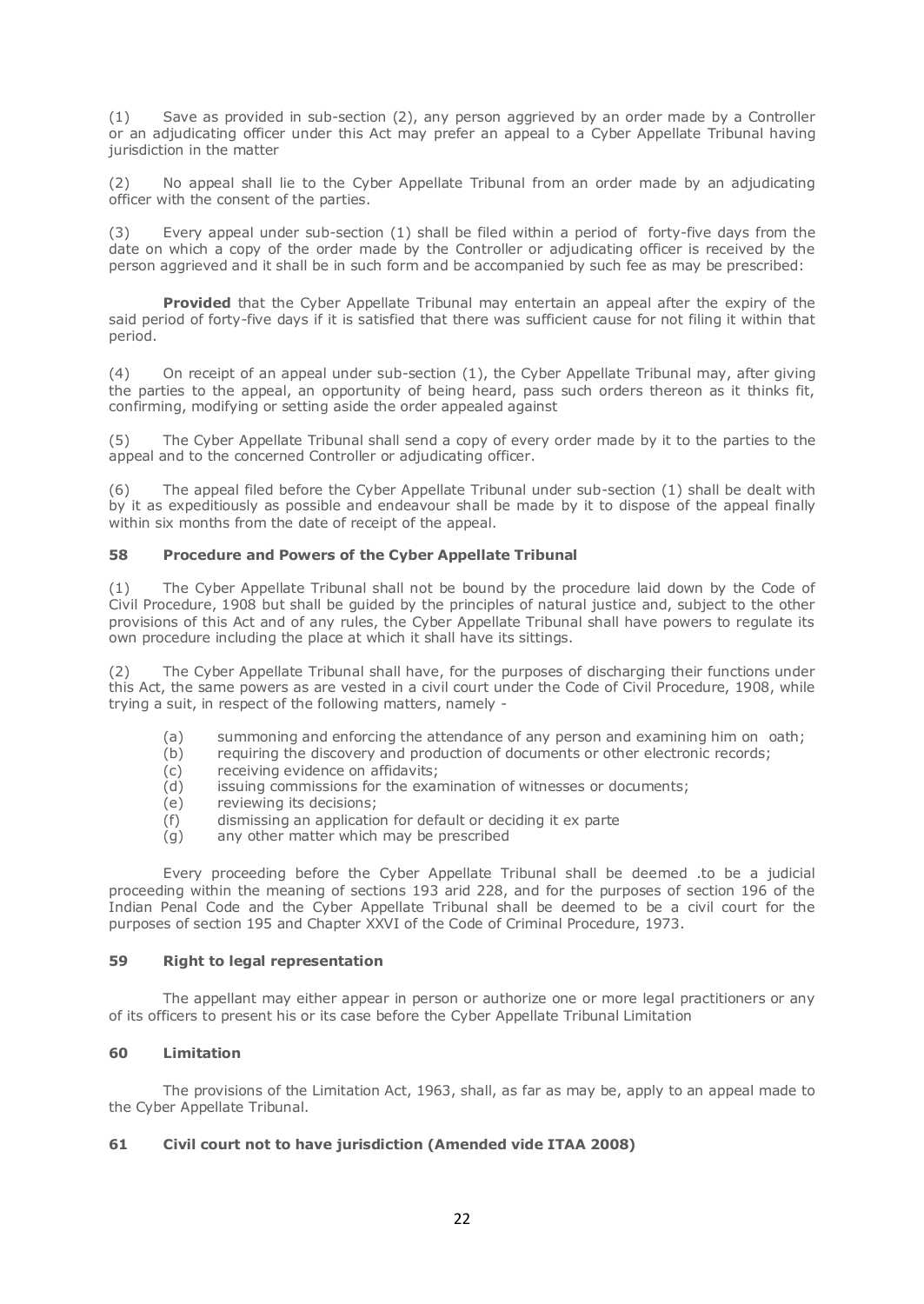No court shall have jurisdiction to entertain any suit or proceeding in respect of any matter which an adjudicating officer appointed under this Act or the Cyber Appellate Tribunal constituted under this Act is empowered by or under this Act to determine and no injunction shall be granted by any court or other authority in respect of any action taken or to be taken in pursuance of any power conferred by or under this Act.

Provided that the court may exercise jurisdiction in cases where the claim for injury or damage suffered by any person exceeds the maximum amount which can be awarded under this Chapter. (Inserted vide ITAA 2006)

# **62 Appeal to High court**

Any person aggrieved by any decision or order of the Cyber Appellate Tribunal may file an appeal to the High Court within sixty days from the date of communication of the decision or order of the Cyber Appellate Tribunal to him on any question of fact or law arising out of such order:

**Provided** that the High Court may, if it is satisfied that the appellant was prevented by sufficient cause from filing the appeal within the said period, allow it to be filed within a further period not exceeding sixty days.

#### **63 Compounding of Contravention**

(1) Any contravention under this Act [substituted for "Chapter" vide amendment dated 19/09/2002] may, either before or after the institution of adjudication proceedings, be compounded by the Controller or such other officer as may be specially authorized by him in this behalf or by the adjudicating officer, as the case may be, subject to such conditions as the Controller or such other officer or the adjudicating officer may specify:

**Provided** that such sum shall not, in any case, exceed the maximum amount of the penalty which may be imposed under this Act for the contravention so compounded.

(2) Nothing in sub-section (1) shall apply to a person who commits the same or similar contravention within a period of three years from the date on which the first contravention, committed by him, was compounded.

**Explanation** - For the purposes of this sub-section, any second or subsequent contravention committed after the expiry of a period of three years from the date on which the contravention was previously compounded shall be deemed to be a first contravention.

(3) Where any contravention has been compounded under sub-section (1), no proceeding or further proceeding, as the case may be, shall be taken against the person guilty of such contravention in respect of the contravention so compounded.

#### **64 Recovery of Penalty or compensation** (Amended vide ITAA 2006)

A penalty imposed or compensation awarded under this Act, if it is not paid, shall be recovered as an arrear of land revenue and the license or the Electronic Signature Certificate, as the case may be, shall be suspended till the penalty is paid.

# **XI. OFFENCES**

# **65 Tampering with Computer Source Documents**

Whoever knowingly or intentionally conceals, destroys or alters or intentionally or knowingly causes another to conceal, destroy or alter any computer source code used for a computer, computer programme, computer system or computer network, when the computer source code is required to be kept or maintained by law for the time being in force, shall be punishable with imprisonment up to three years, or with fine which may extend up to two lakh rupees, or with both.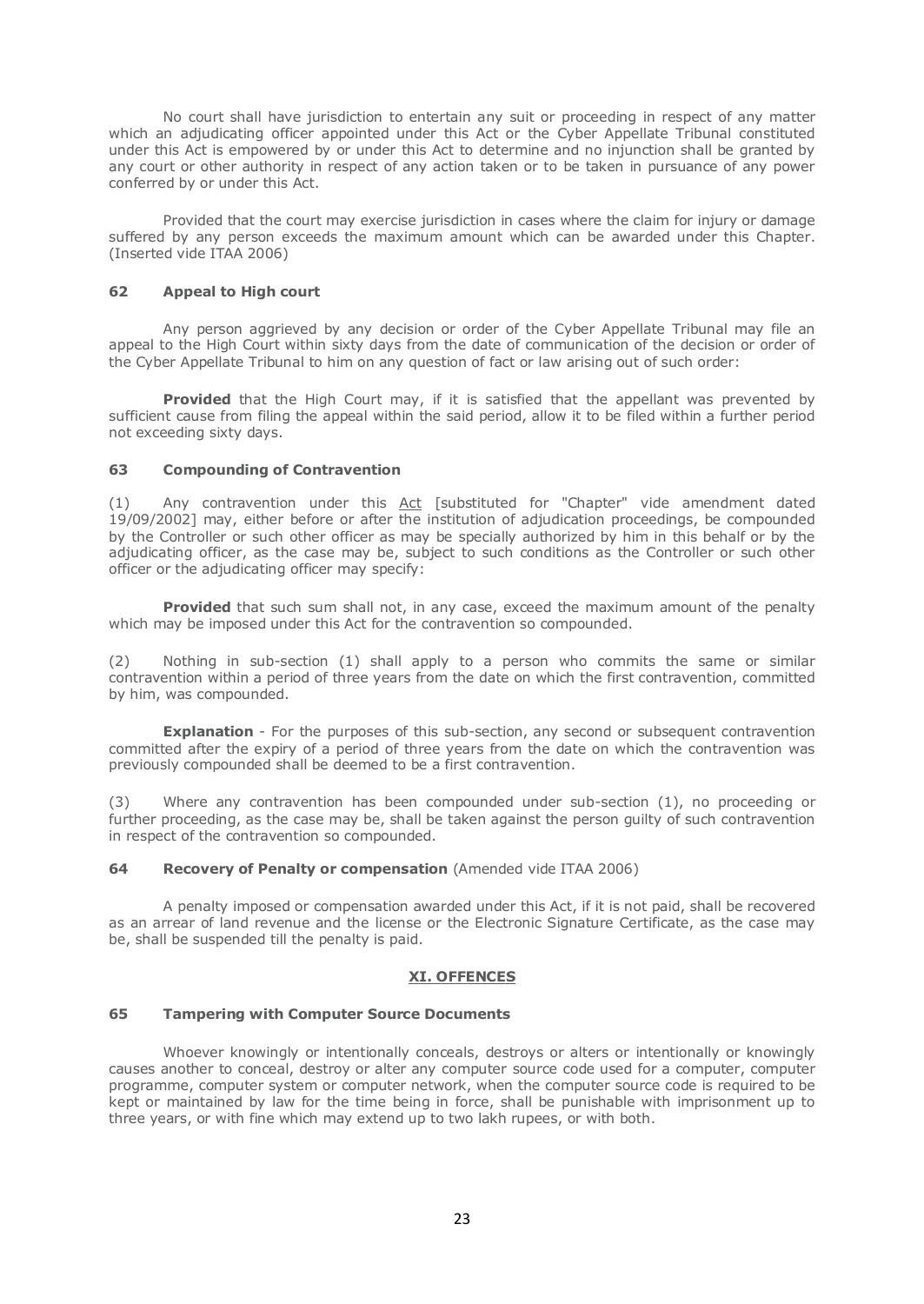**Explanation** - For the purposes of this section, "Computer Source Code" means the listing of programmes, Computer Commands, Design and layout and programme analysis of computer resource in any form.

#### **66 Computer Related Offences** (Substituted vide ITAA 2008)

If any person, dishonestly, or fraudulently, does any act referred to in section 43, he shall be punishable with imprisonment for a term which may extend to two **three** years or with fine which may extend to five lakh rupees or with both.

Explanation: For the purpose of this section,-

a) the word "dishonestly" shall have the meaning assigned to it in section 24 of the Indian Penal Code;

b) the word "fraudulently" shall have the meaning assigned to it in section 25 of the Indian Penal Code.

#### **66 A Punishment for sending offensive messages through communication service, etc.** ( Introduced vide ITAA 2008)

Any person who sends, by means of a computer resource or a communication device,-

- a) any **information** that is grossly offensive or has menacing character; or
- b) any **information** which he knows to be false, but for the purpose of causing annoyance, inconvenience, danger, obstruction, insult, injury, criminal intimidation, enmity, hatred, or ill will, persistently makes **by making** use of such computer resource or a communication device,

#### **c) any electronic mail or electronic mail message for the purpose of causing annoyance or inconvenience or to deceive or to mislead the addressee or recipient about the origin of such messages (Inserted vide ITAA 2008)**

shall be punishable with imprisonment for a term which may extend to two **three** years and with fine.

Explanation: For the purposes of this section, terms "Electronic mail" and "Electronic Mail Message" means a message or information created or transmitted or received on a computer, computer system, computer resource or communication device including attachments in text, image, audio, video and any other electronic record, which may be transmitted with the message.

#### **66 B Punishment for dishonestly receiving stolen computer resource or communication device (Inserted Vide ITA 2008)**

Whoever dishonestly receives or retains any stolen computer resource or communication device knowing or having reason to believe the same to be stolen computer resource or communication device, shall be punished with imprisonment of either description for a term which may extend to three years or with fine which may extend to rupees one lakh or with both.

#### **66C Punishment for identity theft. (Inserted Vide ITA 2008)**

Whoever, fraudulently or dishonestly make use of the electronic signature, password or any other unique identification feature of any other person, shall be punished with imprisonment of either description for a term which may extend to three years and shall also be liable to fine which may extend to rupees one lakh.

# **66D Punishment for cheating by personation by using computer resource**

(Inserted Vide ITA 2008)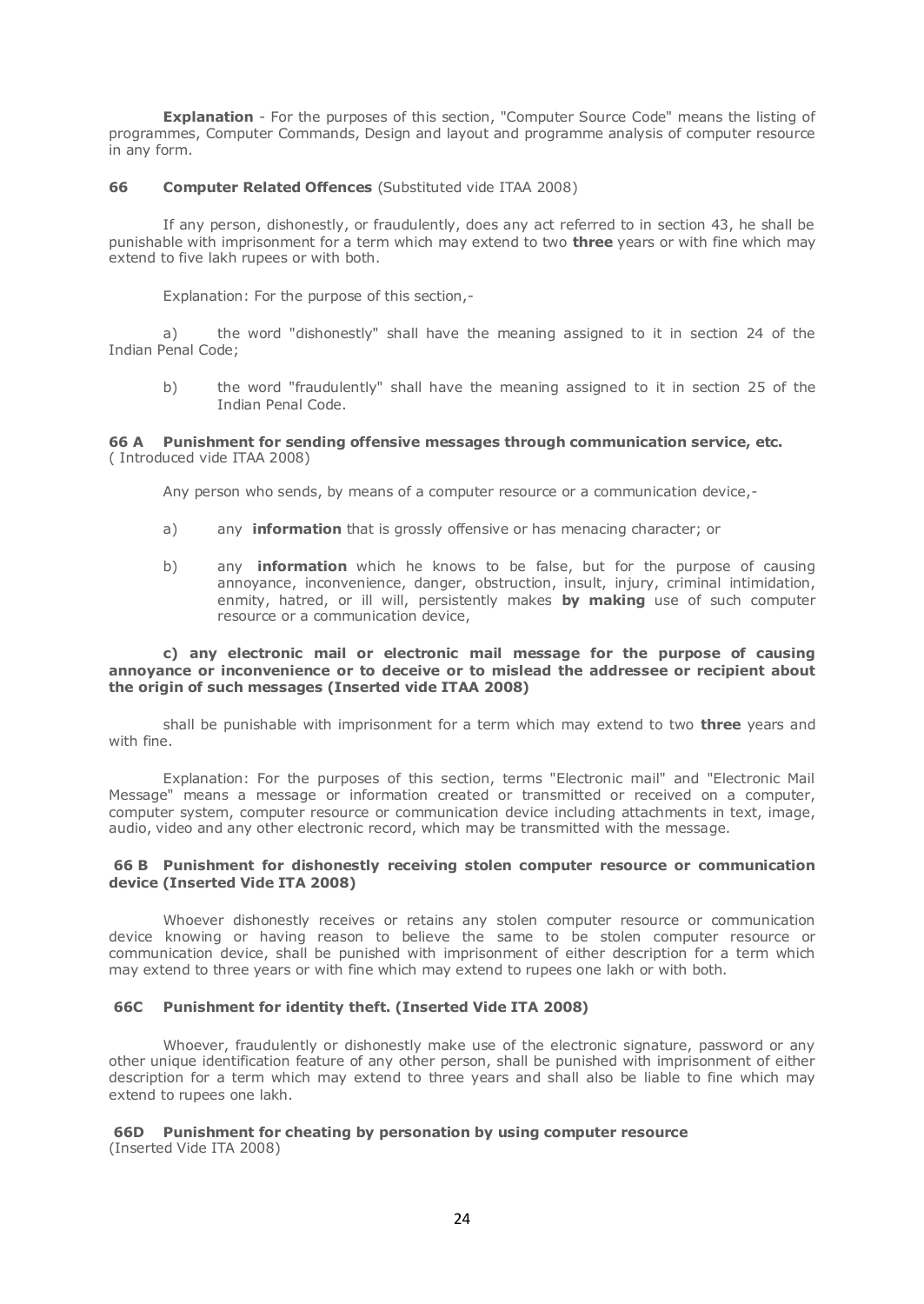Whoever, by means of any communication device or computer resource cheats by personation, shall be punished with imprisonment of either description for a term which may extend to three years and shall also be liable to fine which may extend to one lakh rupees.

#### **66E. Punishment for violation of privacy. (Inserted Vide ITA 2008)**

Whoever, intentionally or knowingly captures, publishes or transmits the image of a private area of any person without his or her consent, under circumstances violating the privacy of that person, shall be punished with imprisonment which may extend to three years or with fine not exceeding two lakh rupees, or with both

*Explanation.-* For the purposes of this section**—**

- (a) "transmit" means to electronically send a visual image with the intent that it be viewed by a person or persons;
- (b) "capture", with respect to an image, means to videotape, photograph, film or record by any means;
- (c) Trivate area" means the naked or undergarment clad genitals, pubic area, buttocks or female breast;
- (d) "publishes" means reproduction in the printed or electronic form and making it available for public;
- (e) 
"under circumstances violating privacy" means circumstances in which a person can have a reasonable expectation that—
- (i) he or she could disrobe in privacy, without being concerned that an image of his private area was being captured; or
- (ii) any part of his or her private area would not be visible to the public, regardless of whether that person is in a public or private place.

#### **66F. Punishment for cyber terrorism**

(1) Whoever,-

(A) with intent to threaten the unity, integrity, security or sovereignty of India or to strike terror in the people or any section of the people by –

- (i) denying or cause the denial of access to any person authorized to access computer resource; or
- (ii) attempting to penetrate or access a computer resource without authorisation or exceeding authorized access; or
- (iii) introducing or causing to introduce any Computer Contaminant.

and by means of such conduct causes or is likely to cause death or injuries to persons or damage to or destruction of property or disrupts or knowing that it is likely to cause damage or disruption of supplies or services essential to the life of the community or adversely affect the critical information infrastructure specified under section 70, or

(B) knowingly or intentionally penetrates or accesses a computer resource without authorisation or exceeding authorized access, and by means of such conduct obtains access to information, data or computer database that is restricted for reasons of the security of the State or foreign relations; or any restricted information, data or computer database, with reasons to believe that such information, data or computer database so obtained may be used to cause or likely to cause injury to the interests of the sovereignty and integrity of India, the security of the State, friendly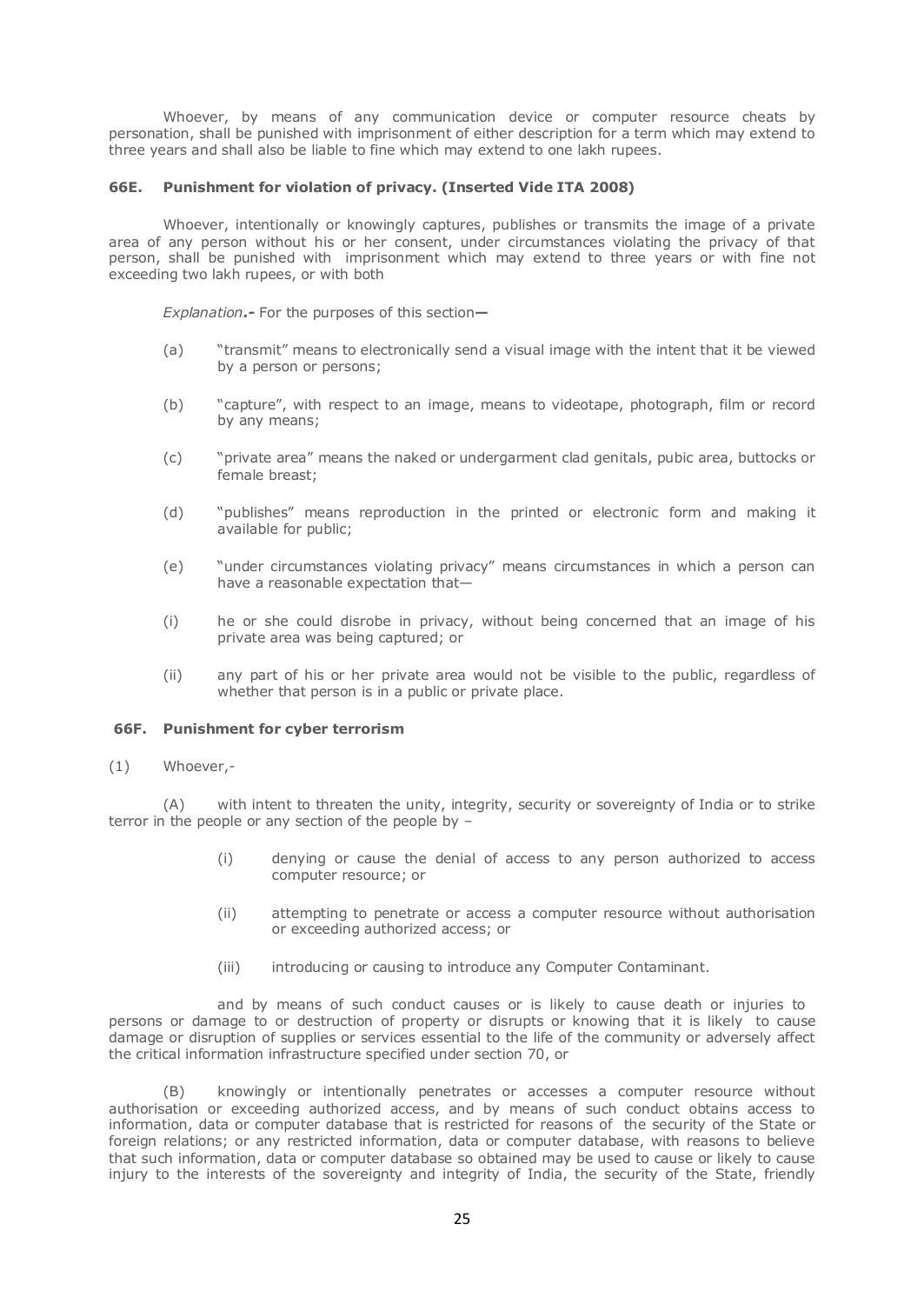relations with foreign States, public order, decency or morality, or in relation to contempt of court, defamation or incitement to an offence, or to the advantage of any foreign nation, group of individuals or otherwise, commits the offence of cyber terrorism.

(2) Whoever commits or conspires to commit cyber terrorism shall be punishable with imprisonment which may extend to imprisonment for life'.

#### **67 Punishment for publishing or transmitting obscene material in electronic form (Amended vide ITAA 2008)**

Whoever publishes or transmits or causes to be published in the electronic form, any material which is lascivious or appeals to the prurient interest or if its effect is such as to tend to deprave and corrupt persons who are likely, having regard to all relevant circumstances, to read, see or hear the matter contained or embodied in it, shall be punished on first conviction with imprisonment of either description for a term which may extend to **two three** years and with fine which may extend to five lakh rupees and in the event of a second or subsequent conviction with imprisonment of either description for a term which may extend to **five** years and also with fine which may extend to ten lakh rupees.

#### **67 A Punishment for publishing or transmitting of material containing sexually explicit act,etc. in electronic form (Inserted vide ITAA 2008)**

Whoever publishes or transmits or causes to be published or transmitted in the electronic form any material which contains sexually explicit act or conduct shall be punished on first conviction with imprisonment of either description for a term which may extend to **five** years and with fine which may extend to ten lakh rupees and in the event of second or subsequent conviction with imprisonment of either description for a term which may extend to **seven years** and also with fine which may extend to ten lakh rupees.

Exception: This section and section 67 does not extend to any book, pamphlet, paper, writing, drawing, painting, representation or figure in electronic form-

- (i) the publication of which is proved to be justified as being for the public good on the ground that such book, pamphlet, paper, writing, drawing, painting, representation or figure is in the interest of science,literature,art,or learning or other objects of general concern; or
- (ii) which is kept or used bona fide for religious purposes.

#### **67 B Punishment for publishing or transmitting of material depicting children in sexually explicit act, etc. in electronic form.**

Whoever,-

- (a) publishes or transmits or causes to be published or transmitted material in any electronic form which depicts children engaged in sexually explicit act or conduct or
- (b) creates text or digital images, collects, seeks, browses, downloads, advertises, promotes, exchanges or distributes material in any electronic form depicting children in obscene or indecent or sexually explicit manner or
- (c) cultivates, entices or induces children to online relationship with one or more children for and on sexually explicit act or in a manner that may offend a reasonable adult on the computer resource or
- (d) facilitates abusing children online or
- (e) records in any electronic form own abuse or that of others pertaining to sexually explicit act with children,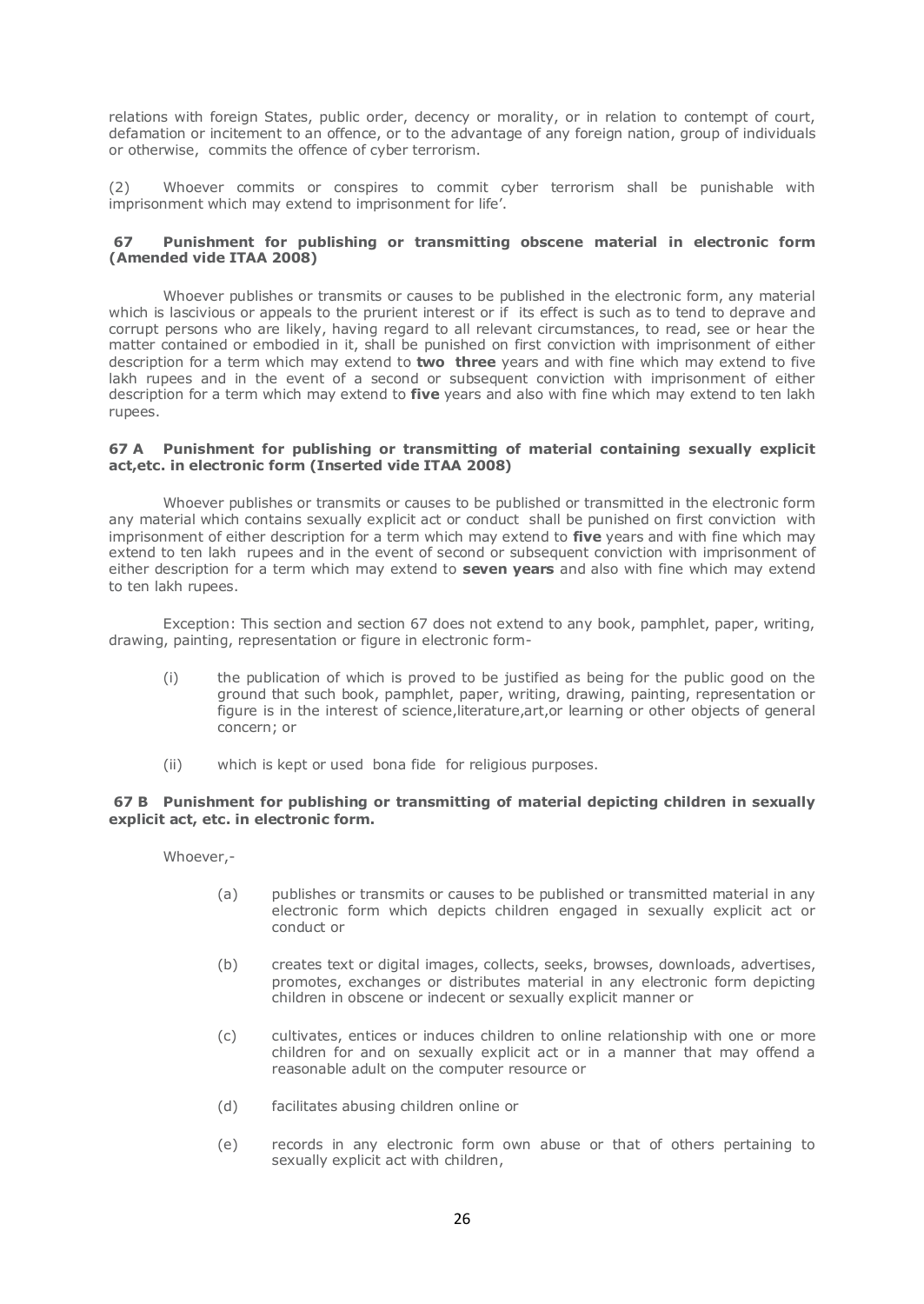shall be punished on first conviction with imprisonment of either description for a term which may extend to five years and with a fine which may extend to ten lakh rupees and in the event of second or subsequent conviction with imprisonment of either description for a term which may extend to seven years and also with fine which may extend to ten lakh rupees:

Provided that the provisions of section 67, section 67A and this section does not extend to any book, pamphlet, paper, writing, drawing, painting, representation or figure in electronic form-

- (i) The publication of which is proved to be justified as being for the public good on the ground that such book, pamphlet, paper writing, drawing, painting, representation or figure is in the interest of science, literature, art or learning or other objects of general concern; or
- (ii) which is kept or used for bonafide heritage or religious purposes

Explanation: For the purposes of this section, "children" means a person who has not completed the age of 18 years.

# 67 C **Preservation and Retention of information by intermediaries**

(1) Intermediary shall preserve and retain such information as may be specified for such duration and in such manner and format as the Central Government may prescribe.

(2) Any intermediary who intentionally or knowingly contravenes the provisions of sub section (1) shall be punished with an imprisonment for a term which may extend to three years and shall also be liable to fine.

# **68 Power of Controller to give directions (Amended Vide ITAA 2008)**

(1) The Controller may, by order, direct a Certifying Authority or any employee of such Authority to take such measures or cease carrying on such activities as specified in the order if those are necessary to ensure compliance with the provisions of this Act, rules or any regulations made there under.

(2) Any person who **intentionally or knowingly** (Inserted vide ITAA 2008) fails to comply with any order under sub-section (1) shall be guilty of an offence and shall be liable on conviction to imprisonment for a term not exceeding two years or to a fine not exceeding one lakh rupees or to both.

#### **69 Powers to issue directions for interception or monitoring or decryption of any information through any computer resource (Substituted Vide ITAA 2008)**

(1) Where the central Government or a State Government or any of its officer specially authorized by the Central Government or the State Government, as the case may be, in this behalf may, if is satisfied that it is necessary or expedient to do in the interest of the sovereignty or integrity of India, defense of India, security of the State, friendly relations with foreign States or public order or for preventing incitement to the commission of any cognizable offence relating to above or for investigation of any offence, it may, subject to the provisions of sub-section (2), for reasons to be recorded in writing, by order, direct any agency of the appropriate Government to intercept, monitor or decrypt or cause to be intercepted or monitored or decrypted any information transmitted received or stored through any computer resource.

(2) The Procedure and safeguards subject to which such interception or monitoring or decryption may be carried out, shall be such as may be prescribed

(3) The subscriber or intermediary or any person in charge of the computer resource shall, when called upon by any agency which has been directed under sub section  $(1)$ , extend all facilities and technical assistance to -

> (a) provide access to **or secure access to** the computer resource containing such information; generating, transmitting, receiving or storing such information; or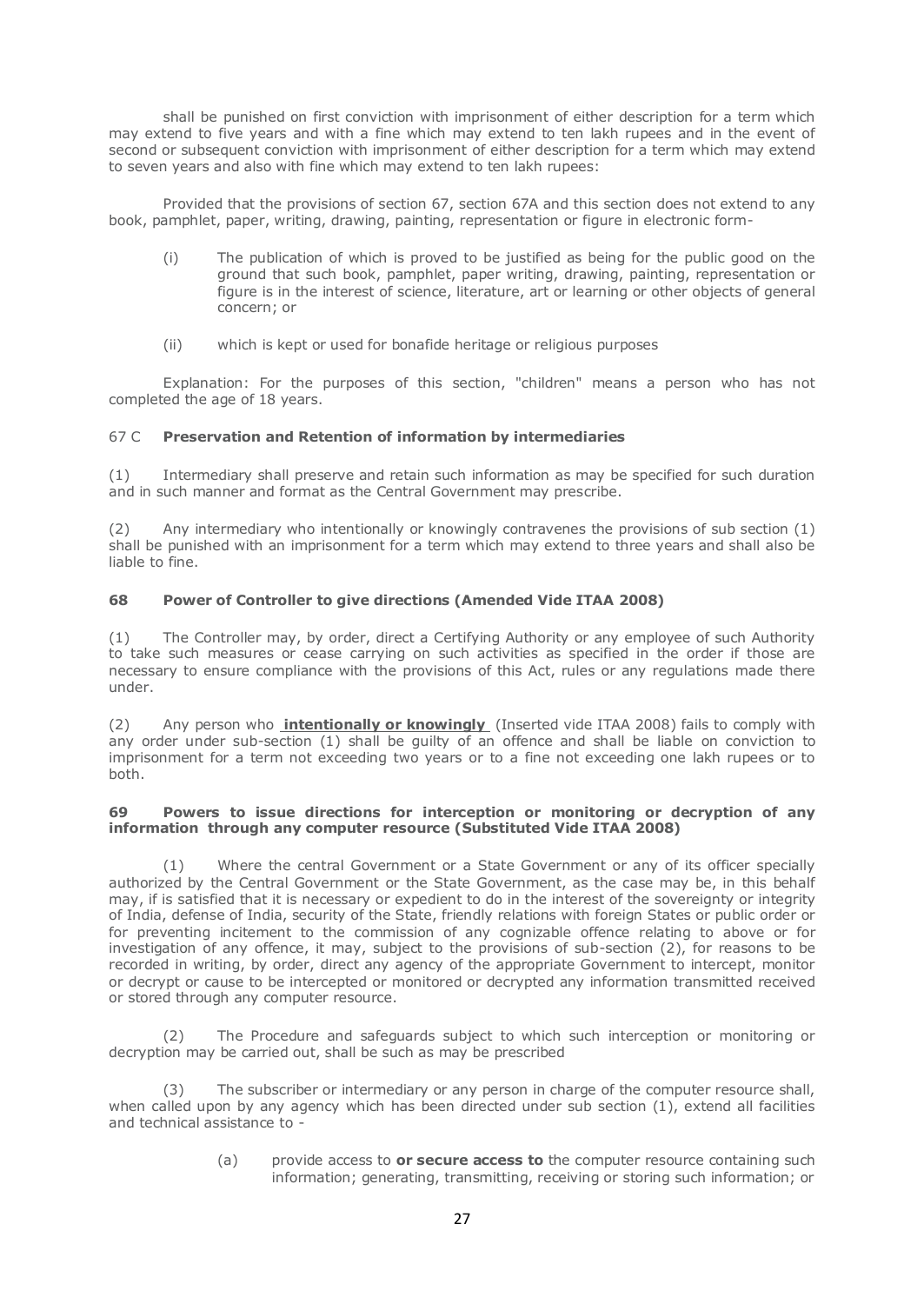- (b) intercept or monitor or decrypt the information, **as the case may be;** or
- (c) provide information stored in computer resource.

(4) The subscriber or intermediary or any person who fails to assist the agency referred to in sub-section (3) shall be punished with an imprisonment for a term which may extend to seven years and shall also be liable to fine.

#### **69 A Power to issue directions for blocking for public access of any information through any computer resource**

(1) Where the Central Government or any of its officer specially authorized by it in this behalf is satisfied that it is necessary or expedient so to do in the interest of sovereignty and integrity of India, defense of India, security of the State, friendly relations with foreign states or public order or for preventing incitement to the commission of any cognizable offence relating to above, it may subject to the provisions of sub-sections (2) for reasons to be recorded in writing, by order direct any agency of the Government or intermediary to block access by the public or cause to be blocked for access by public any information generated, transmitted, received, stored or hosted in any computer resource.

(2) The procedure and safeguards subject to which such blocking for access by the public may be carried out shall be such as may be prescribed.

(3) The intermediary who fails to comply with the direction issued under sub-section (1) shall be punished with an imprisonment for a term which may extend to seven years and also be liable to fine.

#### **69B Power to authorize to monitor and collect traffic data or information through any computer resource for Cyber Security**

(1) The Central Government may, to enhance Cyber Security and for identification, analysis and prevention of any intrusion or spread of computer contaminant in the country, by notification in the official Gazette, authorize any agency of the Government to monitor and collect traffic data or information generated, transmitted, received or stored in any computer resource.

(2) The Intermediary or any person in-charge of the Computer resource shall when called upon by the agency which has been authorized under sub-section (1), provide technical assistance and extend all facilities to such agency to enable online access or to secure and provide online access to the computer resource generating , transmitting, receiving or storing such traffic data or information.

(3) The procedure and safeguards for monitoring and collecting traffic data or information, shall be such as may be prescribed.

(4) Any intermediary who intentionally or knowingly contravenes the provisions of sub-section (2) shall be punished with an imprisonment for a term which may extend to three years and shall also be liable to fine.

Explanation: For the purposes of this section,

- (i) "Computer Contaminant" shall have the meaning assigned to it in section 43
- (ii) "traffic data" means any data identifying or purporting to identify any person, computer system or computer network or location to or from which the communication is or may be transmitted and includes communications origin, destination, route, time, date, size, duration or type of underlying service or any other information.

# **70 Protected system (Amended Vide ITAA-2008)**

(1) The appropriate Government may, by notification in the Official Gazette, declare any computer resource which directly or indirectly affects the facility of Critical Information Infrastructure, to be a protected system.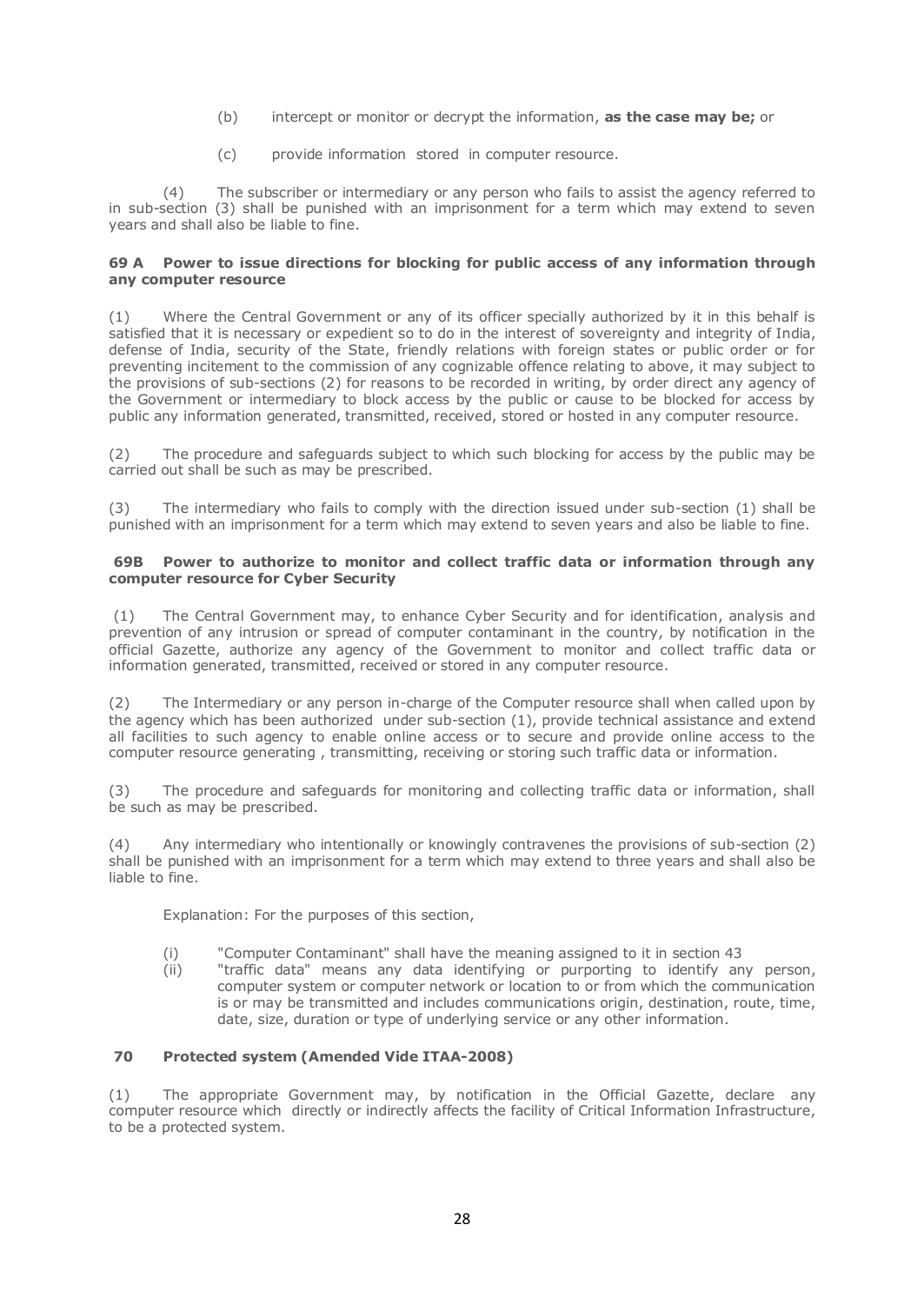Explanation: For the purposes of this section, "Critical Information Infrastructure" means the computer resource, the incapacitation or destruction of which , shall have debilitating impact on national security, economy, public health or safety. (Substituted vide ITAA-2008)

(2) The appropriate Government may, by order in writing, authorize the persons who are authorized to access protected systems notified under sub-section (1)

(3) Any person who secures access or attempts to secure access to a protected system in contravention of the provisions of this section shall be punished with imprisonment of either description for a term which may extend to ten years and shall also be liable to fine.

(4) The Central Government shall prescribe the information security practices and procedures for such protected system. (Inserted vide ITAA 2008)

# **70 A National nodal agency. (Inserted vide ITAA 2008)**

(1) The Central Government may, by notification published in the official Gazette, designate any organization of the Government as the national nodal agency in respect of Critical Information Infrastructure Protection.

(2) The national nodal agency designated under sub-section (1) shall be responsible for all measures including Research and Development relating to protection of Critical Information Infrastructure.

(3) The manner of performing functions and duties of the agency referred to in sub-section (1) shall be such as may be prescribed.

#### **70 B Indian Computer Emergency Response Team to serve as national agency for incident response**

(1) The Central Government shall, by notification in the Official Gazette, appoint an agency of the government to be called the Indian Computer Emergency Response Team.

(2) The Central Government shall provide the agency referred to in sub-section (1) with a Director General and such other officers and employees as may be prescribed.

(3) The salary and allowances and terms and conditions of the Director General and other officers and employees shall be such as may be prescribed.

(4) The Indian Computer Emergency Response Team shall serve as the national agency for performing the following functions in the area of Cyber Security,-

- (a) collection, analysis and dissemination of information on cyber incidents
- (b) forecast and alerts of cyber security incidents
- (c) emergency measures for handling cyber security incidents
- (d) Coordination of cyber incidents response activities
- (e) issue guidelines, advisories, vulnerability notes and white papers relating to information security practices, procedures, prevention, response and reporting of cyber incidents
- (f) such other functions relating to cyber security as may be prescribed

(5) The manner of performing functions and duties of the agency referred to in sub-section (1) shall be such as may be prescribed.

(6) For carrying out the provisions of sub-section (4), the agency referred to in sub-section (1) may call for information and give direction to the service providers, intermediaries, data centers, body corporate and any other person

(7) Any service provider, intermediaries, data centers, body corporate or person who fails to provide the information called for or comply with the direction under sub-section (6) , shall be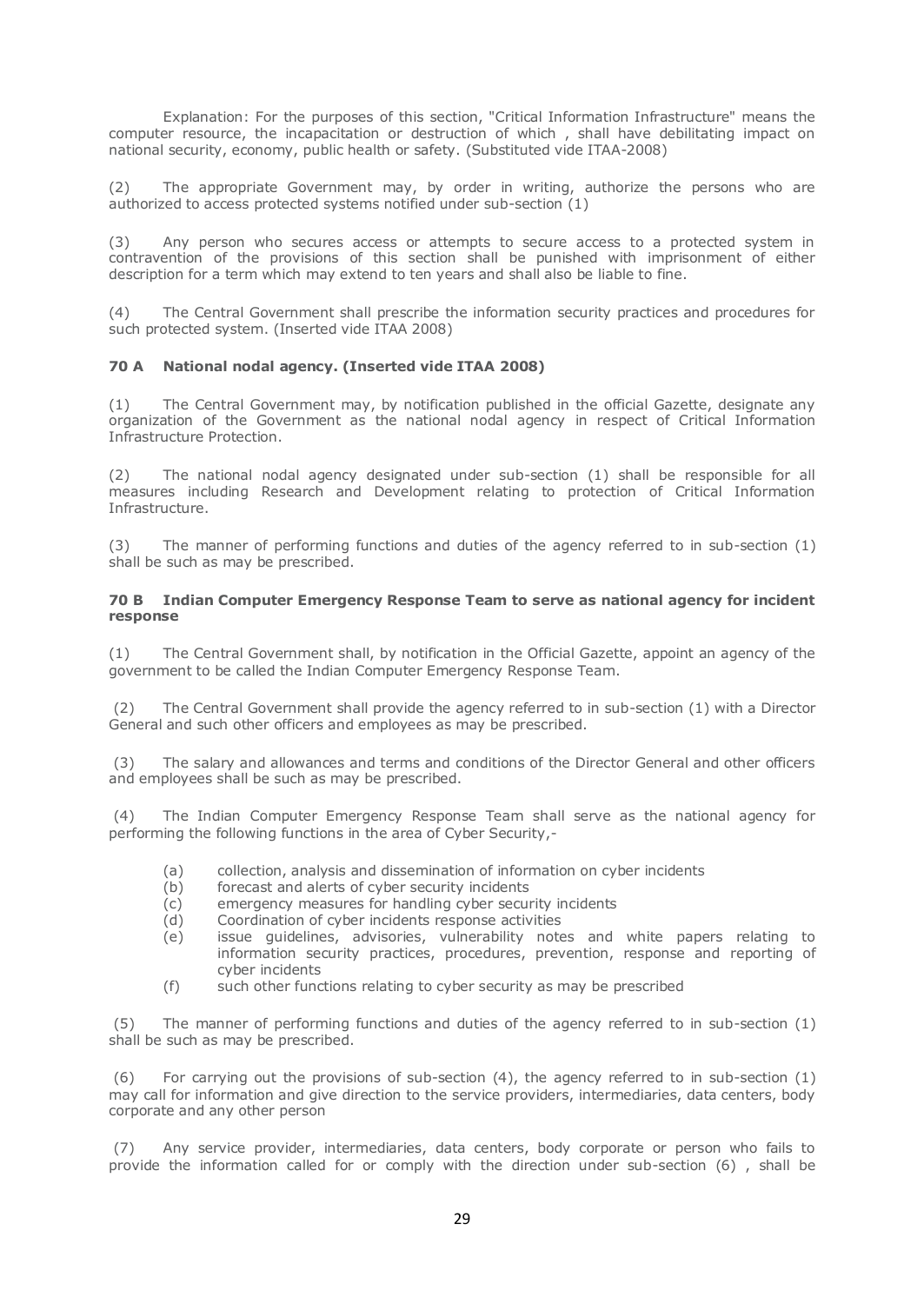punishable with imprisonment for a term which may extend to one year or with fine which may extend to one lakh rupees or with both.

(8) No Court shall take cognizance of any offence under this section, except on a complaint made by an officer authorized in this behalf by the agency referred to in sub-section (1)

#### **71 Penalty for misrepresentation**

Whoever makes any misrepresentation to, or suppresses any material fact from, the Controller or the Certifying Authority for obtaining any license or Electronic Signature Certificate, as the case may be, shall be punished with imprisonment for a term which may extend to two years, or with fine which may extend to one lakh rupees, or with both.

#### **72 Breach of confidentiality and privacy**

Save as otherwise provided in this Act or any other law for the time being in force, any person who, in pursuant of any of the powers conferred under this Act, rules or regulations made there under, has secured access to any electronic record, book, register, correspondence, information, document or other material without the consent of the person concerned discloses such electronic record, book, register, correspondence, information, document or other material to any other person shall be punished with imprisonment for a term which may extend to two years, or with fine which may extend to one lakh rupees, or with both.

#### **72 A Punishment for Disclosure of information in breach of lawful contract (Inserted vide ITAA-2008)**

Save as otherwise provided in this Act or any other law for the time being in force, any person including an intermediary who, while providing services under the terms of lawful contract, has secured access to any material containing personal information about another person, with the intent to cause or knowing that he is likely to cause wrongful loss or wrongful gain discloses, without the consent of the person concerned, or in breach of a lawful contract, such material to any other person shall be punished with imprisonment for a term which may extend to **three** years, or with a fine which may extend to five lakh rupees, or with both.

#### **73 Penalty for publishing electronic Signature Certificate false in certain particulars**

(1) No person shall publish a Electronic Signature Certificate or otherwise make it available to any other person with the knowledge that

- (a) the Certifying Authority listed in the certificate has not issued it; or
- (b) the subscriber listed in the certificate has not accepted it; or  $(c)$  the certificate has been revoked or suspended.
- the certificate has been revoked or suspended,

unless such publication is for the purpose of verifying a digital signature created prior to such suspension or revocation

(2) Any person who contravenes the provisions of sub-section (1) shall be punished with imprisonment for a term which may extend to two years, or with fine which may extend to one lakh rupees, or with both.

# **74 Publication for fraudulent purpose**

Whoever knowingly creates, publishes or otherwise makes available a Electronic Signature Certificate for any fraudulent or unlawful purpose shall be punished with imprisonment for a term which may extend to two years, or with fine which may extend to one lakh rupees, or with both

# **75 Act to apply for offence or contraventions committed outside India**

(1) Subject to the provisions of sub-section (2), the provisions of this Act shall apply also to any offence or contravention committed outside India by any person irrespective of his nationality.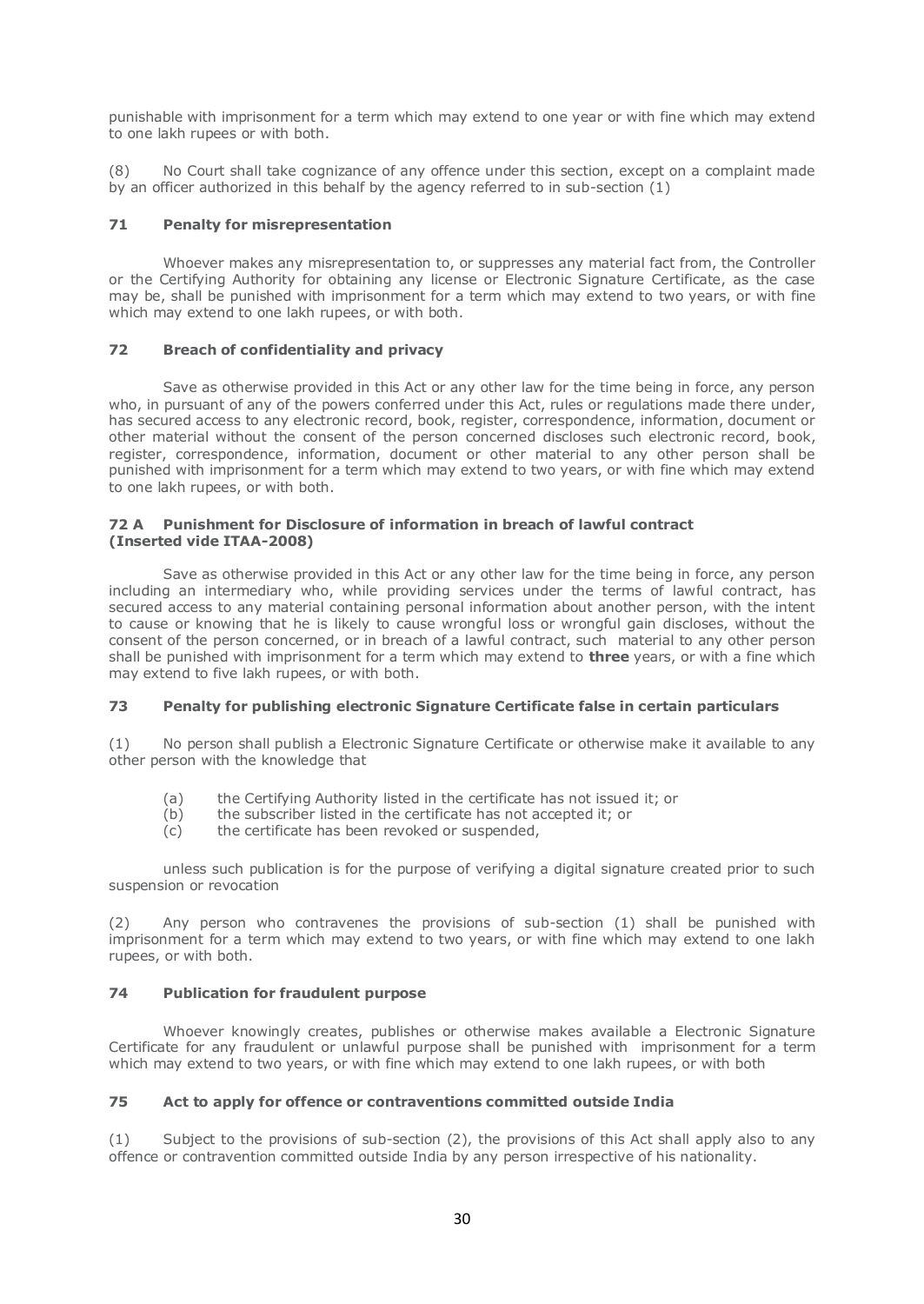(2) For the purposes of sub-section (1), this Act shall apply to an offence or contravention committed outside India by any person if the act or conduct constituting the offence or contravention involves a computer, computer system or computer network located in India.

# **76 Confiscation**

Any computer, computer system, floppies, compact disks, tape drives or any other accessories related thereto, in respect of which any provision of this Act, rules, orders or regulations made there under has been or is being contravened, shall be liable to confiscation:

**Provided** that where it is established to the satisfaction of the court adjudicating the confiscation that the person in whose possession, power or control of any such computer, computer system, floppies, compact disks, tape drives or any other accessories relating thereto is found is not responsible for the contravention of the provisions of this Act, rules, orders or regulations made there under, the court may, instead of making an order for confiscation of such computer, computer system, floppies, compact disks, tape drives or any other accessories related thereto, make such other order authorized by this Act against the person contravening of the provisions of this Act, rules, orders or regulations made there under as it may think fit.

# **77 Compensation, penalties or confiscation not to interfere with other punishment. (Substituted Vide ITAA-2008)**

No compensation awarded, penalty imposed or confiscation made under this Act shall prevent the award of compensation or imposition of any other penalty or punishment under any other law for the time being in force.

# **77 A Compounding of Offences**

(1) A Court of competent jurisdiction may compound offences other than offences for which the punishment for life or imprisonment for a term exceeding three years has been provided under this Act.

Provided that the Court shall not compound such offence where the accused is by reason of his previous conviction, liable to either enhanced punishment or to a punishment of a different kind.

Provided further that the Court shall not compound any offence where such offence affects the socio-economic conditions of the country or has been committed against a child below the age of 18 years or a woman.

(2) The person accused of an offence under this act may file an application for compounding in the court in which offence is pending for trial and the provisions of section 265 B and 265 C of Code of Criminal Procedures, 1973 shall apply.

# **77 B Offences with three years imprisonment to be cognizable**

(1) Notwithstanding anything contained in Criminal Procedure Code 1973, the offence punishable with imprisonment of three years and above shall be cognizable and the offence punishable with imprisonment of three years shall be bailable.

# **78 Power to investigate offences** (Amended Vide ITAA 2008)

Notwithstanding anything contained in the Code of Criminal Procedure, 1973, a police officer not below the rank of Inspector shall investigate any offence under this Act. (Amended Vide ITAA 2008)

# **XII. Intermediaries Not To Be Liable In Certain cases (Substituted Vide ITA-2006)**

# **79 Exemption from liability of intermediary in certain cases**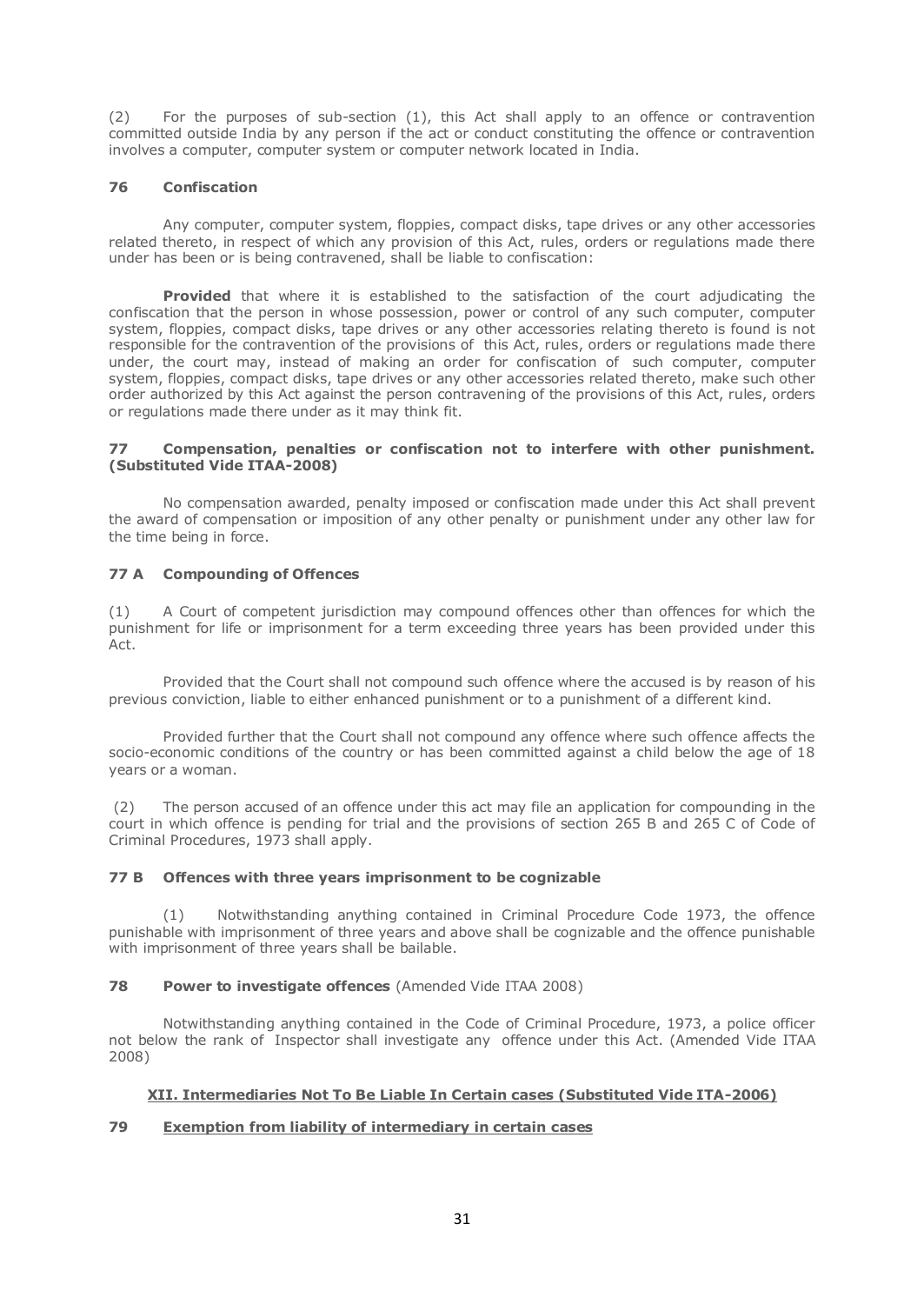(1) Notwithstanding anything contained in any law for the time being in force but subject to the provisions of sub-sections (2) and (3), an intermediary shall not be liable for any third party information, data, or communication link hosted by him. (corrected vide ITAA 2008)

- (2) The provisions of sub-section (1) shall apply if-
	- (a) the function of the intermediary is limited to providing access to a communication system over which information made available by third parties is transmitted or temporarily stored; or
	- (b) the intermediary does not-
		- (i) initiate the transmission,
		- (ii) select the receiver of the transmission, and
		- (iii) select or modify the information contained in the transmission
	- (c) the intermediary observes due diligence while discharging his duties under this Act and also observes such other guidelines as the Central Government may prescribe in this behalf (Inserted Vide ITAA 2008)
- (3) The provisions of sub-section (1) shall not apply if-
	- (a) the intermediary has conspired or abetted or aided or induced whether by threats or promise or otherwise in the commission of the unlawful act (ITAA 2008)
	- (b) upon receiving actual knowledge, or on being notified by the appropriate Government or its agency that any information, data or communication link residing in or connected to a computer resource controlled by the intermediary is being used to commit the unlawful act, the intermediary fails to expeditiously remove or disable access to that material on that resource without vitiating the evidence in any manner.

Explanation:- For the purpose of this section, the expression "third party information" means any information dealt with by an intermediary in his capacity as an intermediary.

# **XII A . Examiner of Electronic Evidence (Inserted Vide ITA-2006)**

#### **79A Central Government to notify Examiner of Electronic Evidence**

The Central Government may, for the purposes of providing expert opinion on electronic form evidence before any court or other authority specify, by notification in the official Gazette, any department, body or agency of the Central Government or a State Government as an Examiner of Electronic Evidence.

Explanation:- For the purpose of this section, "Electronic Form Evidence" means any information of probative value that is either stored or transmitted in electronic form and includes computer evidence, digital audio, digital video, cell phones, digital fax machines".

#### **XIII. MISCELLANEOUS**

#### **80 Power of Police Officer and Other Officers to Enter, Search, etc**

**(1)** Notwithstanding anything contained in the Code of Criminal Procedure, 1973, any police officer, not below the rank of a **Inspector** or any other officer of the Central Government or a State Government authorized by the Central Government in this behalf may enter any public place and search and arrest without warrant any person found therein who is reasonably suspected of having committed or of committing or of being about to commit any offence under this Act

#### **Explanation-**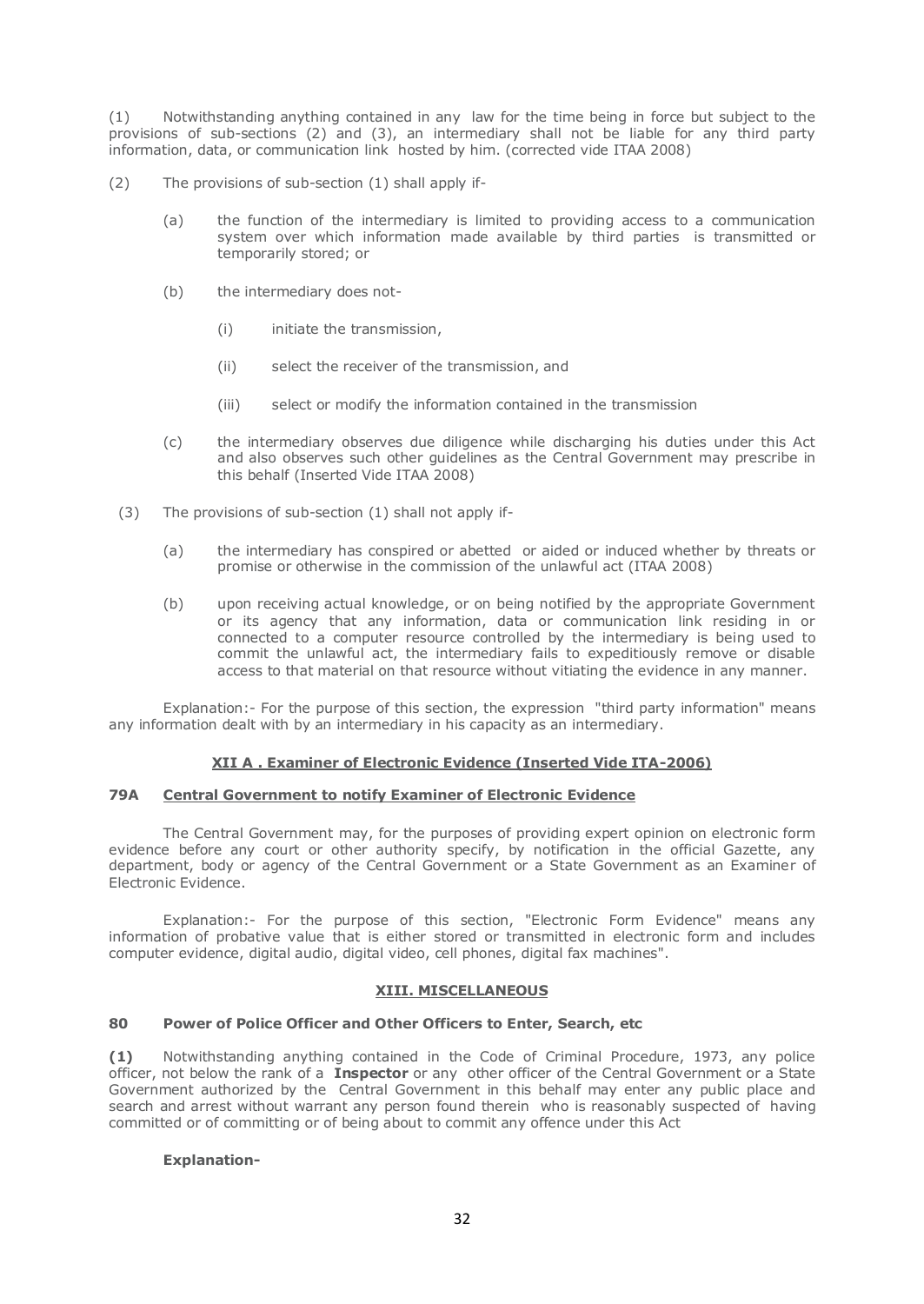For the purposes of this sub-section, the expression "Public Place" includes any public conveyance, any hotel, any shop or any other place intended for use by, or accessible to the public.

(2) Where any person is arrested under sub-section (1) by an officer other than a police officer, such officer shall, without unnecessary delay, take or send the person arrested before a magistrate having jurisdiction in the case or before the officer-in-charge of a police station.

(3) The provisions of the Code of Criminal Procedure, 1973 shall, subject to the provisions of this section, apply, so far as may be, in relation to any entry, search or arrest, made under this section

#### **81 Act to have Overriding effect**

The provisions of this Act shall have effect notwithstanding anything inconsistent therewith contained in any other law for the time being in force.

Provided that nothing contained in this Act shall restrict any person from exercising any right conferred under the Copyright Act 1957 or the Patents Act 1970 (Inserted Vide ITAA 2008)

#### **81-A Application of the Act to Electronic cheque and Truncated cheque-\* (**Inserted vide Negotiable Instruments Amendment Act 2002, -Effective from 6th Day of February 2003.)

(1) The provisions of this Act, for the time being in force, shall apply to, or in relation to, electronic cheques and the truncated cheques subject to such modifications and amendments as may be necessary for carrying out the purposes of the Negotiable Instruments Act, 1881 (26 of 1881) by the Central Government, in consultation with the Reserve Bank of India, by notification in the Official Gazette.

(2) Every notification made by the Central Government under subsection (1) shall be laid, as soon as may be after it is made, before each House of Parliament, while it is in session, for a total period of thirty days which may be comprised in one session or in two or more successive sessions, and if, before the expiry of the session immediately following the session or the successive sessions aforesaid, both houses agree in making any modification in the notification or both houses agree that the notification should not be made, the notification shall thereafter have effect only in such modified form or be of no effect, as the case may be; so, however, that any such modification or annulment shall be without prejudice to the validity of anything previously done under the notification.

*Explanation:* For the purpose of this Act, the expression "electronic cheque" and "truncated cheque" shall have the same meaning as assigned to them in section 6 of the Negotiable Instruments Act 1881 (26 of 1881).

#### **82 Chairperson, Members, Officers and Employees to be Public Servants (Amended Vide ITA-2008)**

The Chairperson, Members and other officers and employees of a Cyber Appellate Tribunal, the Controller, the Deputy Controller and the Assistant Controllers shall be deemed to be Public Servants within the meaning of section 21 of the Indian Penal Code.

#### **83 Power to Give Direction**

The Central Government may give directions to any State Government as to the carrying into execution in the State of any of the provisions of this Act or of any rule, regulation or order made there under.

#### **84 Protection of Action taken in Good Faith**

No suit, prosecution or other legal proceeding shall lie against the Central Government, the State Government, the Controller or any person acting on behalf of him, the Chairperson, Members, Adjudicating Officers and the staff of the Cyber Appellate Tribunal for anything which is in good faith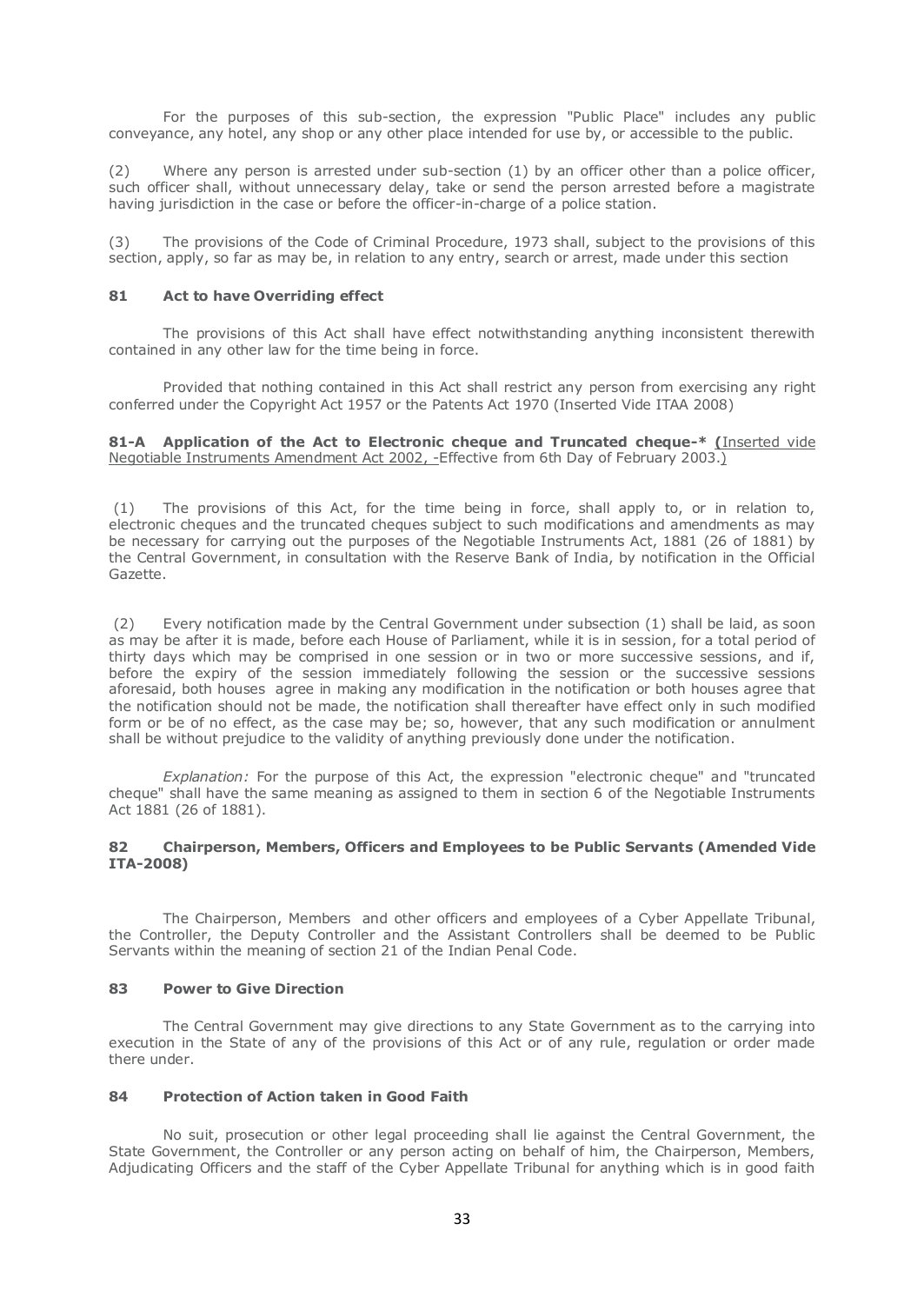done or intended to be done in pursuance of this Act or any rule, regulation or order made there under.

# **84 A Modes or methods for encryption (Inserted Vide ITA-2008)**

The Central Government may, for secure use of the electronic medium and for promotion of egovernance and e-commerce, prescribe the modes or methods for encryption

# **84 B Punishment for abetment of offences (Inserted Vide ITA-2008)**

Whoever abets any offence shall, if the act abetted is committed in consequence of the abetment, and no express provision is made by this Act for the punishment of such abetment, be punished with the punishment provided for the offence under this Act.

Explanation: An Act or offence is said to be committed in consequence of abetment, when it is committed in consequence of the instigation, or in pursuance of the conspiracy, or with the aid which constitutes the abetment.

#### **84 C Punishment for attempt to commit offences (Inserted Vide ITA-2008)**

Whoever attempts to commit an offence punishable by this Act or causes such an offence to be committed, and in such an attempt does any act towards the commission of the offence, shall, where no express provision is made for the punishment of such attempt, be punished with imprisonment of any description provided for the offence, for a term which may extend to one-half of the longest term of imprisonment provided for that offence, or with such fine as is provided for the offence or with both.

# **85 Offences by Companies.**

(1) Where a person committing a contravention of any of the provisions of this Act or of any rule, direction or order made there under is a Company, every person who, at the time the contravention was committed, was in charge of, and was responsible to, the company for the conduct of business of the company as well as the company, shall be guilty of the contravention and shall be liable to be proceeded against and punished accordingly:

**Provided** that nothing contained in this sub-section shall render any such person liable to punishment if he proves that the contravention took place without his knowledge or that he exercised all due diligence to prevent such contravention.

(2) Notwithstanding anything contained in sub-section (1), where a contravention of any of the provisions of this Act or of any rule, direction or order made there under has been committed by a company and it is proved that the contravention has taken place with the consent or connivance of, or is attributable to any neglect on the part of, any director, manager, secretary or other officer of the company, such director, manager, secretary or other officer shall also be deemed to be guilty of the contravention and shall be liable to be proceeded against and punished accordingly.

#### **Explanation**-

For the purposes of this section

- (i) "Company" means any Body Corporate and includes a Firm or other Association of individuals; and
- (ii) "Director", in relation to a firm, means a partner in the firm

#### **86 Removal of Difficulties**

(1) If any difficulty arises in giving effect to the provisions of this Act, the Central Government may, by order published in the Official Gazette, make such provisions not inconsistent with the provisions of this Act as appear to it to be necessary or expedient for removing the difficulty:

**Provided** that no order shall be made under this section after the expiry of a period of two years from the commencement of this Act. (2) Every order made under this section shall be laid, as soon as may be after it is made, before each House of Parliament.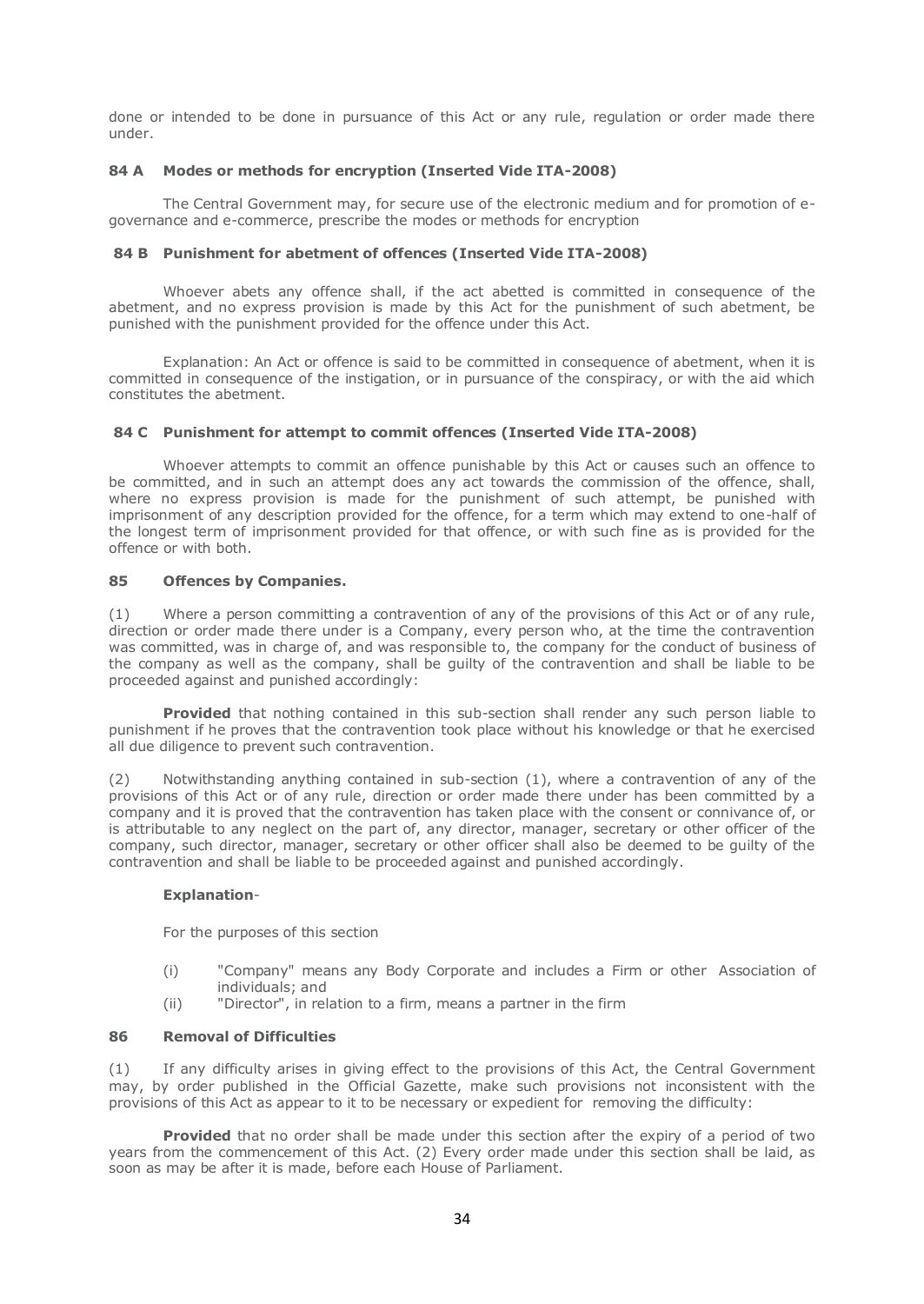#### **87 Power of Central Government to make rules**

(1) The Central Government may, by notification in the Official Gazette, make rules to carry out the provisions of this Act.

(2) In particular, and without prejudice to the generality of the foregoing power, such rules may provide for all or any of the following matters, namely

- (a) the conditions for considering reliability of electronic signature or electronic authentication technique under sub-section (2) of section 3A (Substituted vide ITA-2008)
- (aa) the procedure for ascertaining electronic signature or authentication under sub-section (3) f section 3A(Inserted Vide ITA-2006) (Inserted vide ITAA-2008)
- (ab) the manner in which any information or matter may be authenticated by means of electronic signature under section 5.(Inserted vide ITAA-2008)
- (b) the electronic form in which filing, issue, grant or payment shall be effected under sub-section (1) of section 6;
- (c) the manner and format in which electronic records shall be filed or issued and the method of payment under sub-section (2) of section 6;
- (ca) the manner in which the authorized service provider may collect, retain and appropriate service charges under sub-section (2) of section 6A (Inserted vide ITAA-2008)
- (d) the matters relating to the type of Electronic Signature, manner and format in which it may be affixed under section 10;
- (e) the manner of storing and affixing electronic signature creation data under section 15 (substituted vide ITAA-2008)
- (ea) the security procedures and practices under section 16 (Inserted vide ITAA-2008)
- (f) the qualifications, experience and terms and conditions of service of Controller, Deputy Controllers and Assistant Controllers, other officers and employees under section 17; (ITAA 2008)
- (g) (omitted vide ITAA-2008)
- (h) the requirements which an applicant must fulfill under sub-section (2) of section 21;
- (i) the period of validity of license granted under clause (a) of sub-section (3) of section 21;
- (j) the form in which an application for license may be made under subsection (1) of section 22;
- $(k)$  the amount of fees payable under clause (c) of sub-section  $(2)$  of section  $22$ ;
- (l) such other documents which shall accompany an application for license under clause (d) of sub-section (2) of section 22;
- (m) the form and the fee for renewal of a license and the fee payable thereof under s ection 23;
- (ma) the form of application and fee for issue of Electronic Signature Certificate under section 35.(Inserted vide ITAA-2008)
- (n) the amount of late fee payable under the proviso to section 23;
- (o) the form in which application for issue of a Electronic Signature Certificate may be made under sub-section (1) of section 35;
- (oa) the duties of subscribers under section 40A (Inserted vide ITAA-2008)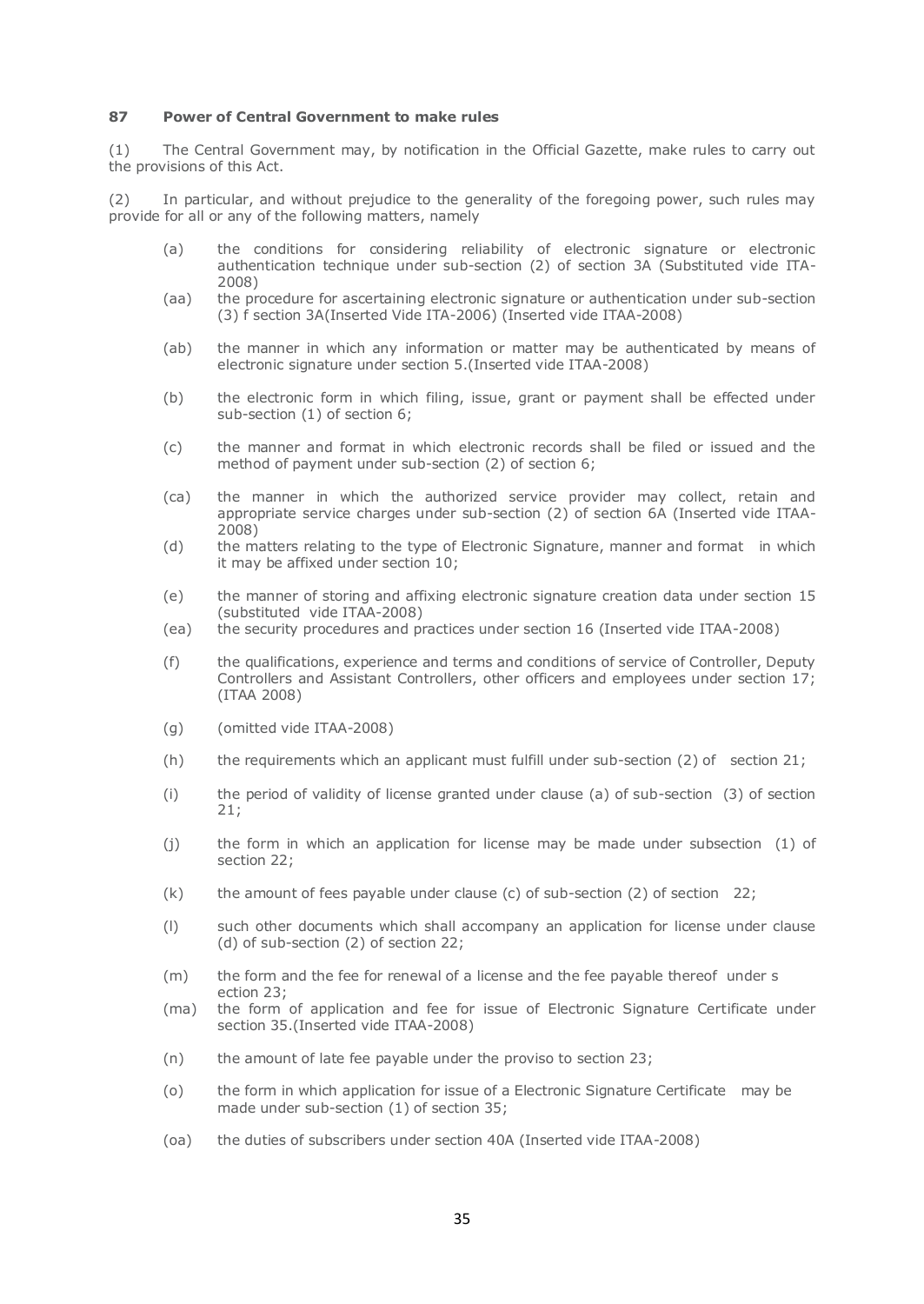- (ob) the reasonable security practices and procedures and sensitive personal data or information under section 43A (Inserted vide ITAA-2008)
- (p) the fee to be paid to the Certifying Authority for issue of a Digital Signature Certificate under sub-section (2) of section 35;
- (q) the manner in which the adjudicating officer shall hold inquiry under sub-section (1) of section 46;
- (r) the qualification and experience which the adjudicating officer shall possess under sub-section (2) of section 46; (Ed: error in the act item number (vii). Bill mentions correction not in the original section-"Presiding Officer" to be replaced with "Chairman and Members")
- (s) the salary, allowances and the other terms and conditions of service of the Chairman and Members under section 52; (amended vide ITAA-2008)
- (t) the procedure for investigation of misbehaviour or incapacity of the Presiding Officer Chairman and Members under sub-section (3) of section 54; (Ed: Error: bill mentions corrections to (r) and (s) instead of (s) and (t)
- (u) the salary and allowances and other conditions, of service of other officers and employees under sub-section (3) of section 56;
- (v) the form in which appeal may be filed and the fee thereof under subsection (3) of section 57;
- (w) the powers and functions of the Chairperson of the Cyber Appellate Tribunal under section 52 A (substituted vide ITAA-2008)
- (wa) the information, duration, manner and form of such information to be retained and preserved under section 67 C (ITAA 2008)
- (x) The Procedures and safeguards for interception, monitoring or decryption under subsection (2) of section 69 (ITAA 2008)
- (xa) the procedure and safeguards for blocking for access by the public under sub-section (2) of section 69 A. (ITAA 2008)
- (xb) the procedure and safeguards for monitoring and collecting traffic data or information under sub-section (3) of section 69 B (ITAA 2008)
- (y) the information security practices and procedures for protected system under section 70 (Inserted vide ITAA-2008)
- (ya) manner of performing functions and duties of the agency under sub-section (3) of section 70 A (ITAA 2008)
- (yb) the officers and employees under sub-section (2) of section 70 (B) (ITAA 2008)
- (yc) salaries and allowances and terms and conditions of service of the Director General and other officers and employees under sub-section (3) of section 70 B (ITAA 2008)
- (yd) the manner in which the functions and duties of agency shall be performed under subsection (5) of section 70 B (ITAA 2008)
- (z) the guidelines to be observed by the intermediaries under sub section (4) (2) of section 79 (Inserted vide ITAA-2008)
- (za) the modes or methods for encryption under section 84A (Inserted vide ITAA-2008)

(3) Every notification made by the Central Government under sub-section (1) of section 70 (A) and every rule made by it shall be laid, as soon as may be after it is made, before each House of Parliament, while it is in session, for a total period of thirty days which may be comprised in one session or in two or more successive sessions, and if, before the expiry of the session immediately following the session or the successive sessions aforesaid, both Houses agree in making any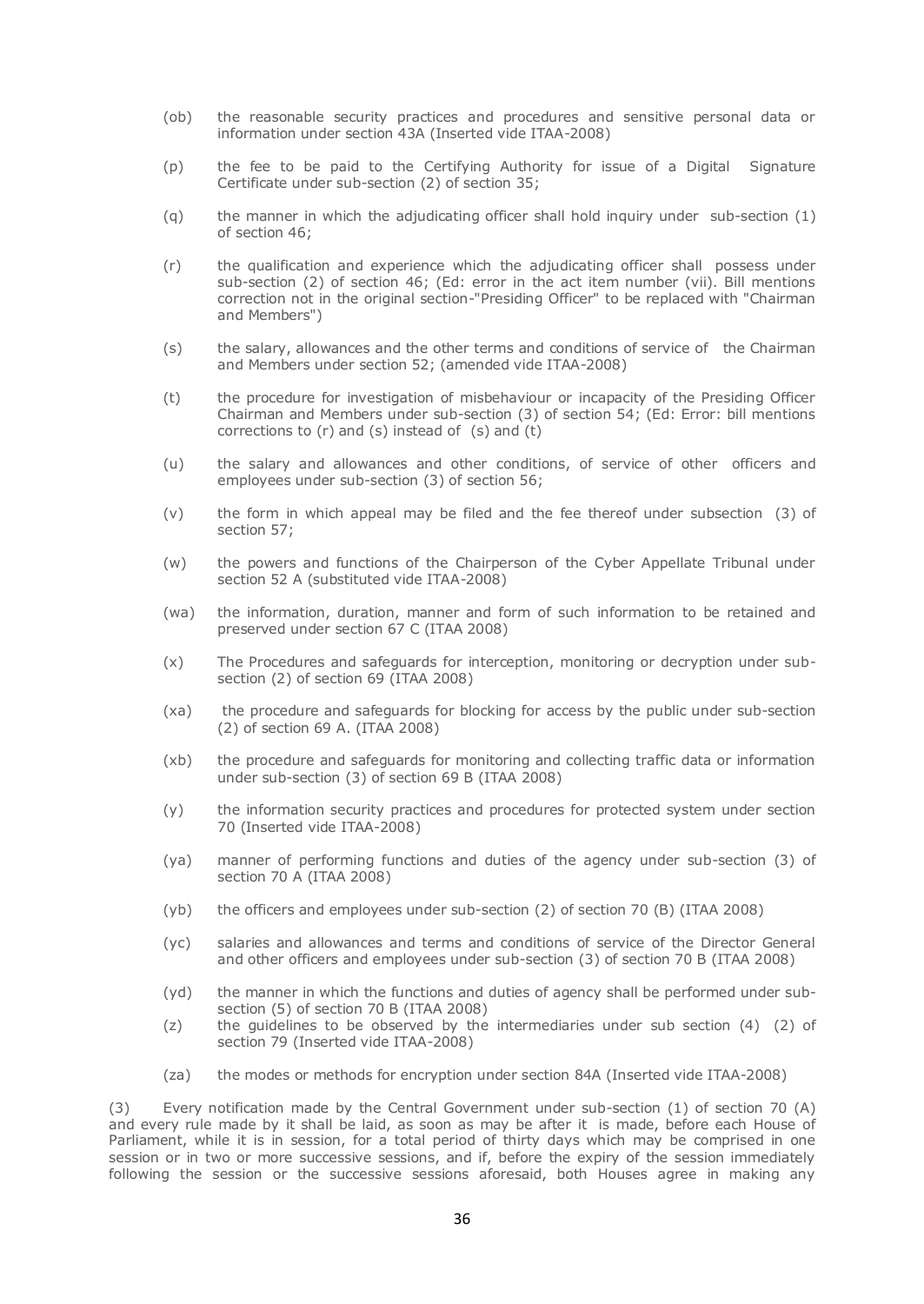modification in the regulation or both Houses agree that the regulation should not be made, the regulation shall thereafter have effect only in such modified form or be of no effect, as the case may be; so, however, that any such modification or annulment shall be without prejudice to the validity of anything previously done under that regulation. (ITAA 2008)

# **88 Constitution of Advisory Committee**

(1) The Central Government shall, as soon as may be after the commencement of this Act, constitute a Committee called the Cyber Regulations Advisory Committee.

(2) The Cyber Regulations Advisory Committee shall consist of a Chairperson and such number of other official and non-official members representing the interests principally affected or having special knowledge of the subject-matter as the Central Government may deem fit.

- (3) The Cyber Regulations Advisory Committee shall advise
	- (a) the Central Government either generally as regards any rules or for any other purpose connected with this Act;
	- (b) the Controller in framing the regulations under this Act

(4) There shall be paid to the non-official members of such Committee such traveling and other allowances as the Central Government may fix.

# **89 Power of Controller to make Regulations**

(1) The Controller may, after consultation with the Cyber Regulations Advisory Committee and with the previous approval of the Central Government, by notification in the Official Gazette, make regulations consistent with this Act and the rules made there under to carry out the purposes of this Act .

(2) In particular, and without prejudice to the generality of the foregoing power, such regulations may provide for all or any of the following matters, namely

- (a) the particulars relating to maintenance of data-base containing the disclosure record of every Certifying Authority under clause  $(n)$  [Substituted for (m) vide amendment dated 19/09/2002] of section 18;
- (b) the conditions and restrictions subject to which the Controller may recognize any foreign Certifying Authority under sub-section (1) of section 19;
- (c) the terms and conditions subject to which a license may be granted under clause (c) of sub-section (3) of section 21;
- (d) other standards to be observed by a Certifying. Authority under clause (d) of section 30;
- (e) the manner in which the Certifying Authority shall disclose the matters specified in sub-section (1) of section 34;
- (f) the particulars of statement which shall accompany an application under sub-section (3) of section 35
- (g) the manner by which a subscriber communicates the compromise of private key to the Certifying Authority under sub-section (2) of section 42.

(3) Every regulation made under this Act shall be laid, as soon as may be after it is made, before each House of Parliament, while it is in session, for a total period of thirty days which may be comprised in one session or in two or more successive- sessions, and if, before the expiry of the session immediately following the session or the successive sessions aforesaid, both Houses agree in making any modification in the regulation or both Houses agree that the regulation should not be made, the regulation shall there after have effect only in such modified form or be of no effect, as the ease may be; so, however, that any such modification or annulment shall be without prejudice to the validity of anything previously done under that regulation.